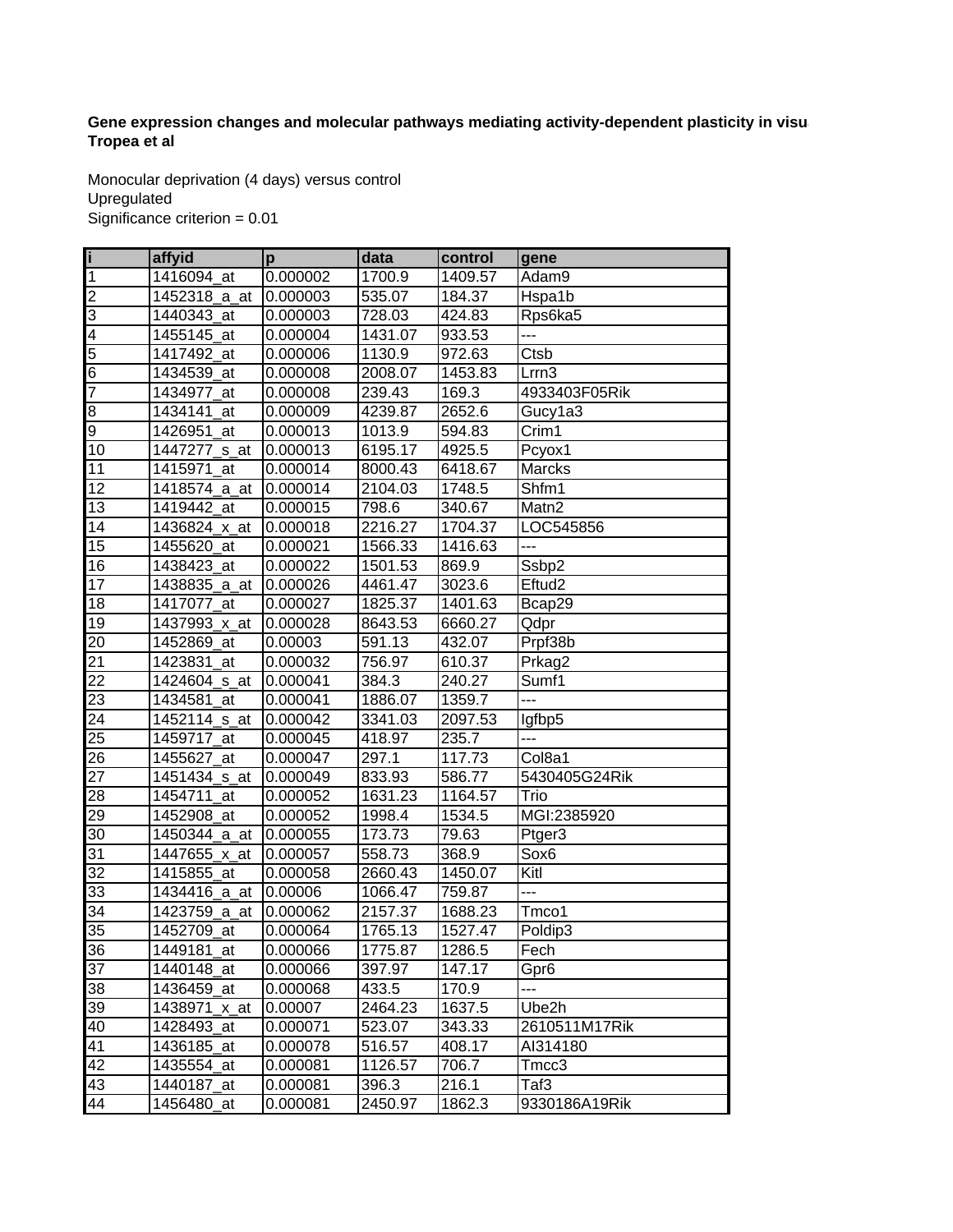| 45              | 1423069 at   | 0.000082 | 5334.17 | 4690.5  | Adnp                    |
|-----------------|--------------|----------|---------|---------|-------------------------|
| 46              | 1433901_at   | 0.000089 | 2554.87 | 1912.17 | Gpiap1                  |
| $\overline{47}$ | 1434283 at   | 0.000089 | 1136.23 | 692.7   | Arid <sub>5</sub> b     |
| 48              | 1424413_at   | 0.000092 | 2783.4  | 2032.83 | Ogfr <sub>11</sub>      |
| 49              | 1433667_at   | 0.000094 | 2207    | 1496.73 | Lgi <sub>3</sub>        |
| 50              | 1435095 at   | 0.000094 | 1894.67 | 1478.23 | C030009O12Rik           |
| 51              | 1455503_at   | 0.000095 | 317.47  | 183     | Zfp85-rs1 6820416H06Rik |
| 52              | 1416390_at   | 0.000097 | 259.67  | 148.67  | Rcbtb2                  |
| 53              | 1438232_at   | 0.000098 | 626.83  | 459.53  | Foxp2                   |
| 54              | 1420318_at   | 0.000101 | 116.83  | 80.43   | ---                     |
| 55              | 1452222_at   | 0.000101 | 2102.83 | 1538.13 | Utrn                    |
| 56              | 1436182 at   | 0.000104 | 2532.1  | 1681.6  | Satb1                   |
| 57              | 1427153_at   | 0.000105 | 1222.7  | 1041.93 | <b>Bckdhb</b>           |
| 58              | 1421594_a_at | 0.000108 | 2393.6  | 1975.83 | Sytl2                   |
| 59              | 1427126_at   | 0.00011  | 323.67  | 130.83  | Hspa1b                  |
| 60              | 1436534_at   | 0.000112 | 1756.73 | 1271.67 | Trove <sub>2</sub>      |
| 61              | 1415764_at   | 0.000114 | 2610.97 | 1906.13 | Zc3h11a                 |
| $\overline{62}$ | 1440545 at   | 0.000114 | 854.83  | 419.63  | ---                     |
| 63              | 1454782_at   | 0.000115 | 3232.9  | 2520.9  | Bai3                    |
| 64              | 1429002_at   | 0.000116 | 1961    | 1306.37 | <b>Skiip</b>            |
| 65              | 1434890_at   | 0.000116 | 5877.2  | 4596.53 | Opa1                    |
| 66              | 1437163 x at | 0.000118 | 623.77  | 417.5   | Gtf2h4                  |
| 67              | 1426459 s at | 0.000125 | 2500.47 | 1937.5  | AW549877                |
| 68              | 1418469 at   | 0.000126 | 1587.13 | 852.53  | Nrip1                   |
| 69              | 1428193_at   | 0.000126 | 1870.7  | 1553.4  | Usp9x                   |
| 70              | 1434736_at   | 0.000126 | 5118.97 | 2656.77 | Hlf                     |
| 71              | 1421175_at   | 0.000128 | 5271.03 | 3615.9  | Myt1l                   |
| 72              | 1437635_at   | 0.000134 | 1242.87 | 938.53  | Dcbld2                  |
| 73              | 1434877_at   | 0.000139 | 6527.33 | 4332.7  | Nptx1                   |
| $\overline{74}$ | 1455720_at   | 0.000139 | 391.13  | 169.63  | Adamts2                 |
| $\overline{75}$ | 1439606_at   | 0.000144 | 1990.73 | 1752.4  | Katnal1                 |
| 76              | 1436234_at   | 0.000146 | 494.03  | 283.6   | 4732471D19Rik           |
| 77              | 1424707_at   | 0.000147 | 3914.47 | 3240.63 | Tmed10                  |
| 78              | 1442867_at   | 0.000151 | 850.07  | 581.07  | 2410080H04Rik           |
| 79              | 1448955_s_at | 0.000152 | 7754.33 | 6083.3  | Cadps                   |
| 80              | 1438633_x_at | 0.000154 | 3269.77 | 2185.23 | Lasp1                   |
| 81              | 1423597_at   | 0.000157 | 3038.33 | 2169.13 | Atp8a1                  |
| 82              | 1418160 at   | 0.000164 | 70.07   | 31.37   | Mkrn3                   |
| 83              | 1426994_at   | 0.000171 | 2522.63 | 2086.1  | Phlpp                   |
| 84              | 1436842_at   | 0.000175 | 2686.43 | 1936.7  | B230380D07Rik           |
| 85              | 1435511_at   | 0.000177 | 2272.27 | 1824.47 | Syn2                    |
| 86              | 1449023_a_at | 0.000182 | 967.53  | 644.8   | Ezh1                    |
| 87              | 1435698_at   | 0.000185 | 1073.93 | 832.77  | 4921505C17Rik           |
| 88              | 1454609_x_at | 0.000187 | 1164.13 | 646.97  | 6430527G18Rik           |
| 89              | 1457275_at   | 0.000187 | 807.53  | 485.37  | Dmn                     |
| 90              | 1456028_x_at | 0.000188 | 6485.9  | 2927.6  | Marcks                  |
| 91              | 1460363 at   | 0.00019  | 878.7   | 715.63  | Tnrc6c                  |
| 92              | 1451075_s_at | 0.000191 | 2871.27 | 1963.17 | Ctdsp2                  |
| 93              | 1429085_at   | 0.000193 | 1011.37 | 825.37  | Vezf1                   |
| 94              | 1457424_at   | 0.000193 | 487.23  | 372.8   | Eya1                    |
| 95              | 1434075_at   | 0.000201 | 4721.73 | 3612.97 | BC030336                |
| 96              | 1434205_at   | 0.000204 | 2411.33 | 1608.77 | Ppp2r5c                 |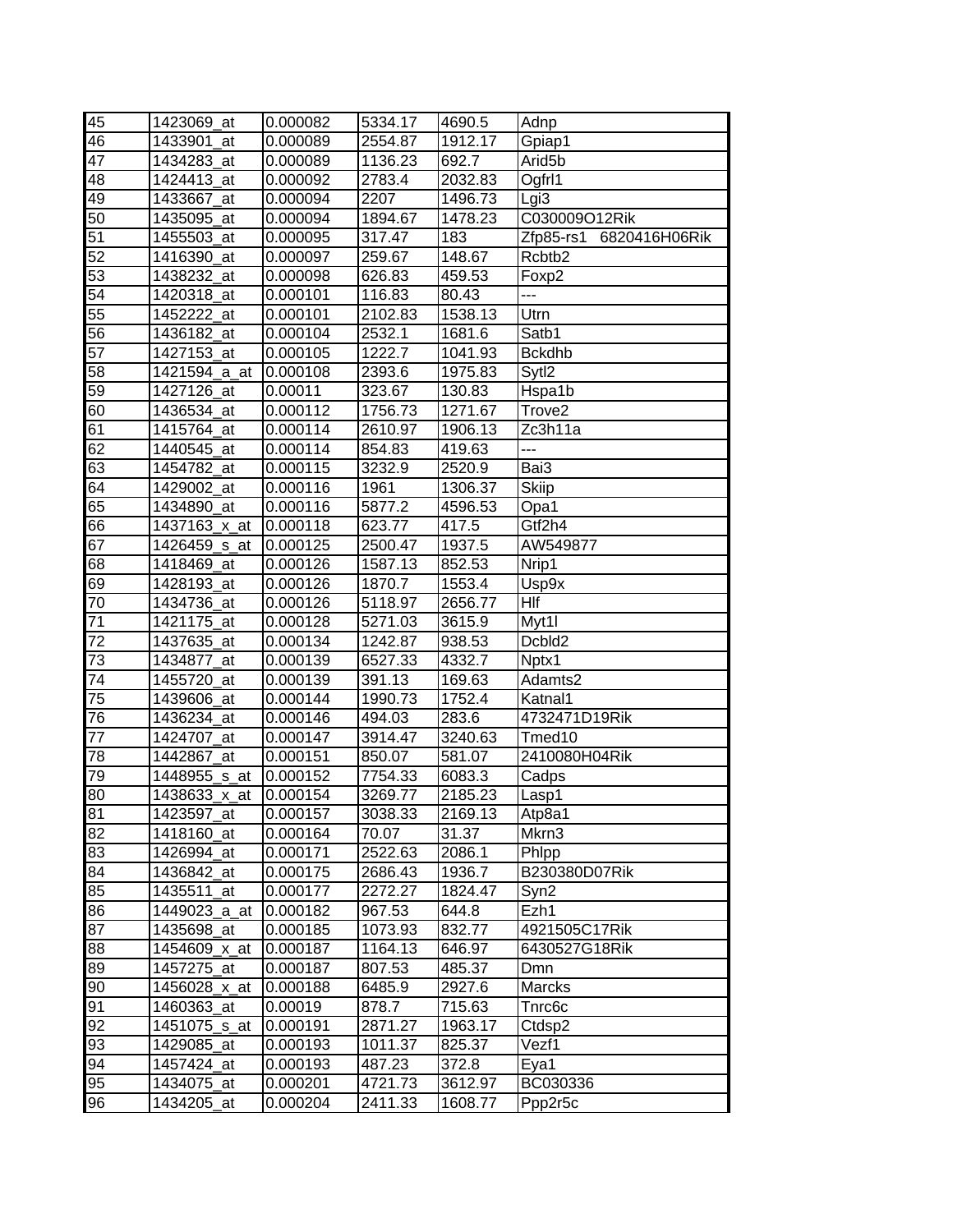| 97         | 1435818_at                 | 0.000206             | 522.83           | 352.63           | $---$                          |
|------------|----------------------------|----------------------|------------------|------------------|--------------------------------|
| 98         | 1439263 at                 | 0.000208             | 249.37           | 104.4            | Fin15                          |
| 99         | 1428505_at                 | 0.000215             | 1018.43          | 834              | 2310015N07Rik                  |
| 100        | 1428715_at                 | 0.000216             | 1718.73          | 1294.97          | 2810423A18Rik                  |
| 101        | 1434640_at                 | 0.000219             | 1717.63          | 964.7            | Gm123                          |
| 102        | 1437559_at                 | 0.000221             | 6170.03          | 4948.03          | D13Bwg1146e                    |
| 103        | 1424186_at                 | 0.000224             | 1035.07          | 822.87           | 2610001E17Rik                  |
| 104        | 1428113_at                 | 0.000224             | 1514.53          | 1073.43          | 4930403J22Rik                  |
| 105        | 1456107_x_at               | 0.000224             | 3728.1           | 3016.9           | Eftud <sub>2</sub>             |
| 106        | 1416814_at                 | 0.000226             | 1524             | 1109.07          | Tia1                           |
| 107        | 1429178_at                 | 0.000233             | 3202.47          | 2356.3           | Odz3                           |
| 108        | 1421074_at                 | 0.000236             | 931.17           | 566.47           | Cyp7b1                         |
| 109        | 1424333_at                 | 0.000238             | 321.6            | 224.9            | Rg9mtd1                        |
| 110        | 1434982_at                 | 0.000238             | 336.03           | 228.6            | ---                            |
| 111        | 1435822_at                 | 0.000238             | 884.63           | 538.93           | D830012I24Rik                  |
| 112        | 1454941_at                 | 0.000244             | 2177.6           | 1374.7           | Nmt1                           |
| 113        | 1427680_a_at               | 0.000252             | 1709.93          | 1377.5           | <b>Nfib</b>                    |
| 114        | 1427526_at                 | 0.000253             | 288.3            | 131.53           | Fgfr1op2                       |
| 115        | 1428369_s_at               | 0.000258             | 2972.17          | 1850.77          | Arhgap21                       |
| 116        | 1443931_at                 | 0.000262             | 120.9            | 61.3             | Zfp617                         |
| 117        | 1456685_at                 | 0.000262             | 734.7            | 483.97           | Nsg2                           |
| 118        | 1454846_at                 | 0.000265             | 714.2            | 471.63           | Utp15                          |
| 119        | 1430526 a at               | 0.000266             | 2895.4           | 2123.67          | Smarca <sub>2</sub>            |
| 120        | 1433856 at                 | 0.000266             | 440.53           | 282.57           | AW555814                       |
| 121        | 1418087_at                 | 0.000267             | 1728.57          | 1379.8           | Ufd1l                          |
| 122        | 1455214_at                 | 0.000268             | 278.37           | 206.33           | Mitf                           |
| 123        | 1416156_at                 | 0.000269             | 1109.2           | 890.9            | Vcl                            |
| 124        | 1421323_a_at               | 0.000271             | 6988.53          | 5475.33          | E430034L04Rik                  |
| 125        | 1427075_s_at               | 0.000272             | 1719.93          | 1033.37          | Pcmtd <sub>2</sub>             |
| 126        | 1448875_at                 | 0.000272             | 2080.43          | 1308.7           | Zhx1                           |
| 127        | 1422798_at                 | 0.000277             | 1155.6           | 1011.5           | Cntnap2                        |
| 128        | 1419246_s_at               | 0.00028              | 8917.27          | 7450.97          | Rab14                          |
| 129        | 1433596 at                 | 0.000283             | 8039.33          | 7034.7           | Dnajc <sub>6</sub>             |
| 130        | 1448493_at                 | 0.000284             | 4141.43          | 3161.47          | Paip2                          |
| 131        | 1438658 a at               | 0.000284             | 527.5            | 328.63           | Edg3                           |
| 132        | 1426628_at                 | 0.000286             | 4861.97          | 3300.73          | Tmem34                         |
| 133        | 1434369_a_at               | 0.000288             | 1620.47          | 1124.67          | Cryab                          |
| 134        | 1434620_s_at               | 0.000289             | 1917.87          | 1296             | 2610024E20Rik                  |
| 135        | 1440084 at                 | 0.000289             | 637.5            | 431.33           | ---                            |
| 136        | 1450724 at                 | 0.000295             | 535.77           | 361.87           | MGI:2149839                    |
| 137        | 1448248_at                 | 0.000297             | 4405.47          | 3884.3           | Crk                            |
| 138        | 1428629 at                 | 0.000297             | 270.4            | 146.87           | Zfp518                         |
| 139        | 1421075_s_at               | 0.000302             | 615.7            | 388.6            | Cyp7b1                         |
| 140        | 1418942 at                 | 0.000307             | 835.7            | 647.27           | Ccdc <sub>2</sub>              |
| 141<br>142 | 1418018_at                 | 0.000311             | 1112.33          | 846.17           | Cpd                            |
| 143        | 1427984_at<br>1423259_at   | 0.000311             | 314.53           | 162.77           | Senp6<br>Id4                   |
| 144        | 1439189_at                 | 0.000314             | 2357.4           | 1660.63          |                                |
| 145        |                            | 0.000314             | 554.93<br>1974.7 | 402.27           | D630023B12Rik<br>D430039N05Rik |
| 146        | 1436350_at<br>1437380_x_at | 0.000316<br>0.000318 | 748.03           | 1387.37<br>611.1 |                                |
| 147        | 1460577_at                 | 0.000318             | 1270.07          | 839.8            | Pgd                            |
| 148        | 1423383_a_at               | 0.000322             | 1254.07          | 962              | Jmy<br>Osbpl9                  |
|            |                            |                      |                  |                  |                                |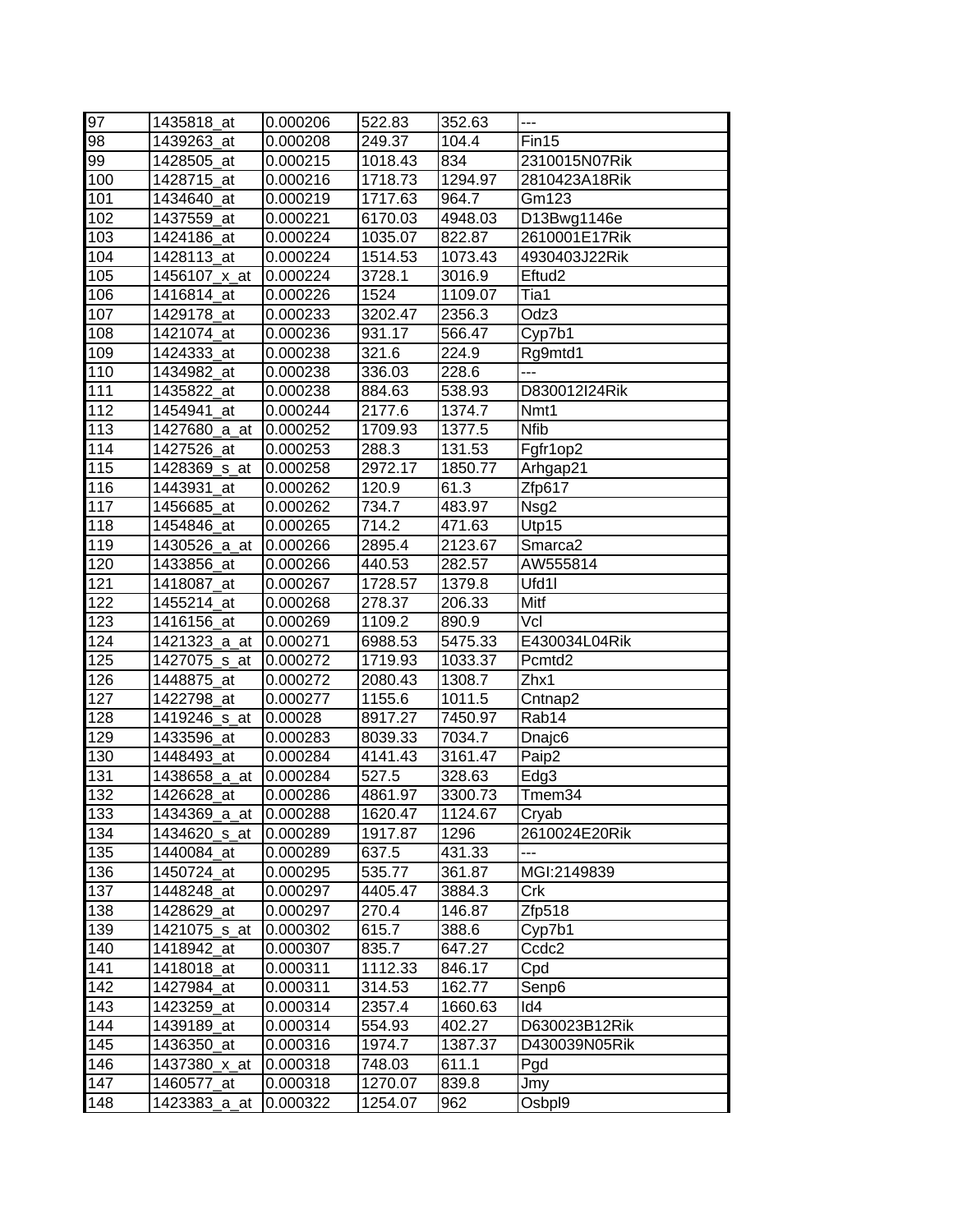| 149 | 1423201 at               | 0.000326 | 3515.83 | 2150.13 | Ncor1             |
|-----|--------------------------|----------|---------|---------|-------------------|
| 150 | 1428231 at               | 0.000329 | 2778.33 | 2016.87 | Cpsf <sub>6</sub> |
| 151 | 1435190 at               | 0.00033  | 5579.67 | 3864.87 | Ch <sub>1</sub>   |
| 152 | 1452258_at               | 0.000334 | 495.73  | 364.17  | Phf <sub>20</sub> |
| 153 | 1434521 at               | 0.000336 | 1078.07 | 800.23  | Rfxdc2            |
| 154 | 1453061_at               | 0.000336 | 896.47  | 694.47  | 2610018O07Rik     |
| 155 | 1418815_at               | 0.000337 | 5256.33 | 3337.2  | Cdh <sub>2</sub>  |
| 156 | 1426961_at               | 0.000337 | 2198.2  | 1378.43 | Phf <sub>20</sub> |
| 157 | 1452241 at               | 0.000337 | 456.07  | 328.9   | Topbp1            |
| 158 | 1435767_at               | 0.000343 | 2333.73 | 1801.27 | Scn3b             |
| 159 | 1417051_at               | 0.000344 | 3162.13 | 1572.5  | Pcdh8             |
| 160 | 1437765_at               | 0.000348 | 1307.2  | 925.97  | ---               |
| 161 | 1440215_at               | 0.000351 | 619.23  | 482.23  | C130086A10        |
| 162 | 1427266_at               | 0.000353 | 978.17  | 649.87  | 2610016F04Rik     |
| 163 | 1448584_at               | 0.000356 | 738.1   | 516.23  | Rsrc1             |
| 164 | 1417865_at               | 0.000359 | 1451.17 | 1041.73 | Tnfaip1           |
| 165 | 1436452_x_at             | 0.000363 | 6429.87 | 5819.67 | Tmed <sub>2</sub> |
| 166 | 1451189_at               | 0.000363 | 934.8   | 679.37  | Zswim1            |
| 167 | 1451190 a at             | 0.000363 | 1337.97 | 819.17  | Sbk1              |
| 168 | 1426682_at               | 0.000369 | 2506.2  | 1845.5  | Cnot <sub>6</sub> |
| 169 | 1439153_at               | 0.000369 | 1448.83 | 1076.73 | Ibrdc2            |
| 170 | 1448788 at               | 0.000371 | 2802.8  | 2343.23 | Cd200             |
| 171 | 1415745_a_at             | 0.000373 | 986.47  | 743.53  | Dscr3             |
| 172 | 1424020_at               | 0.000376 | 393.77  | 187.3   | Arl6ip6           |
| 173 | 1434179_at               | 0.000378 | 1062.8  | 775.43  | MII3              |
| 174 | 1435694 at               | 0.000378 | 1789.07 | 1117.27 | Arhgap26          |
| 175 | 1454704_at               | 0.000379 | 5478.57 | 4909.63 | Scarb2            |
| 176 | 1442180 at               | 0.000379 | 445.9   | 284.73  | Dleu7             |
| 177 | 1424586_at               | 0.000381 | 1627.33 | 1277.97 | Ehbp1             |
| 178 | 1455537_at               | 0.000382 | 1503.67 | 956.4   | 6430547121Rik     |
| 179 | 1441224_at               | 0.000386 | 1144.17 | 804.43  | ---               |
| 180 | 1427384_at               | 0.00039  | 733.13  | 574.23  | Chd <sub>6</sub>  |
| 181 | 1457423_at               | 0.000391 | 2943.77 | 1984.73 | A930012M17        |
| 182 | 1459838 <sub>_S_at</sub> | 0.000393 | 1062.9  | 798.47  | Btbd11            |
| 183 | 1426301_at               | 0.000395 | 2686.5  | 1821    | Alcam             |
| 184 | 1434558_at               | 0.000395 | 3605.2  | 2922.43 | Wdr47             |
| 185 | 1420870 at               | 0.000402 | 768.53  | 493.97  | Mllt10            |
| 186 | 1421840_at               | 0.000403 | 2014.43 | 1076.23 | Abca1             |
| 187 | 1426815_s_at             | 0.000411 | 1090.7  | 902.03  | AU024582          |
| 188 | 1417847 at               | 0.000416 | 2902.67 | 2271.97 | Ulk2              |
| 189 | 1455377_at               | 0.000417 | 4785.7  | 4257.23 | 4921517B04Rik     |
| 190 | 1423747_a_at             | 0.000418 | 700.73  | 472.27  | Pdk1              |
| 191 | 1457409 at               | 0.000418 | 4681.1  | 3009.6  | Fut <sub>9</sub>  |
| 192 | 1415770 at               | 0.000419 | 3728.8  | 1822.8  | Wdr6              |
| 193 | 1457072_at               | 0.000422 | 1273.1  | 738.83  | Bcl11a            |
| 194 | 1455799_at               | 0.000424 | 3599.17 | 2256.67 | Rorb              |
| 195 | 1449490_at               | 0.000425 | 496.4   | 334.43  | Mbd4              |
| 196 | 1434864_at               | 0.000429 | 1723.77 | 1287.1  | Nipa1             |
| 197 | 1419402_at               | 0.000431 | 84      | 64.4    | Mns1              |
| 198 | 1433508_at               | 0.000435 | 1277.5  | 775.73  | Copeb             |
| 199 | 1454901_at               | 0.000435 | 1253.23 | 1042.23 | 6430570G24        |
| 200 | 1416919_a_at             | 0.000439 | 219.13  | 149.03  | Nphp1             |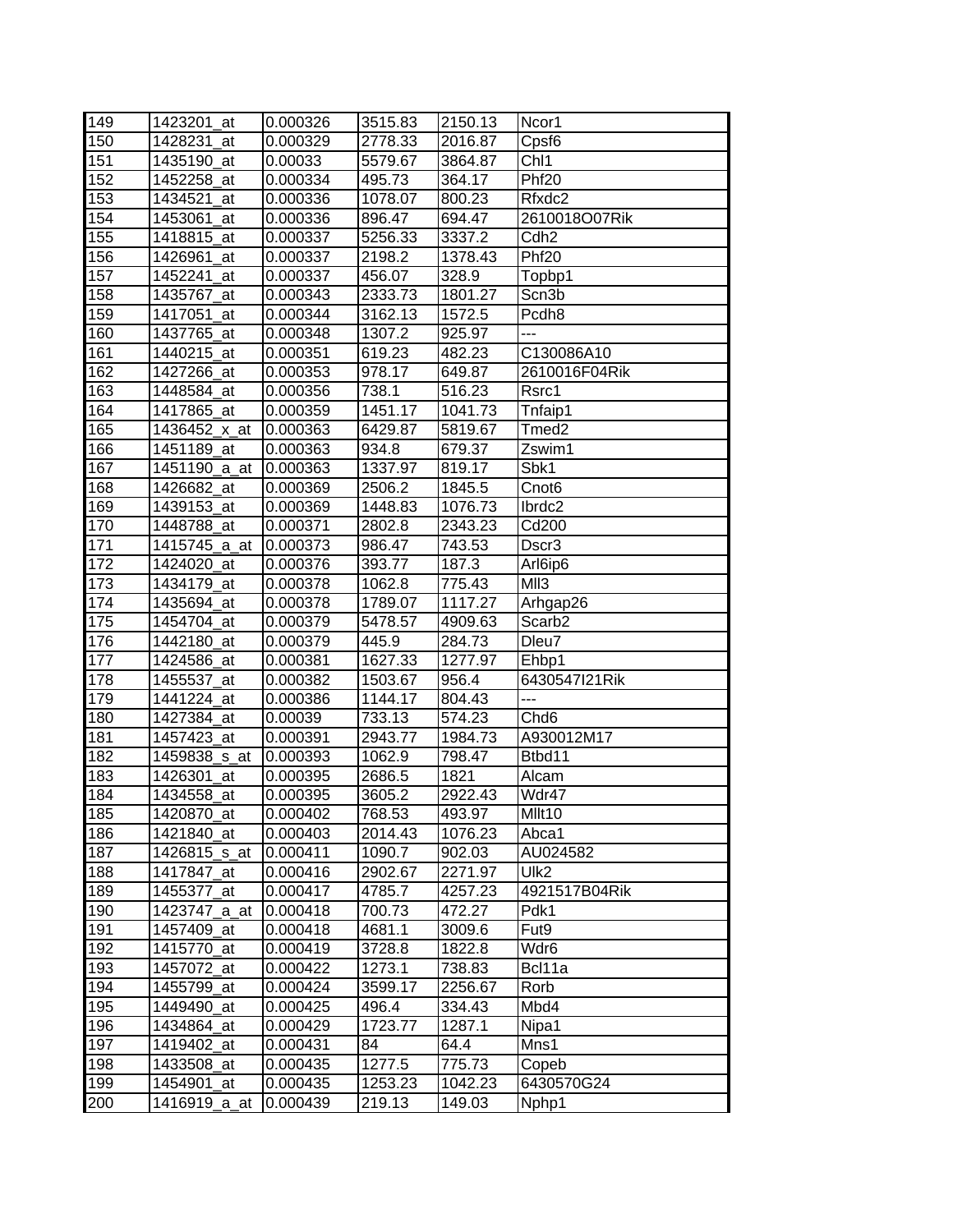| 201              | 1436153 a at | 10.000441 | 5113.33  | 3524     | Zmynd11            |
|------------------|--------------|-----------|----------|----------|--------------------|
| 202              | 1424891 a at | 0.000442  | 512.8    | 394.2    | Zw10               |
| 203              | 1428915 at   | 0.000445  | 374.67   | 271.7    | Sirt <sub>5</sub>  |
| 204              | 1429166_s_at | 0.000445  | 660      | 316.8    | Clmn               |
| 205              | 1450712_at   | 0.000446  | 2970.67  | 1851.37  | Kcnj9              |
| 206              | 1448765_at   | 0.000447  | 1670.2   | 1299.37  | Fyn                |
| 207              | 1429461_at   | 0.000447  | 809.03   | 566.9    | 2810417D08Rik      |
| 208              | 1437807_x_at | 0.000449  | 1986.43  | 1256.7   | Ctnna1             |
| 209              | 1416440_at   | 0.000453  | 2849.4   | 1764.4   | Cd164              |
| 210              | 1452664_a_at | 0.000453  | 1028.37  | 724.93   | Tm7sf3             |
| 211              | 1421064 at   | 0.000454  | 558.1    | 392.73   | Mpp5               |
| 212              | 1434645_at   | 0.000459  | 1161.03  | 737.97   | C530008M17Rik      |
| 213              | 1439014_at   | 0.000466  | 1174.27  | 747.93   | A430031N04         |
| 214              | 1426852_x_at | 0.000468  | 5467.13  | 3603.03  | Nov                |
| 215              | 1439024_at   | 0.000469  | 1650.13  | 1336.57  | ---                |
| 216              | 1419256_at   | 0.00047   | 4586.37  | 3403.37  | Spnb <sub>2</sub>  |
| 217              | 1452733_at   | 0.000471  | 661.03   | 509.43   | Pank <sub>2</sub>  |
| 218              | 1434881_s_at | 0.000478  | 1331.3   | 836.17   | Kctd12             |
| 219              | 1420827_a_at | 0.00048   | 4131.7   | 2807.6   | Ccng1              |
| 220              | 1455826_a_at | 0.000482  | 2063.53  | 1266.37  | Bace1              |
| 221              | 1437783_x_at | 0.000483  | 2656.87  | 1918.87  | Tmem4              |
| 222              | 1416041_at   | 0.000488  | 4271.8   | 2560.33  | Sgk                |
| 223              | 1435805_at   | 0.000494  | 4012.2   | 3240.27  | Lin7a              |
| 224              | 1449861 at   | 0.000501  | 437.87   | 341.83   | Nek4               |
| 225              | 1439872_at   | 0.000501  | 2675     | 2146.03  | $\overline{a}$     |
| 226              | 1436948_a_at | 0.000502  | 416.63   | 188.27   | 6430550H21Rik      |
| 227              | 1451222_at   | 0.000506  | 2167.5   | 1707.53  | Btf3I4             |
| 228              | 1455389_s_at | 0.000507  | 1777.1   | 1386.53  | 2310051F07Rik      |
| 229              | 1417010_at   | 0.000509  | 12201.13 | 10356.67 | Zfp238             |
| 230              | 1434633_at   | 0.000513  | 1271.87  | 1012.93  | Crebbp             |
| 231              | 1423958_a_at | 0.000515  | 1928.1   | 1473.7   | 2900001O04Rik      |
| $23\overline{2}$ | 1420494_x_at | 0.000517  | 8316.8   | 5717.7   | Ubc                |
| 233              | 1449089 at   | 0.000518  | 1822.13  | 1290.57  | Nrip1              |
| 234              | 1417182_at   | 0.000522  | 1033.77  | 868.7    | Dnaja2             |
| 235              | 1435050_at   | 0.000522  | 3514.83  | 2652.23  | D10Bwg1379e        |
| 236              | 1428531_at   | 0.000523  | 1112.8   | 675.17   | 5930412E23Rik      |
| 237              | 1440759_at   | 0.000527  | 3334.27  | 2616.4   | ---                |
| 238              | 1431167_at   | 0.000529  | 1363.43  | 913.07   | Dgkg               |
| 239              | 1415973 at   | 0.000534  | 5044.07  | 3626.77  | Marcks             |
| 240              | 1437466_at   | 0.00054   | 2625.03  | 2098.13  | Alcam              |
| 241              | 1436027_at   | 0.000543  | 545.97   | 431.17   | Osbpl11            |
| 242              | 1449718_s_at | 0.000547  | 128.77   | 86.93    | 4930453N24Rik      |
| 243              | 1450769_s_at | 0.000547  | 176.6    | 115.8    | Stard <sub>5</sub> |
| 244              | 1436424_at   | 0.000547  | 502.37   | 348.4    | 1600020E01Rik      |
| 245              | 1439808_at   | 0.000549  | 5895.77  | 4588.03  | A130090K04Rik      |
| 246              | 1422032_a_at | 0.000553  | 4114.2   | 3464.77  | Za20d3             |
| 247              | 1435964_a_at | 0.000554  | 1490.63  | 992.4    | ---                |
| 248              | 1415794_a_at | 0.000562  | 5052.57  | 4100.1   | Spin               |
| 249              | 1455033_at   | 0.000565  | 1477.07  | 1007.63  | B430201A12Rik      |
| 250              | 1456700_x_at | 0.000567  | 6074.53  | 4132.47  | Marcks             |
| 251              | 1416429_a_at | 0.000568  | 901.03   | 615.73   | Cat                |
| 252              | 1455169_at   | 0.000568  | 2603.5   | 1798.87  | ---                |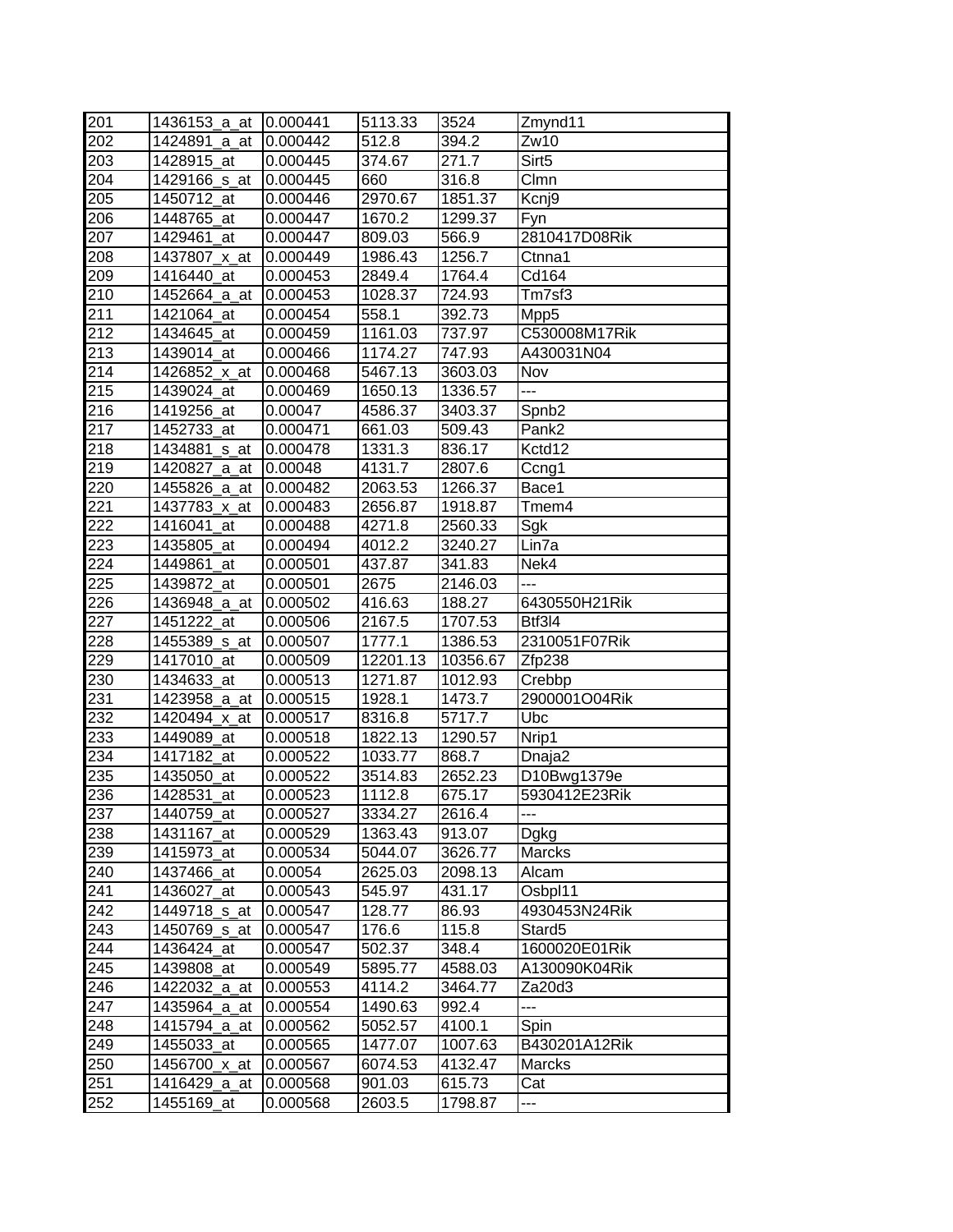| 253 | 1416329 at   | 0.000571 | 1711.87  | 1244.27 | Cyfip1             |
|-----|--------------|----------|----------|---------|--------------------|
| 254 | 1436883_at   | 0.000582 | 1229.57  | 889.3   | Mbtps2             |
| 255 | 1452898_at   | 0.000587 | 721.97   | 570.17  | Vps36              |
| 256 | 1418039_at   | 0.000588 | 603.13   | 471.57  | Rab <sub>13</sub>  |
| 257 | 1437236_a_at | 0.000588 | 263.53   | 160.2   | Zfp110             |
| 258 | 1433864 at   | 0.000588 | 1618.23  | 1212    | Lrp12              |
| 259 | 1420630_at   | 0.000589 | 4046.4   | 3378.07 | 8430419L09Rik      |
| 260 | 1434641_x_at | 0.00059  | 6782.6   | 5201.03 | Sez6l2             |
| 261 | 1448224_at   | 0.00059  | 1120.23  | 860.47  | Tfam               |
| 262 | 1449527 at   | 0.000591 | 416.07   | 254.43  | Pcdhb7             |
| 263 | 1433702_at   | 0.000593 | 1633.5   | 1118.17 | D19Wsu12e          |
| 264 | 1454805 at   | 0.000595 | 1601.4   | 1310.67 | Wtap               |
| 265 | 1459659_at   | 0.000595 | 158.03   | 73.73   | Zfp131             |
| 266 | 1443847 x at | 0.000596 | 615.6    | 454.6   | ---                |
| 267 | 1455460_at   | 0.000598 | 1458.07  | 902.73  | ---                |
| 268 | 1416007_at   | 0.000603 | 5201.27  | 4010.73 | Satb1              |
| 269 | 1455388_at   | 0.000605 | 2498.3   | 1748.17 | A030012M09Rik      |
| 270 | 1455696 a at | 0.000605 | 875.87   | 609     | Prpf4b             |
| 271 | 1438353_at   | 0.00061  | 242.73   | 150.5   | ---                |
| 272 | 1417129_a_at | 0.000621 | 1285.13  | 900.67  | Mrg1               |
| 273 | 1452996_a_at | 0.000624 | 252.6    | 186.27  | Aven               |
| 274 | 1455297 at   | 0.000626 | 509.43   | 326.77  | Spin2              |
| 275 | 1437992_x_at | 0.000634 | 8659.43  | 7112.9  | Gja1               |
| 276 | 1449094 at   | 0.000641 | 417.37   | 265.2   | Gja7               |
| 277 | 1455346_at   | 0.000642 | 550.27   | 329.7   | Masp1              |
| 278 | 1453006 at   | 0.000642 | 320.07   | 185.27  | 2610306H15Rik      |
| 279 | 1456349_x_at | 0.000643 | 2947.2   | 1954.73 | Sumo1              |
| 280 | 1438969 x at | 0.000644 | 2250.2   | 1722.57 | Dhx30              |
| 281 | 1418318_at   | 0.000649 | 656.93   | 536.2   | <b>Rnf128</b>      |
| 282 | 1451989_a_at | 0.000652 | 15014.47 | 9632.9  | Mapre2             |
| 283 | 1439950 at   | 0.000652 | 164.5    | 99.73   | Dnchc1             |
| 284 | 1450123_at   | 0.000655 | 2307.17  | 1647.27 | Ryr <sub>2</sub>   |
| 285 | 1444517 at   | 0.000655 | 707      | 424.6   | Gm872              |
| 286 | 1423374 at   | 0.000656 | 1537.53  | 1246.63 | Ncoa6              |
| 287 | 1426799 at   | 0.000662 | 2219.83  | 1395.2  | Rab <sub>8</sub> b |
| 288 | 1455445_at   | 0.000664 | 52.87    | 14.13   | Cbln3              |
| 289 | 1428414_at   | 0.000665 | 105.8    | 49.7    | 5730405109Rik      |
| 290 | 1423686_a_at | 0.000671 | 1362.57  | 1161.97 | 1110020C13Rik      |
| 291 | 1438255_at   | 0.000673 | 701.97   | 515.87  | Ches1              |
| 292 | 1439244_a_at | 0.000675 | 1371.17  | 1024.1  | Tnrc6a             |
| 293 | 1436426_at   | 0.000676 | 541.1    | 331.13  | 5730509K17Rik      |
| 294 | 1456119_at   | 0.000678 | 1462.57  | 1056.47 | Grm <sub>5</sub>   |
| 295 | 1419420 at   | 0.000679 | 1350.17  | 1192.93 | St6galnac5         |
| 296 | 1434172 at   | 0.000681 | 4652.93  | 3088.37 | ---                |
| 297 | 1439616_at   | 0.000682 | 407.3    | 251.13  | ---                |
| 298 | 1453309 at   | 0.000682 | 138.27   | 92.43   | 9330179D12Rik      |
| 299 | 1423682 a at | 0.000683 | 335.47   | 244.13  | Cdca4              |
| 300 | 1448939_at   | 0.000683 | 679.9    | 366.63  | Usp25              |
| 301 | 1427185_at   | 0.000688 | 3165.57  | 2504.6  | Mef <sub>2a</sub>  |
| 302 | 1437594_x_at | 0.00069  | 80.7     | 47.27   | Pigt               |
| 303 | 1438320_s_at | 0.000694 | 541.17   | 414.37  | Mcm7               |
| 304 | 1436596_at   | 0.000701 | 669.77   | 495.37  | H <sub>2</sub> afv |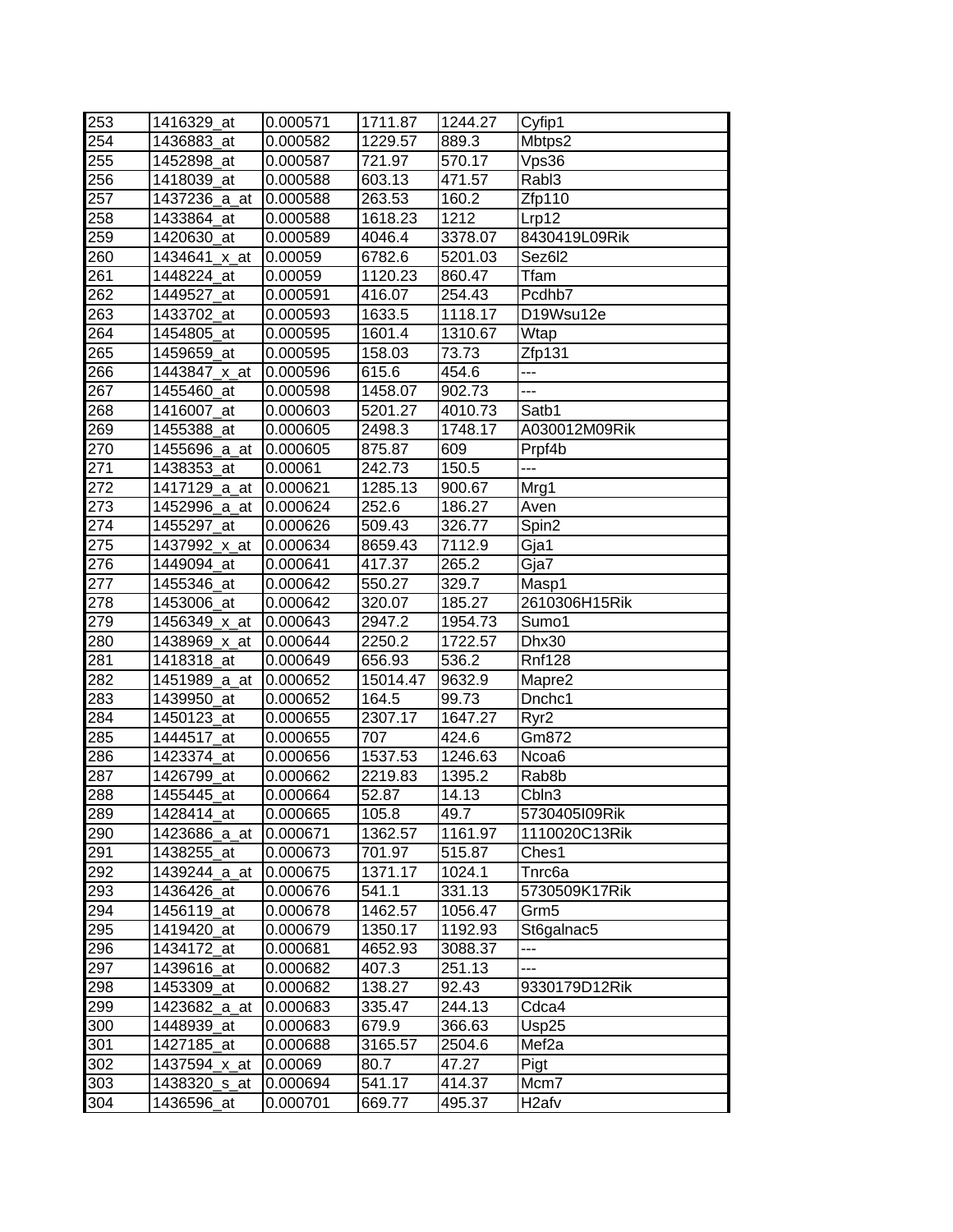| 305              | 1428853 at    | 0.000705 | 1222.03 | 921.2   | Ptch1              |
|------------------|---------------|----------|---------|---------|--------------------|
| 306              | 1426884 at    | 0.000706 | 3588.17 | 2819.87 | 1110007A06Rik      |
| 307              | 1434674 at    | 0.00071  | 1146.17 | 780.9   | Lyst               |
| 308              | 1434384 at    | 0.00072  | 2133.5  | 1490.33 | Nrip1              |
| 309              | 1455398 at    | 0.000726 | 1023.93 | 767.97  | Lrrc8c             |
| $\overline{310}$ | 1424463 at    | 0.000729 | 3857.3  | 3232.53 | 2210010L05Rik      |
| 311              | 1422497_at    | 0.000731 | 1785.73 | 1355.73 | Slc30a5            |
| 312              | 1419668_at    | 0.000733 | 1643.2  | 1141.97 | Sgcb               |
| 313              | 1417848_at    | 0.00074  | 1573.93 | 1222.07 | MGI:2180715        |
| 314              | 1418594_a_at  | 0.000743 | 3418.43 | 2614.67 | Ncoa1              |
| 315              | 1449244_at    | 0.000744 | 1547.13 | 1176.6  | Cdh <sub>2</sub>   |
| 316              | 1433634_at    | 0.000744 | 2354.83 | 1478.47 | Irf2bp2            |
| 317              | 1428622_at    | 0.000755 | 892.27  | 439.5   | Depdc6             |
| 318              | 1425484 at    | 0.000758 | 667.33  | 320.07  | Tox                |
| 319              | 1427432_a_at  | 0.000758 | 2844.97 | 2130.33 | Sfrs10             |
| 320              | 1452616 s at  | 0.00076  | 1019.17 | 739.3   | Ssbp1              |
| 321              | 1418083_at    | 0.000763 | 1669.47 | 1323.57 | 0610009B22Rik      |
| 322              | 1417846 at    | 0.000765 | 1475.97 | 1239.3  | Ulk <sub>2</sub>   |
| 323              | 1455647_at    | 0.000768 | 846.33  | 732.73  | Ar                 |
| 324              | 1452251 at    | 0.000772 | 6721.57 | 5207.43 | Nbea               |
| 325              | 1437476_at    | 0.000777 | 710     | 488.4   | Rrm <sub>2</sub> b |
| 326              | 1419249 at    | 0.000778 | 4577.93 | 3958.23 | Pftk1              |
| 327              | 1437593 x at  | 0.000782 | 5492.1  | 3747.5  | Api <sub>5</sub>   |
| 328              | 1451611 at    | 0.000789 | 460.4   | 296.97  | Hrasls3            |
| 329              | 1417323_at    | 0.000791 | 732.53  | 479.87  | Psrc1              |
| 330              | 1436859_at    | 0.000792 | 1146.83 | 693.2   | 2700007P21Rik      |
| 331              | 1436522_at    | 0.000795 | 244.07  | 179.73  | 0610025L06Rik      |
| 332              | 1428517 at    | 0.000796 | 3393.63 | 2470.77 | Wdfy3              |
| 333              | 1425274_at    | 0.000797 | 488.57  | 384.53  | Asph               |
| 334              | 1456108 x at  | 0.000797 | 2230.87 | 1191.47 | Zfp179             |
| 335              | 1434132 at    | 0.0008   | 1751.13 | 1408.9  | E430025E21Rik      |
| 336              | 1460292_a_at  | 0.000801 | 765.27  | 588.8   | Smarca1            |
| 337              | 1416008 at    | 0.000803 | 3173    | 2455.6  | Satb1              |
| 338              | 1422880 at    | 0.000818 | 1767.33 | 1360.13 | Sypl               |
| 339              | 1450021<br>at | 0.000819 | 9386    | 7179.07 | Ubqln2             |
| 340              | 1435030_at    | 0.000823 | 1646.6  | 1125.83 | Upf <sub>2</sub>   |
| 341              | 1441054 at    | 0.000829 | 244.5   | 151.67  | Apol2              |
| 342              | 1426992_at    | 0.000834 | 3046.93 | 2516.2  | Xpr1               |
| 343              | 1452353_at    | 0.000834 | 1146.37 | 839.03  | Gpr155             |
| 344              | 1451221_at    | 0.000838 | 939.47  | 711.6   | BC018507           |
| 345              | 1417355_at    | 0.000839 | 5200.53 | 3503.2  | Peg3               |
| 346              | 1450732_a_at  | 0.000839 | 1787.97 | 1188.33 | Bicd <sub>2</sub>  |
| 347              | 1438572_at    | 0.000839 | 406.2   | 295.8   | Csmd3              |
| 348              | 1451074 at    | 0.000849 | 3046.33 | 2353.1  | Rnf13              |
| 349              | 1455362_at    | 0.000851 | 388.57  | 248.97  | Angel <sub>2</sub> |
| 350              | 1428167 a at  | 0.000856 | 461.03  | 190.77  | Mpzl1              |
| 351              | 1417825_at    | 0.00086  | 2898    | 2480.73 | Esd                |
| 352              | 1457733_at    | 0.00086  | 1162.77 | 678.77  | ---                |
| 353              | 1423462_at    | 0.000863 | 2042.33 | 1401.17 | Map3k7ip2          |
| 354              | 1419047_at    | 0.000866 | 859.97  | 727.03  | Pcnx               |
| 355              | 1452265_at    | 0.000868 | 3206.3  | 2321.17 | Clasp1             |
| 356              | 1435801_at    | 0.000872 | 1285.1  | 1025.37 | Fcmd               |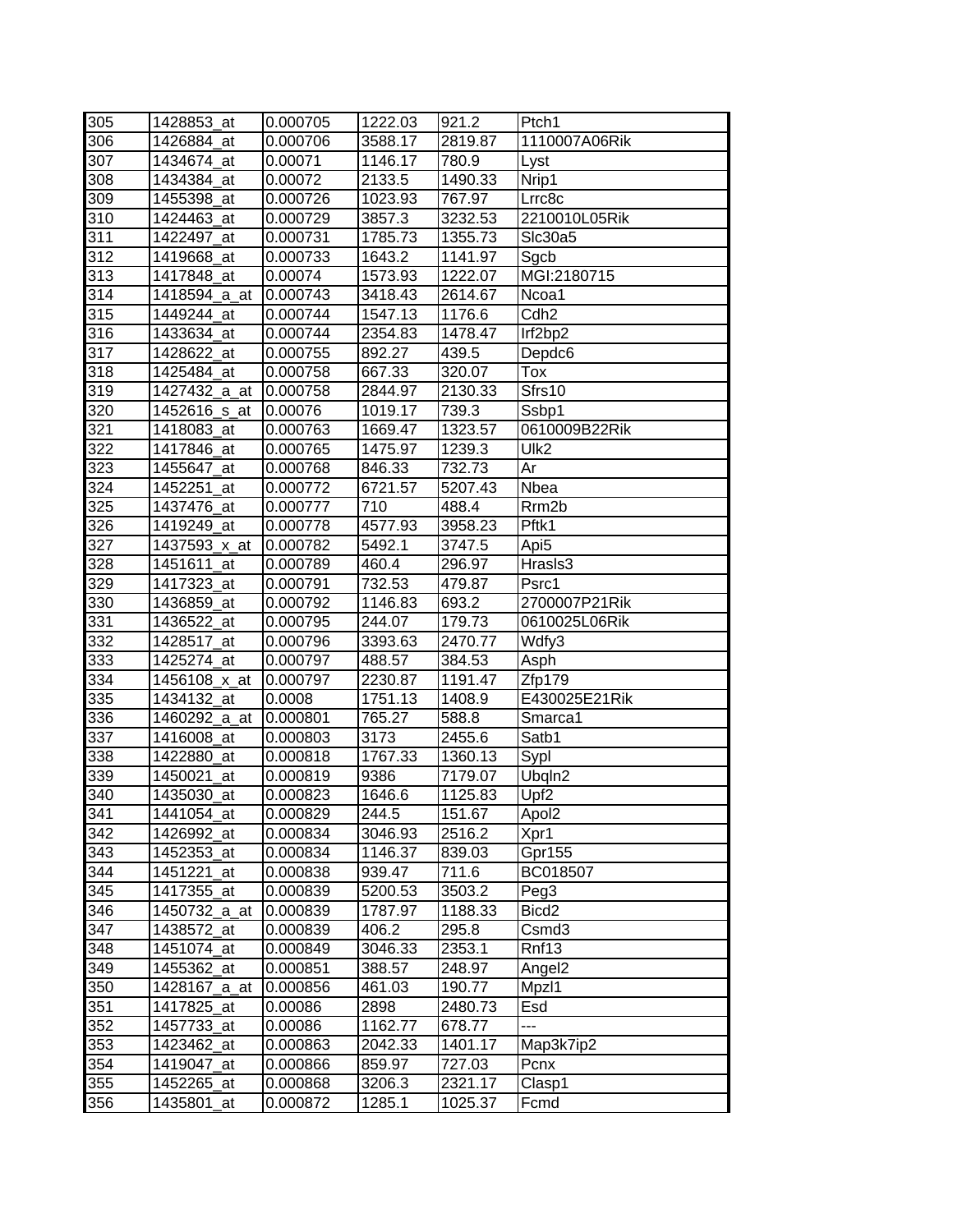| 357        | 1425682 a at          | 10.000876 | 1505.17 | 1007.03 | 1810034M08Rik       |
|------------|-----------------------|-----------|---------|---------|---------------------|
| 358        | 1430295_at            | 0.000876  | 357.47  | 289.47  | Gna13               |
| 359        | 1423645_a_at          | 0.00088   | 9666    | 7929.1  | Ddx5                |
| 360        | 1454752_at            | 0.000886  | 849.57  | 566.4   | AI606861            |
| 361        | 1418693_at            | 0.00089   | 2303.23 | 1847.5  | Hnrpc LOC329893     |
| 362        | 1455294_at            | 0.000892  | 464.53  | 345.17  | 1110029L17Rik       |
| 363        | AFFX-PyruCarb0.000894 |           | 856.87  | 677.9   | Pcx                 |
| 364        | 1456174_x_at          | 0.000895  | 1049.53 | 750.87  | Ndrg1               |
| 365        | 1434335_at            | 0.000898  | 2532.27 | 2202.97 | AI317237            |
| 366        | 1457480_at            | 0.000901  | 184.6   | 162.07  | Rnf3                |
| 367        | 1439870 at            | 0.000909  | 347.33  | 168.87  | A330008L17Rik       |
| 368        | 1425241 a at          | 0.000912  | 1211.23 | 768.37  | Wsb1                |
| 369        | 1428334_at            | 0.000913  | 2220.9  | 1844    | Ostm1               |
| 370        | 1415948_at            | 0.000914  | 806     | 576     | Creg1               |
| 371        | 1456614_at            | 0.000916  | 703.9   | 472.13  | Acn9                |
| 372        | 1423740 a at          | 0.000918  | 1708.23 | 1183.53 | Rbm10               |
| 373        | 1417377_at            | 0.00092   | 3867.1  | 3034.73 | lgsf4a              |
| 374        | 1415708 at            | 0.000921  | 2323.57 | 1843.07 | AI316828            |
| 375        | 1433544_at            | 0.000921  | 1858.23 | 1404.33 | Als2cr2             |
| 376        | 1422052 at            | 0.000923  | 1311.67 | 896.5   | Cdh <sub>8</sub>    |
| 377        | 1436051_at            | 0.000923  | 5275.03 | 4415.23 | 9630007J19Rik       |
| 378        | 1417674_s_at          | 0.000926  | 1479.3  | 1211.03 | Golga4              |
| 379        | 1436920 at            | 0.000936  | 689.87  | 338.3   | Pcdh <sub>17</sub>  |
| 380        | 1417384 at            | 0.000938  | 362.63  | 264.6   | Entpd5              |
| 381        | 1455342_at            | 0.000938  | 2264    | 1779.8  | A230083H22Rik       |
| 382        | 1418664 at            | 0.000939  | 812.6   | 582.4   | Mpdz                |
| 383        | 1417765_a_at          | 0.00094   | 376.03  | 226.97  | Amy1                |
| 384        | 1458351_s_at          | 0.000949  | 1617.83 | 1164.87 | Klh <sub>l2</sub>   |
| 385        | 1451804_a_at          | 0.000958  | 647.63  | 498.43  | Lrrc16              |
| 386        | 1440803_x_at          | 0.00096   | 278.63  | 157.87  | Tacr <sub>3</sub>   |
| 387        | 1455150_at            | 0.000961  | 704.2   | 429.9   | ---                 |
| 388        | 1424680_at            | 0.000966  | 173.8   | 105.6   | BB146404            |
| 389        | 1425914_a_at          | 0.000967  | 2241.33 | 1771.8  | Armcx1              |
| 390        | 1452740_at            | 0.000969  | 5611.6  | 4838.67 | Myh10               |
| 391        | 1444690_at            |           |         |         |                     |
| 392        |                       | 0.00097   | 1576.57 | 1140.6  | Epha <sub>5</sub>   |
| 393        | 1455014_at            | 0.000971  | 2728.23 | 2038.23 | AV009015            |
|            | 1438988_x_at          | 0.000974  | 1169.93 | 790.2   | Hn1                 |
| 394        | 1449583 at            | 0.000976  | 618.33  | 454.43  | Pcdhb <sub>20</sub> |
| 395        | 1429146_at            | 0.000977  | 1613.63 | 1026.33 | 6620401M08Rik       |
| 396        | 1437521_s_at          | 0.000989  | 2272.53 | 1447.27 | E230022H04Rik       |
| 397        | 1434187 at            | 0.000997  | 1033.9  | 755.73  | AI849156            |
| 398        | 1435016 at            | 0.000998  | 2766.07 | 2433.23 | Als2cr3             |
| 399        | 1445679_at            | 0.000998  | 3181.17 | 2433.87 | ---                 |
| 400        | 1423200 at            | 0.000999  | 2497.03 | 2006.97 | Ncor1               |
| 401        | 1454617 at            | 0.000999  | 946.9   | 540.7   | Arrdc3              |
| 402        | 1416967 at            | 0.001003  | 1904.93 | 1214.57 | Sox <sub>2</sub>    |
| 403        | 1455340_at            | 0.001006  | 2773.97 | 2303.3  | 3010003L21Rik       |
| 404        | 1428080_at            | 0.001007  | 1961.1  | 1698.63 | 2610528A17Rik       |
| 405        | 1441259_s_at          | 0.001007  | 1097.57 | 647.63  | Wdr10               |
| 406        | 1458114_at            | 0.001007  | 458.17  | 346.93  | Samd12              |
| 407<br>408 | 1438505_s_at          | 0.001009  | 2756.67 | 1898.1  | Rnasen              |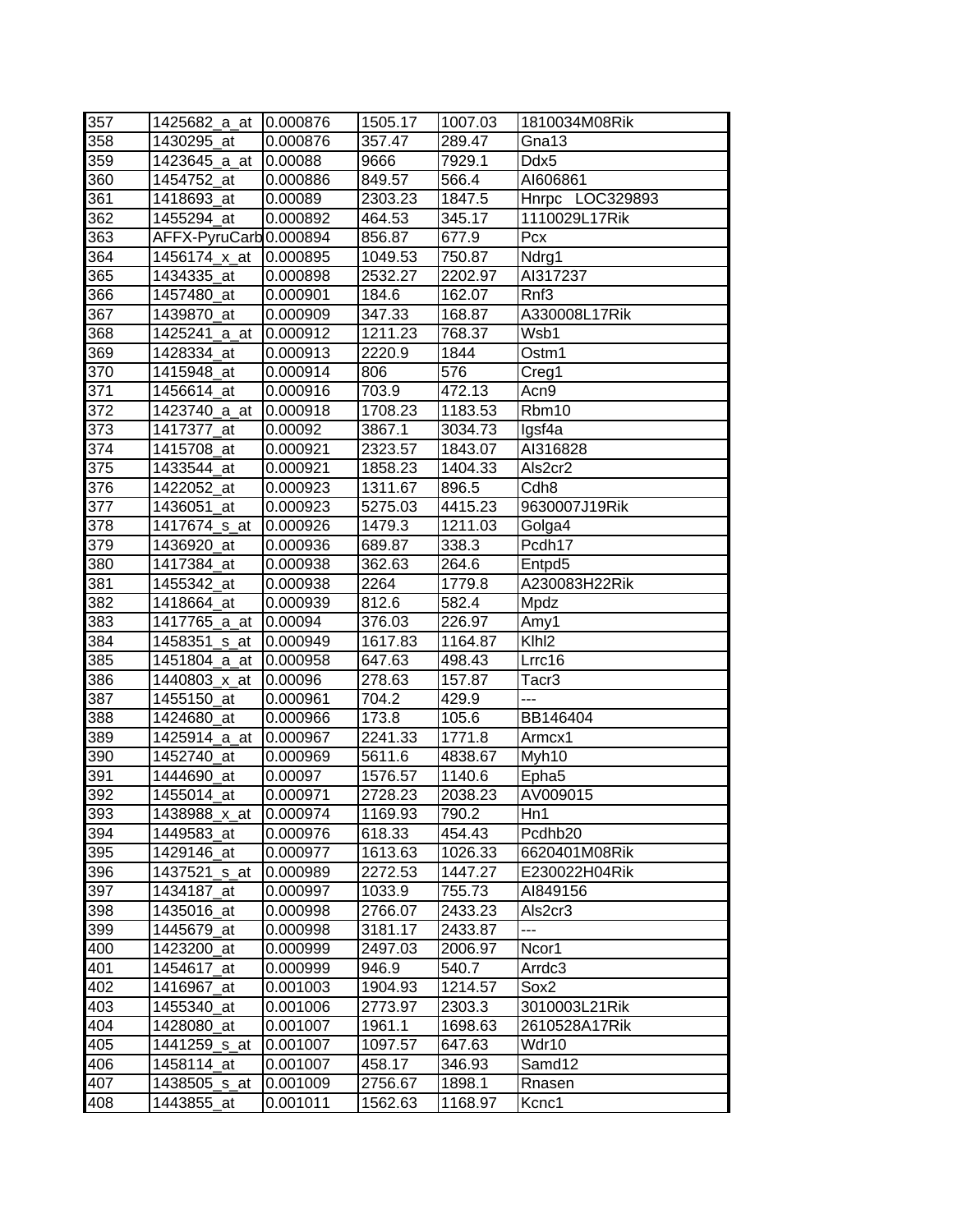| 409 | 1455161 at               | 0.001016 | 1935.03 | 1390.83 | AI504432            |
|-----|--------------------------|----------|---------|---------|---------------------|
| 410 | 1455757_at               | 0.001018 | 1946.13 | 1508.17 | LOC241944           |
| 411 | 1423328_at               | 0.001029 | 4434    | 3456.9  | Gdap1               |
| 412 | 1429210_at               | 0.001034 | 145.83  | 94.57   | Col <sub>23a1</sub> |
| 413 | 1438462_x_at             | 0.001035 | 445.37  | 341.23  | ---                 |
| 414 | 1426698 a at             | 0.001036 | 984.23  | 673.63  | Hnrpm               |
| 415 | 1452089_at               | 0.001039 | 2206.2  | 1721.6  | Cacnb4              |
| 416 | 1424872_at               | 0.001042 | 787.77  | 597.87  | 2310001H12Rik       |
| 417 | 1437455_a_at             | 0.001042 | 1919.67 | 1018.53 | Btg1                |
| 418 | 1418883_a_at             | 0.001045 | 5532.17 | 5128.2  | Pabpc1              |
| 419 | 1419872_at               | 0.001049 | 4216.33 | 3278.23 | Csf1r               |
| 420 | 1450771_at               | 0.001053 | 932.83  | 486.57  | Fut9                |
| 421 | 1420872_at               | 0.001056 | 8381.1  | 7082.1  | Gucy1b3             |
| 422 | 1439732_at               | 0.001059 | 865.87  | 579.8   | ---                 |
| 423 | 1449351_s_at             | 0.001065 | 264.9   | 171.2   | Pdgfc               |
| 424 | 1418430 at               | 0.001072 | 4266.4  | 2946.67 | Kif <sub>5</sub> b  |
| 425 | 1451317_at               | 0.001078 | 1705.13 | 1360.27 | Ythdf2              |
| 426 | 1456509_at               | 0.001081 | 1002.83 | 563.2   | 1110032F04Rik       |
| 427 | 1451736 a at             | 0.001086 | 2605    | 1965.77 | Map2k7              |
| 428 | 1454834_at               | 0.001086 | 1795.87 | 1476.3  | <b>Nfib</b>         |
| 429 | 1422725_at               | 0.001093 | 180.37  | 96.63   | Mak                 |
| 430 | 1460509_at               | 0.001094 | 741.87  | 422.97  | B3galt1             |
| 431 | 1423591 at               | 0.001097 | 4115.43 | 2954.93 | Fgfr1op2            |
| 432 | 1435138_at               | 0.001112 | 2652.57 | 2191.4  | Tmem28              |
| 433 | 1428287_at               | 0.001121 | 816.6   | 622     | Cul <sub>5</sub>    |
| 434 | 1428236_at               | 0.001127 | 3099.3  | 2108.87 | Acbd <sub>5</sub>   |
| 435 | 1456633_at               | 0.001131 | 662.57  | 487.87  | Trpm3               |
| 436 | 1455437 at               | 0.001135 | 2415    | 1683.37 | BC033915            |
| 437 | 1449628_s_at             | 0.001139 | 3777.83 | 3316.67 | Stard7              |
| 438 | 1419165_at               | 0.00114  | 2369.27 | 1469.93 | Zfp260              |
| 439 | 1417221_at               | 0.001141 | 327.73  | 235.9   | Ppm1a               |
| 440 | 1456056 a at             | 0.001143 | 3377.07 | 2678    | D6Wsu116e           |
| 441 | 1429201_at               | 0.001146 | 1473.6  | 991.27  | Cyld                |
| 442 | 1453162_at               | 0.001148 | 265     | 165.63  | Utp11I              |
| 443 | 1435048_at               | 0.001153 | 459.4   | 343.43  | AI854703            |
| 444 | 1454806_at               | 0.001154 | 3341.83 | 2494.83 | D12Ertd553e         |
| 445 | 1454952 <sub>_S_at</sub> | 0.001158 | 583.37  | 475.1   | B130055D15Rik       |
| 446 | 1423899_at               | 0.001161 | 995.33  | 777.03  | Trip12              |
| 447 | 1438838 at               | 0.001161 | 613.6   | 296.53  | B230206F22Rik       |
| 448 | 1450738_at               | 0.001166 | 2793.9  | 2250.13 | Kif <sub>21</sub> a |
| 449 | 1450664 at               | 0.001169 | 627.57  | 454.73  | Gabpa               |
| 450 | 1434724_at               | 0.001169 | 1295.83 | 981.67  | Usp31               |
| 451 | 1448299_at               | 0.001172 | 2841.8  | 2340.77 | SIc1a1              |
| 452 | 1418822_a_at             | 0.001182 | 2377.07 | 1965.8  | Arf6                |
| 453 | 1422748_at               | 0.001182 | 1330.97 | 783.5   | Zfhx1b              |
| 454 | 1418271_at               | 0.001185 | 6780.37 | 4601.27 | Bhlhb <sub>5</sub>  |
| 455 | 1455434_a_at             | 0.00119  | 2114.3  | 1454.9  | Ktn1                |
| 456 | 1426412_at               | 0.001209 | 1326.3  | 747.63  | Neurod1             |
| 457 | 1459897_a_at             | 0.00121  | 872.93  | 535.57  | MGI:2446326         |
| 458 | 1454824_s_at             | 0.001211 | 710.37  | 416.27  | Mtus1               |
| 459 | 1423711_at               | 0.001218 | 978.23  | 780.23  | Ndufaf1             |
| 460 | 1441165_s_at             | 0.001225 | 4199.6  | 3381.37 | Clstn <sub>2</sub>  |
|     |                          |          |         |         |                     |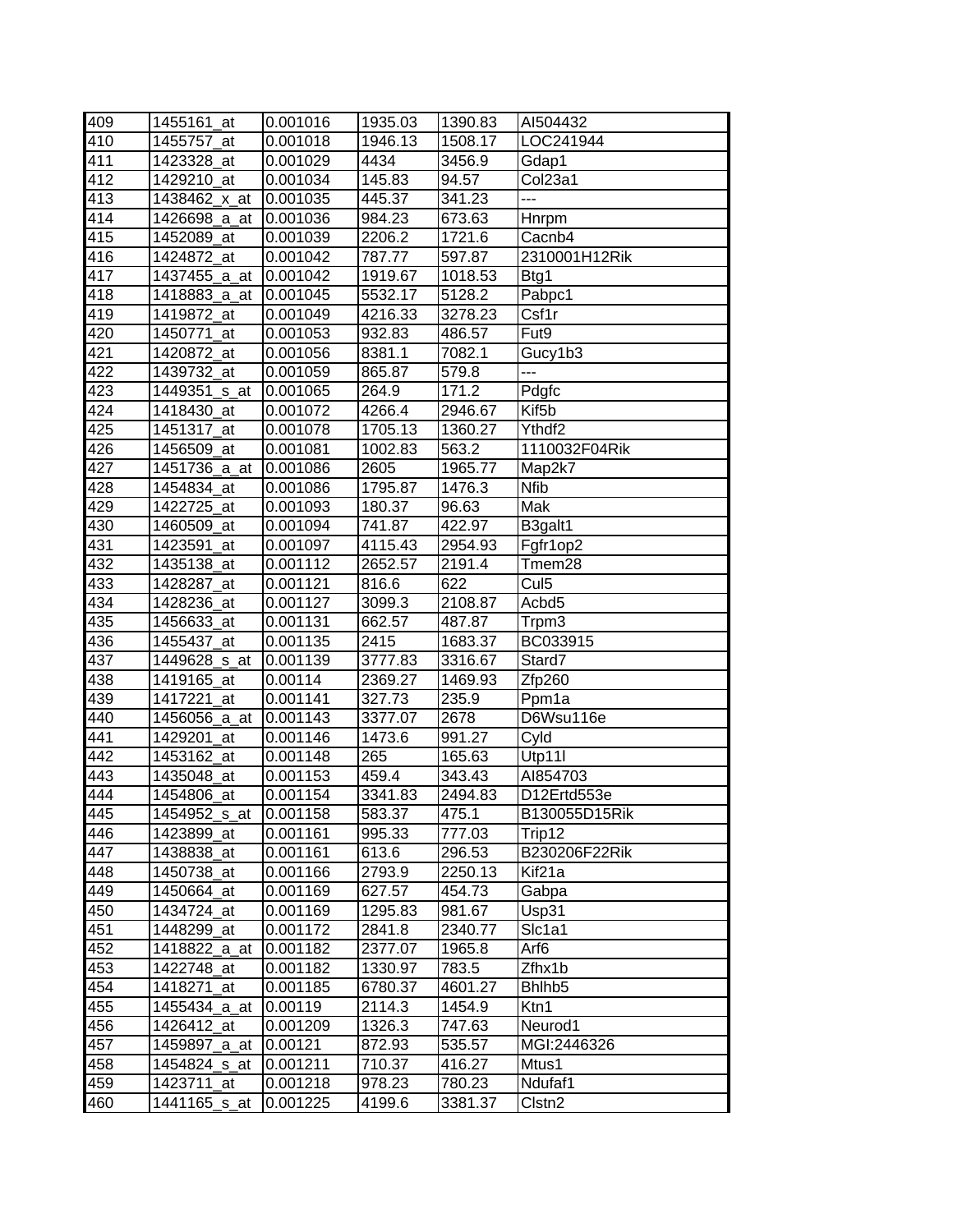| 461              | 1429000_at               | 0.001226 | 862.07  | 568.27  | Phf <sub>3</sub>   |
|------------------|--------------------------|----------|---------|---------|--------------------|
| 462              | 1438430 at               | 0.001234 | 736.57  | 605.9   | Hbp1               |
| 463              | 1451310 a at             | 0.001235 | 5602.67 | 4589.7  | Ctsl               |
| 464              | 1447825_x_at             | 0.001239 | 4445.2  | 2283.03 | Pcdh <sub>8</sub>  |
| 465              | 1455272_at               | 0.001251 | 3759.9  | 2671.3  | Grm <sub>5</sub>   |
| 466              | 1428388_at               | 0.001254 | 4269.3  | 3098.43 | Tnks2              |
| 467              | 1435464_at               | 0.001254 | 2054.23 | 1618.13 | 1110003E01Rik      |
| 468              | 1436200_at               | 0.001265 | 688.27  | 463.23  | Lonrf <sub>3</sub> |
| 469              | 1450102 a at             | 0.001269 | 3276.93 | 2641.3  | Amfr               |
| 470              | 1422697 <sub>_S_at</sub> | 0.001274 | 866.83  | 699.9   | Jarid <sub>2</sub> |
| 471              | 1454809_at               | 0.001279 | 2279.53 | 1664.47 | Ncoa7              |
| 472              | 1427127 x at             | 0.001281 | 475.9   | 222.93  | Hspa1b             |
| 473              | 1456069_at               | 0.001281 | 1626.57 | 968.6   | Dtna               |
| 474              | 1416221_at               | 0.001282 | 840.27  | 575.8   | Fstl1              |
| 475              | 1433951_at               | 0.001285 | 3779.07 | 2845.93 | Arl <sub>5</sub>   |
| 476              | 1450071_at               | 0.001286 | 1594.83 | 1237.87 | Ash1I              |
| 477              | 1452065_at               | 0.001288 | 3397.07 | 1886.7  | BC027127           |
| 478              | 1438412_at               | 0.001288 | 549.2   | 456.2   | Phf17              |
| 479              | 1436982_at               | 0.001297 | 1517.67 | 1190.1  | Tnrc6b             |
| 480              | 1440346_at               | 0.001305 | 406.07  | 255.63  | Jmjd3              |
| 481              | 1452654 at               | 0.001306 | 2027.83 | 1340.43 | Zdhhc2             |
| $48\overline{2}$ | 1438292 x at             | 0.001316 | 4949.23 | 3507.13 | Adk                |
| 483              | 1447693 s at             | 0.001319 | 2237.23 | 1651.5  | Neo1               |
| 484              | 1460588_at               | 0.001329 | 494.17  | 270.8   | ---                |
| 485              | 1421786_at               | 0.001333 | 496.17  | 304.2   | Ppp3r1             |
| 486              | 1435618_at               | 0.001334 | 1774.33 | 1387.9  | Pnma <sub>2</sub>  |
| 487              | 1415800_at               | 0.001337 | 6532.17 | 5297.9  | Gja1               |
| 488              | 1428656_at               | 0.00134  | 1471.9  | 1175.23 | Rnasen             |
| 489              | 1426743_at               | 0.001342 | 2073.4  | 1757.17 | MGI:2384914        |
| 490              | 1428474_at               | 0.001345 | 447.83  | 244     | Ppp3cb             |
| 491              | 1423310_at               | 0.001346 | 456.43  | 284.9   | Tpbg               |
| 492              | 1436420_a_at             | 0.001347 | 1505.5  | 1260.93 | lpo4               |
| 493              | 1451077_at               | 0.001354 | 1398.6  | 950.33  | Rpl <sub>5</sub>   |
| 494              | 1434468 at               | 0.001361 | 1183.43 | 877.73  | Otud4              |
| 495              | 1426366_at               | 0.001362 | 1166.3  | 964.73  | Eif <sub>2c2</sub> |
| 496              | 1456557 at               | 0.001365 | 180.1   | 165.33  | 1700041C02Rik      |
| 497              | 1437533_at               | 0.001366 | 3845.6  | 2850.77 | Birc4              |
| 498              | 1434113_a_at             | 0.001367 | 854.53  | 608.87  | Rexo4              |
| 499              | 1424591_at               | 0.001368 | 473.1   | 229.3   | 5830433M19Rik      |
| 500              | 1428138 s at             | 0.001373 | 5264.33 | 4647.67 | Arl10c             |
| 501              | 1452049_at               | 0.001378 | 768.67  | 604.1   | Rpl711             |
| 502              | 1454687_at               | 0.001387 | 1945.33 | 1533.67 | Lrfn <sub>5</sub>  |
| 503              | 1433908_a_at             | 0.001388 | 5017.37 | 3822.9  | Cttn               |
| 504              | 1428219_at               | 0.001389 | 2801.57 | 2098    | Rybp               |
| 505              | 1426760_at               | 0.001398 | 1054.27 | 798     | Ipo8               |
| 506              | 1416131_s_at             | 0.0014   | 2132.87 | 1344.77 | C920006C10Rik      |
| 507              | 1453125_at               | 0.001402 | 657.9   | 312.5   | Sox11              |
| 508              | 1435233_at               | 0.001403 | 2334.27 | 1870.43 | Ncoa2              |
| 509              | 1436317_at               | 0.001407 | 744.27  | 526.47  | D230012E17Rik      |
| 510              | 1459765_s_at             | 0.001413 | 10340.4 | 8324.73 | Zfp162             |
| 511              | 1452773_at               | 0.001416 | 3350.47 | 2489.5  | 5730494N06Rik      |
| $51\overline{2}$ | 1429022_at               | 0.001421 | 1530.63 | 1210.77 | Adcyap1r1          |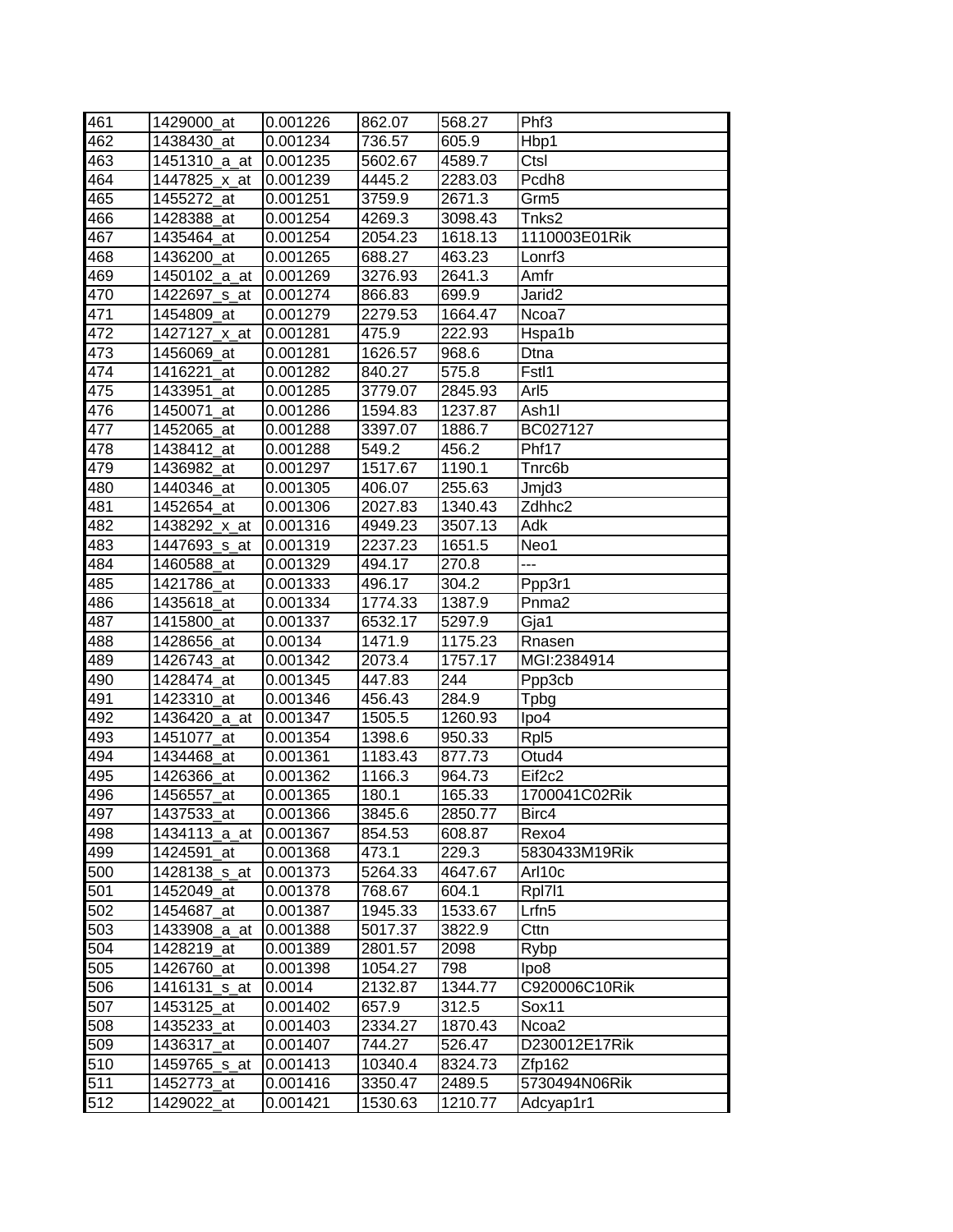| 513 | 1428877_at   | 0.001426 | 1421.5  | 1012.83 | Srp72               |
|-----|--------------|----------|---------|---------|---------------------|
| 514 | 1426983 at   | 0.001433 | 882.6   | 655.97  | Fnbp1               |
| 515 | 1419181_at   | 0.001435 | 1021.73 | 727.67  | Zfp326              |
| 516 | 1429145 at   | 0.001436 | 417.03  | 308.03  | Nhirc <sub>2</sub>  |
| 517 | 1435308_at   | 0.001439 | 5092.03 | 3203.83 | Fut <sub>9</sub>    |
| 518 | 1439011_at   | 0.001442 | 297.53  | 131.63  | ---                 |
| 519 | 1452718_at   | 0.001443 | 3219.9  | 2681.67 | Edd1                |
| 520 | 1433867_at   | 0.001446 | 408.93  | 222.03  | 1810030O07Rik       |
| 521 | 1417196_s_at | 0.001447 | 613.33  | 317.33  | D8Ertd594e          |
| 522 | 1427448_at   | 0.001447 | 1010.03 | 837.47  | Rabep1              |
| 523 | 1456112_at   | 0.001449 | 1761.67 | 907.03  | Tpr                 |
| 524 | 1419653 a at | 0.001452 | 7478.83 | 6611.97 | Ddx5                |
| 525 | 1442077_at   | 0.001452 | 268.57  | 158.83  | 2310076G05Rik       |
| 526 | 1435337_at   | 0.001457 | 1703.53 | 1224.87 | Zfp537              |
| 527 | 1424588_at   | 0.001466 | 4086.93 | 3059.53 | Srgap3              |
| 528 | 1427640_a_at | 0.001472 | 726.83  | 467.97  | Cbfa2t1h            |
| 529 | 1448376_at   | 0.001473 | 1127.03 | 1011.4  | Wrnip1              |
| 530 | 1435203_at   | 0.001473 | 1970.3  | 1539.97 | Man2a2              |
| 531 | 1439107_a_at | 0.001477 | 1879.03 | 1125.7  | MI <sub>5</sub>     |
| 532 | 1432103 a at | 0.001479 | 1782.1  | 1545.33 | Sh3gl3              |
| 533 | 1434648_a_at | 0.00149  | 2198.3  | 1426.8  | Ccm <sub>2</sub>    |
| 534 | 1428884_at   | 0.001494 | 1283.97 | 1118.47 | Tmem <sub>57</sub>  |
| 535 | 1433925_at   | 0.001502 | 3855.4  | 2482.57 | Dnclic <sub>2</sub> |
| 536 | 1433570_s_at | 0.001503 | 917     | 704.33  | Mak10               |
| 537 | 1433488_x_at | 0.001505 | 2402.8  | 1755.5  | Gns                 |
| 538 | 1419645_at   | 0.001507 | 2775.73 | 2053.9  | Cstf <sub>2</sub>   |
| 539 | 1455923_at   | 0.00151  | 311.77  | 154.83  | Kctd8               |
| 540 | 1423278_at   | 0.001511 | 1188.9  | 854.57  | Ptprk               |
| 541 | 1437675_at   | 0.001519 | 1827.17 | 1311.4  | Slc8a1              |
| 542 | 1427060_at   | 0.001521 | 3776.9  | 2433.43 | Mapk3               |
| 543 | 1452737_at   | 0.001528 | 2665.27 | 1681.4  | 2810008M24Rik       |
| 544 | 1454670 at   | 0.001536 | 1814.23 | 1534.7  | Rere                |
| 545 | 1438976_x_at | 0.001539 | 1067.1  | 617.37  | Mat <sub>2a</sub>   |
| 546 | 1450937_at   | 0.001549 | 2301.2  | 1682.7  | Lin7c               |
| 547 | 1437001 at   | 0.001549 | 4501.2  | 3998.53 | Gsk3b               |
| 548 | 1425580_a_at | 0.001551 | 1236.1  | 831     | Pik3c3              |
| 549 | 1433858_at   | 0.001551 | 696.1   | 599.8   | Lrrc28              |
| 550 | 1438610 a at | 0.001552 | 487.2   | 330.63  | Cryz                |
| 551 | 1424594 at   | 0.001559 | 1237.93 | 912.47  | ---                 |
| 552 | 1435437_at   | 0.001559 | 4488.1  | 3644.87 | MGI:1920501         |
| 553 | 1427274_at   | 0.001561 | 1084.37 | 623.57  | D130054N24Rik       |
| 554 | 1419639_at   | 0.001566 | 1986.9  | 1177.43 | Efnb <sub>2</sub>   |
| 555 | 1426377_at   | 0.001575 | 1006.87 | 706.53  | Zfp281              |
| 556 | 1427371_at   | 0.001577 | 128.53  | 88.6    | Abca8a              |
| 557 | 1452792_at   | 0.00158  | 1324.13 | 939.77  | Dzip1               |
| 558 | 1439527_at   | 0.00158  | 2188.83 | 1308.3  | BB114106            |
| 559 | 1456761_at   | 0.00158  | 178.6   | 112.57  | D630030B22Rik       |
| 560 | 1428552_at   | 0.001581 | 1841.53 | 1170.23 | 2610001J05Rik       |
| 561 | 1424738_at   | 0.001582 | 988.3   | 842.53  | 4932432K03Rik       |
| 562 | 1438451_at   | 0.001582 | 5672.37 | 4663.97 | MGI:2450166         |
| 563 | 1434427_a_at | 0.00159  | 3249.47 | 2429.93 | <b>Rnf157</b>       |
| 564 | 1429081_at   | 0.001621 | 3121.17 | 2176.9  | 2600014C01Rik       |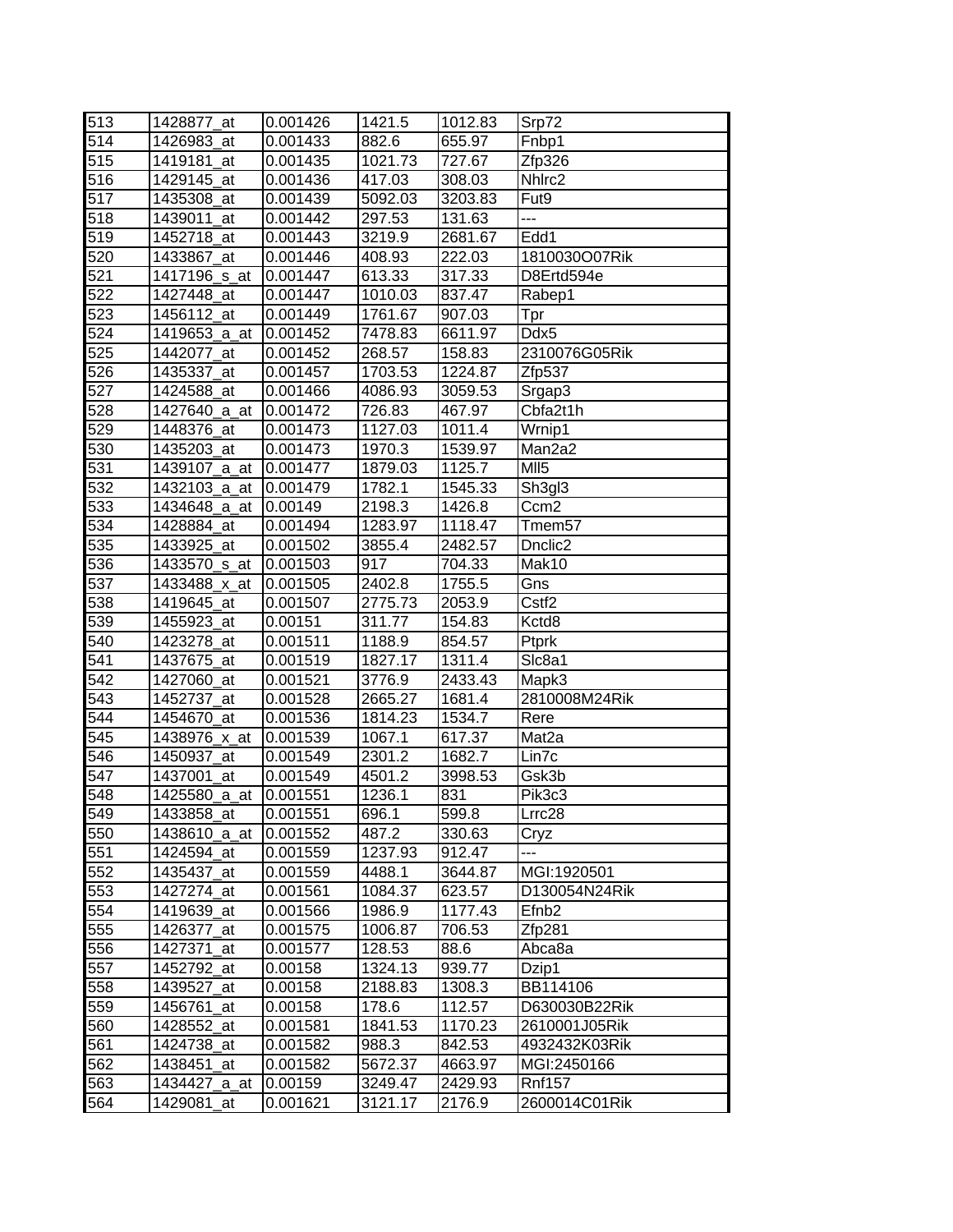| 565 | 1437937 at               | 0.001623 | 392.4   | 236.2   | Ccbp2              |
|-----|--------------------------|----------|---------|---------|--------------------|
| 566 | 1429017 at               | 0.001629 | 511.2   | 391.97  | Smcr8              |
| 567 | 1428982_at               | 0.00163  | 675.4   | 517.87  | D530031C13Rik      |
| 568 | 1434760_at               | 0.00163  | 782.97  | 588.47  | Lrrtm <sub>3</sub> |
| 569 | 1423033 at               | 0.001631 | 298.47  | 176.13  | ltm1               |
| 570 | 1427032_at               | 0.001634 | 1332.13 | 1053.83 | Herc4              |
| 571 | 1423350_at               | 0.001635 | 2977.87 | 1625.73 | Socs5              |
| 572 | 1452870_at               | 0.001637 | 376.77  | 183.33  | Apaf1              |
| 573 | 1455825_s_at             | 0.001641 | 1497.17 | 1190.23 | Lnx1               |
| 574 | 1457990 at               | 0.001649 | 1276.63 | 884.33  | C030032C09Rik      |
| 575 | 1455009 at               | 0.001652 | 755.77  | 504.3   | Cpd                |
| 576 | 1455316_x_at             | 0.001652 | 7951.13 | 7264.07 | Ccrn4l             |
| 577 | 1443836_x_at             | 0.001657 | 1662.3  | 695.3   | Wdr48              |
| 578 | 1429861_at               | 0.001658 | 3252.1  | 2623.7  | Pcdh <sub>9</sub>  |
| 579 | 1433623_at               | 0.001662 | 1077.87 | 696.23  | Zfp367             |
| 580 | 1439884_at               | 0.001666 | 411.27  | 290.4   | Nudt <sub>16</sub> |
| 581 | 1421292_a_at             | 0.00167  | 1320.77 | 1112.97 | A730008L03Rik      |
| 582 | 1428252 at               | 0.001673 | 1943.63 | 1364.27 | Chmp2b             |
| 583 | 1460555_at               | 0.001674 | 1862.57 | 1242.97 | 6330500D04Rik      |
| 584 | 1415947 at               | 0.001686 | 990.27  | 811.03  | Creg1              |
| 585 | 1452368_at               | 0.001687 | 1046.77 | 813.77  | <b>Bcr</b>         |
| 586 | 1434728 at               | 0.001693 | 4309.47 | 3425.3  | ---                |
| 587 | 1428760_at               | 0.001694 | 1785.53 | 1365.97 | Snapc3             |
| 588 | 1426083_a_at             | 0.001695 | 2457.03 | 1481.07 | Btg1               |
| 589 | 1455928_x_at             | 0.001708 | 3390.07 | 2354.1  | Lztr1              |
| 590 | 1451475_at               | 0.00171  | 1433.93 | 1138.27 | Plxnd1             |
| 591 | 1448884_at               | 0.001712 | 849.97  | 726.07  | Gtf2e2             |
| 592 | 1428561 at               | 0.001716 | 2858.83 | 2507.83 | 2610002J23Rik      |
| 593 | 1448958_at               | 0.001717 | 616.53  | 380.73  | MGI:1929890        |
| 594 | 1454652_at               | 0.001717 | 4634.73 | 4090.13 | Zfp265             |
| 595 | 1418330_at               | 0.00172  | 1594.87 | 1199.97 | Ctcf               |
| 596 | 1458842_at               | 0.001723 | 759.4   | 581.2   | ---                |
| 597 | 1415981_at               | 0.001726 | 2153.83 | 1535.87 | 5031400M07Rik      |
| 598 | 1439012_a_at             | 0.001728 | 1673.8  | 1149.17 | <b>Dck</b>         |
| 599 | 1434493_at               | 0.001733 | 449.5   | 268.67  | 1810022K09Rik      |
| 600 | 1448343_a_at             | 0.001739 | 4092.3  | 3251.63 | Nbr1               |
| 601 | 1455267 at               | 0.00174  | 919.93  | 640.63  | Esrrg              |
| 602 | 1427150_at               | 0.001751 | 602.43  | 454.67  | MII3               |
| 603 | 1439271_x_at             | 0.001755 | 2925.73 | 2103    | lk                 |
| 604 | 1436771_x_at             | 0.001756 | 846.33  | 661.13  | Pgd                |
| 605 | 1455706_at               | 0.001757 | 353.93  | 102.5   | Stxbp4             |
| 606 | 1450642 at               | 0.001762 | 3566.37 | 2199.77 | 3110001I20Rik      |
| 607 | 1447448 <sub>_S_at</sub> | 0.001763 | 665.33  | 418.93  | $\overline{a}$     |
| 608 | 1456226_x_at             | 0.001764 | 3507.77 | 1562.57 | Ddr1               |
| 609 | 1437027 x at             | 0.001769 | 5405.43 | 4753    | Rnps1              |
| 610 | 1417707_at               | 0.001774 | 933.2   | 657.83  | B230342M21Rik      |
| 611 | 1445703_at               | 0.001776 | 397.33  | 172.5   | AI848149           |
| 612 | 1452224_at               | 0.001788 | 425.37  | 283.03  | Morc3              |
| 613 | 1450435_at               | 0.001791 | 3244    | 2472.77 | L1cam              |
| 614 | 1423144_at               | 0.001794 | 576.9   | 488.77  | Pik3ca             |
| 615 | 1434450_s_at             | 0.001794 | 2614.93 | 2064.27 | ---                |
| 616 | 1437878_s_at             | 0.001797 | 3087.13 | 1852.93 | D3Ertd789e         |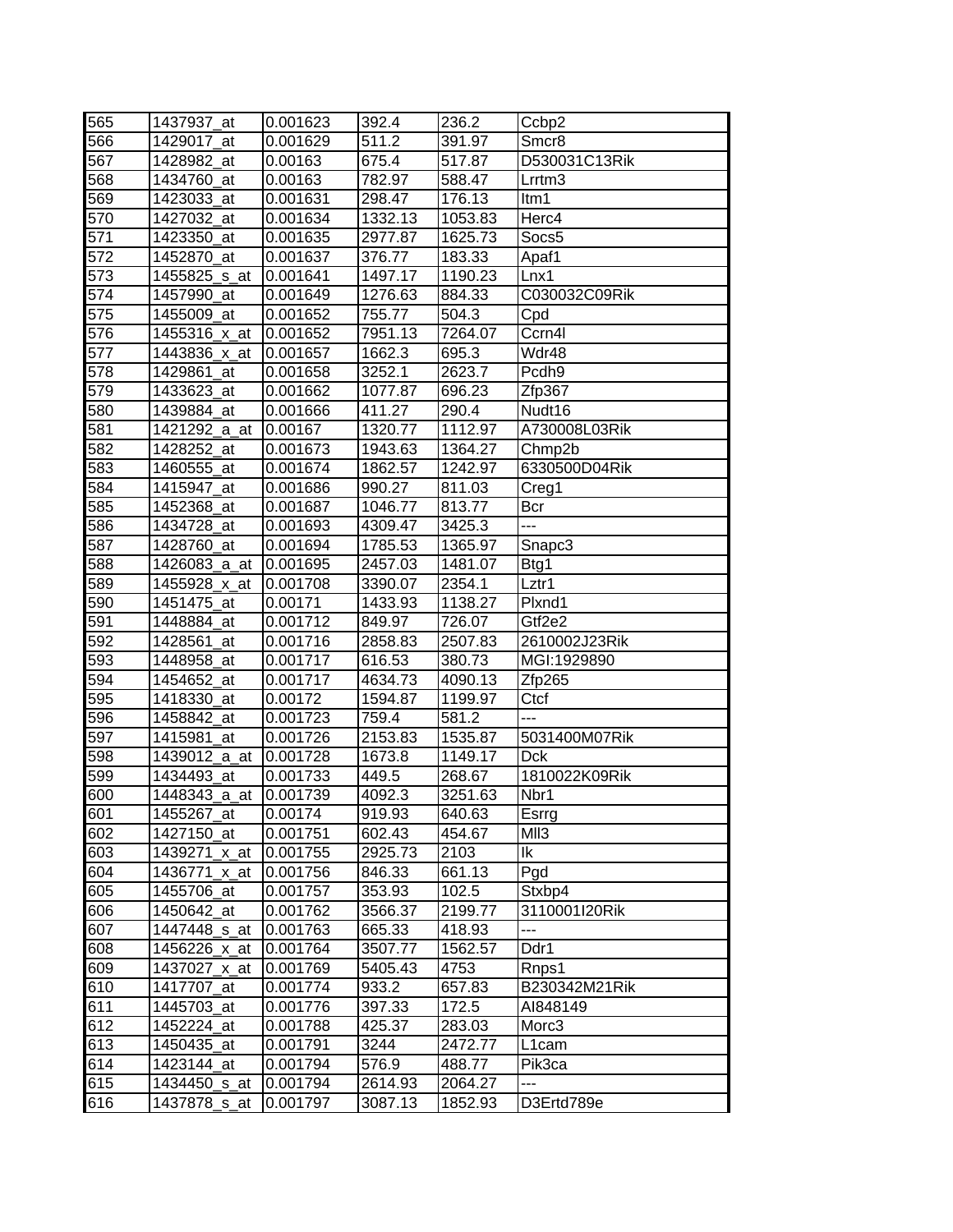| 617 | 1436570 at   | 0.001798 | 1019.47  | 797.8   | $\overline{a}$     |
|-----|--------------|----------|----------|---------|--------------------|
| 618 | 1434497_at   | 0.001799 | 1599.57  | 1107.33 | ---                |
| 619 | 1455584_at   | 0.001804 | 2714.8   | 1605.57 | Sdf4               |
| 620 | 1423084_at   | 0.001806 | 468.67   | 264.47  | B3galt2            |
| 621 | 1433575_at   | 0.001811 | 4109.1   | 2953    | Sox4               |
| 622 | 1441214_at   | 0.001812 | 1656.67  | 1006.23 | Exph <sub>5</sub>  |
| 623 | 1437115_at   | 0.001815 | 630.6    | 513.17  | AA673488           |
| 624 | 1435176_a_at | 0.001817 | 5355.13  | 4104.03 | Id <sub>2</sub>    |
| 625 | 1439630_x_at | 0.001821 | 806.47   | 532.83  | MGI:2446326        |
| 626 | 1436821_at   | 0.001823 | 1432.03  | 1014.2  | Plcxd <sub>3</sub> |
| 627 | 1417695_a_at | 0.001824 | 243.53   | 163.87  | Soat1              |
| 628 | 1429918_at   | 0.001825 | 1581.27  | 1243.57 | Arhgap20           |
| 629 | 1432538_a_at | 0.001829 | 215.8    | 163.03  | Rfc3               |
| 630 | 1426457_at   | 0.001838 | 3526.33  | 2714.73 | Slmap              |
| 631 | 1427456_at   | 0.001841 | 1041.73  | 870.07  | Wdfy3              |
| 632 | 1459104_at   | 0.001846 | 93.03    | 32.93   | Bub3               |
| 633 | 1438039_at   | 0.001849 | 1266.5   | 905.07  | Hectd1             |
| 634 | 1433832_at   | 0.00185  | 1042.93  | 622.53  | Unc84b             |
| 635 | 1416474_at   | 0.001857 | 1122.97  | 648.83  | Nope               |
| 636 | 1436156_at   | 0.001861 | 1169.43  | 847.5   | Ccar1              |
| 637 | 1437687 x at | 0.001872 | 1289.23  | 804.93  | Fkbp9              |
| 638 | 1425067_at   | 0.001875 | 472.1    | 431.87  | Celsr <sub>3</sub> |
| 639 | 1433978_at   | 0.001879 | 421.57   | 307.57  | 4930430F08Rik      |
| 640 | 1448246 at   | 0.00188  | 659.8    | 539.37  | Hdac1              |
| 641 | 1454631_at   | 0.001882 | 1100.03  | 755.5   | 6330549H03Rik      |
| 642 | 1435984_at   | 0.001883 | 192.63   | 121.73  | 1110033F14Rik      |
| 643 | 1449303_at   | 0.001884 | 2400.9   | 1806.87 | Sesn3              |
| 644 | 1415920 at   | 0.001888 | 5131.33  | 3898.27 | Cstf <sub>2t</sub> |
| 645 | 1457034_at   | 0.00189  | 668.37   | 545.4   | D14Abb1e           |
| 646 | 1427269_at   | 0.001891 | 854.43   | 676.9   | Sfrs11             |
| 647 | 1449579_at   | 0.001891 | 564.97   | 378.57  | Sh3yl1             |
| 648 | 1426489 s at | 0.001892 | 1077.13  | 869.73  | <b>Bfar</b>        |
| 649 | 1452158_at   | 0.001903 | 860.27   | 497.5   | <b>Eprs</b>        |
| 650 | 1436921_at   | 0.001908 | 286.33   | 173.13  | Atp7a              |
| 651 | 1458440_at   | 0.001912 | 611.9    | 492.67  | Specc1             |
| 652 | 1451240_a_at | 0.001915 | 3077.67  | 2042.9  | Glo1               |
| 653 | 1438306 at   | 0.001918 | 890.77   | 480.8   | <b>Rnf180</b>      |
| 654 | 1454926_at   | 0.001922 | 5018     | 3622.83 | 4930544G21Rik      |
| 655 | 1435781_at   | 0.001923 | 1068.93  | 848.97  | Cand1              |
| 656 | 1453067_at   | 0.001927 | 119      | 67.73   | 2610040C18Rik      |
| 657 | 1429476_s_at | 0.001931 | 7922.8   | 7008.4  | Dnaja2             |
| 658 | 1437225_x_at | 0.001932 | 141.77   | 86.5    | Gnai3              |
| 659 | 1452608_at   | 0.001947 | 185.4    | 94.37   | Mycbp              |
| 660 | 1437152_at   | 0.001949 | 1054.03  | 586.2   | Rkhd3              |
| 661 | 1436226_at   | 0.001957 | 3058.73  | 2373.6  | Tceb1              |
| 662 | 1435267_at   | 0.001958 | 1536.8   | 1196.4  | A430108E01Rik      |
| 663 | 1438236_at   | 0.00196  | 509.13   | 328.33  | Nfia               |
| 664 | 1433986_at   | 0.001965 | 10852.23 | 9559.43 | BC024659           |
| 665 | 1418245_a_at | 0.001967 | 2421.27  | 1842.97 | Rbm9               |
| 666 | 1460601_at   | 0.001969 | 2205.5   | 1674.27 | Myrip              |
| 667 | 1435167_at   | 0.001976 | 763.67   | 586.3   | Ranbp6             |
| 668 | 1436483_at   | 0.001982 | 4585.03  | 2851.43 | Myt1l              |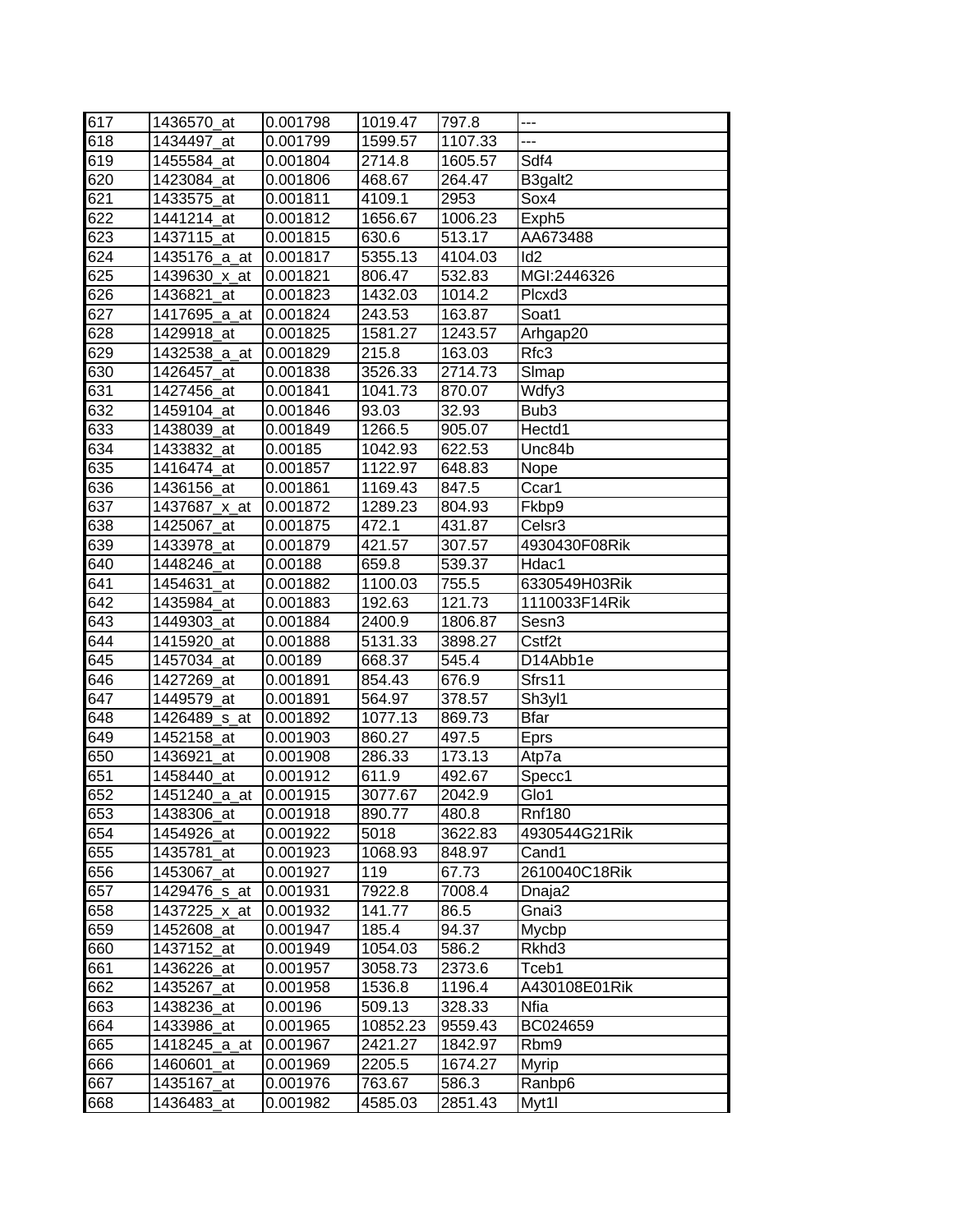| 669 | 1438641_x_at | 0.001982 | 2670.93             | 1800.5  | 1500016O10Rik     |
|-----|--------------|----------|---------------------|---------|-------------------|
| 670 | 1448653 at   | 0.001986 | 824.17              | 626.53  | Eed               |
| 671 | 1457059_at   | 0.001987 | 223.97              | 134.83  | B830013J05Rik     |
| 672 | 1455222_a_at | 0.001995 | 1911.6              | 1267.9  | Ubp1              |
| 673 | 1423902_s_at | 0.002002 | 3251.47             | 2674.17 | Arhgef12          |
| 674 | 1448780_at   | 0.002002 | $\overline{712.03}$ | 482.57  | Slc12a2           |
| 675 | 1430037_at   | 0.002022 | 992.57              | 769.13  | Snx27             |
| 676 | 1438258_at   | 0.002023 | 1662.97             | 1148.97 | Vidir             |
| 677 | 1435174_at   | 0.002024 | 1038.17             | 686.23  | Rsbn1             |
| 678 | 1426976_at   | 0.002025 | 2259.6              | 2002.7  | Usp47             |
| 679 | 1423275_at   | 0.002033 | 865.47              | 653.77  | Ddx26             |
| 680 | 1427882 at   | 0.002033 | 317.17              | 261.67  | 4930588M11Rik     |
| 681 | 1445723_at   | 0.002034 | 225.23              | 168.87  | Akr1b3            |
| 682 | 1433738_at   | 0.002039 | 1642.17             | 1254.27 | 5730445M16Rik     |
| 683 | 1437002_at   | 0.002041 | 1069.57             | 834.2   | C030011O14Rik     |
| 684 | 1426685_a_at | 0.002043 | 1648.97             | 1131.93 | Cnot <sub>6</sub> |
| 685 | 1428099_a_at | 0.002043 | 3174.2              | 2320.63 | Sfrs1             |
| 686 | 1420376_a_at | 0.002047 | 4510.33             | 3519.23 | H3f3b             |
| 687 | 1426877 a at | 0.002049 | 1716.13             | 1041.4  | 2610016F04Rik     |
| 688 | 1457218_at   | 0.002052 | 3003.53             | 2377.6  | 6430510M02Rik     |
| 689 | 1447522 s at | 0.002064 | 6150.57             | 3992.77 | Tnks2             |
| 690 | 1424824 at   | 0.002069 | 1233.07             | 710.9   | 9630044O09Rik     |
| 691 | 1438098_at   | 0.002075 | 271.73              | 198.43  | Digap1            |
| 692 | 1449446_at   | 0.002077 | 332.63              | 274.17  | D10Ertd718e       |
| 693 | 1435207 at   | 0.002081 | 2169.03             | 1403.67 | Dixdc1            |
| 694 | 1455046_a_at | 0.002082 | 1119.23             | 736.13  | Pogz              |
| 695 | 1438628_x_at | 0.002083 | 1172.33             | 594.93  | Cntn <sub>3</sub> |
| 696 | 1424674_at   | 0.002084 | 1863.23             | 1229.6  | SIc39a6           |
| 697 | 1433490_s_at | 0.00209  | 1880.73             | 1496.8  | Epb4.112          |
| 698 | 1455052_a_at | 0.002101 | 5143.1              | 4056.33 | 2410129H14Rik     |
| 699 | 1417665_a_at | 0.002104 | 1151.8              | 939.07  | Cpsf1             |
| 700 | 1437576_at   | 0.002105 | 216.3               | 152.43  | 2810427A07Rik     |
| 701 | 1453070_at   | 0.002105 | 522                 | 368.93  | Pcdh17            |
| 702 | 1443904_at   | 0.002107 | 441.83              | 282.43  | Fads6             |
| 703 | 1435930_at   | 0.002111 | 1242.97             | 1071.63 | Zfp291            |
| 704 | 1453593_at   | 0.002113 | 125.63              | 56.97   | 1700110N18Rik     |
| 705 | 1434735_at   | 0.002116 | 3053.77             | 1897.9  | Hlf               |
| 706 | 1451202_at   | 0.002117 | 1619.53             | 1234.17 | C330007P06Rik     |
| 707 | 1448849_at   | 0.002121 | 895.23              | 737.87  | Mrpl40            |
| 708 | 1438029_at   | 0.002127 | 678.97              | 496.97  | 4930535B03Rik     |
| 709 | 1450053_at   | 0.002128 | 2630.43             | 2538.23 | Kif <sub>2a</sub> |
| 710 | 1433852 at   | 0.002128 | 3084.53             | 2885.5  | C330002l19Rik     |
| 711 | 1443849 x at | 0.002135 | 1854.57             | 1497.07 | Urod              |
| 712 | 1435486 at   | 0.002137 | 3195.27             | 2394.07 | Pak3              |
| 713 | 1438709 at   | 0.002138 | 101.77              | 60.6    | D11Ertd498e       |
| 714 | 1434108_at   | 0.00214  | 2343.67             | 1652.2  | Fbxo11            |
| 715 | 1455156_at   | 0.002144 | 799.27              | 550.07  | Strn              |
| 716 | 1430999_a_at | 0.002154 | 2415.33             | 1910.83 | Scoc              |
| 717 | 1442994_at   | 0.002154 | 468.23              | 260.27  | ---               |
| 718 | 1453078_at   | 0.002157 | 1240.2              | 894     | 8430408J07Rik     |
| 719 | 1455334_at   | 0.00216  | 544.03              | 398.83  | C85843            |
| 720 | 1426604_at   | 0.002164 | 245.5               | 172.43  | Rnasel            |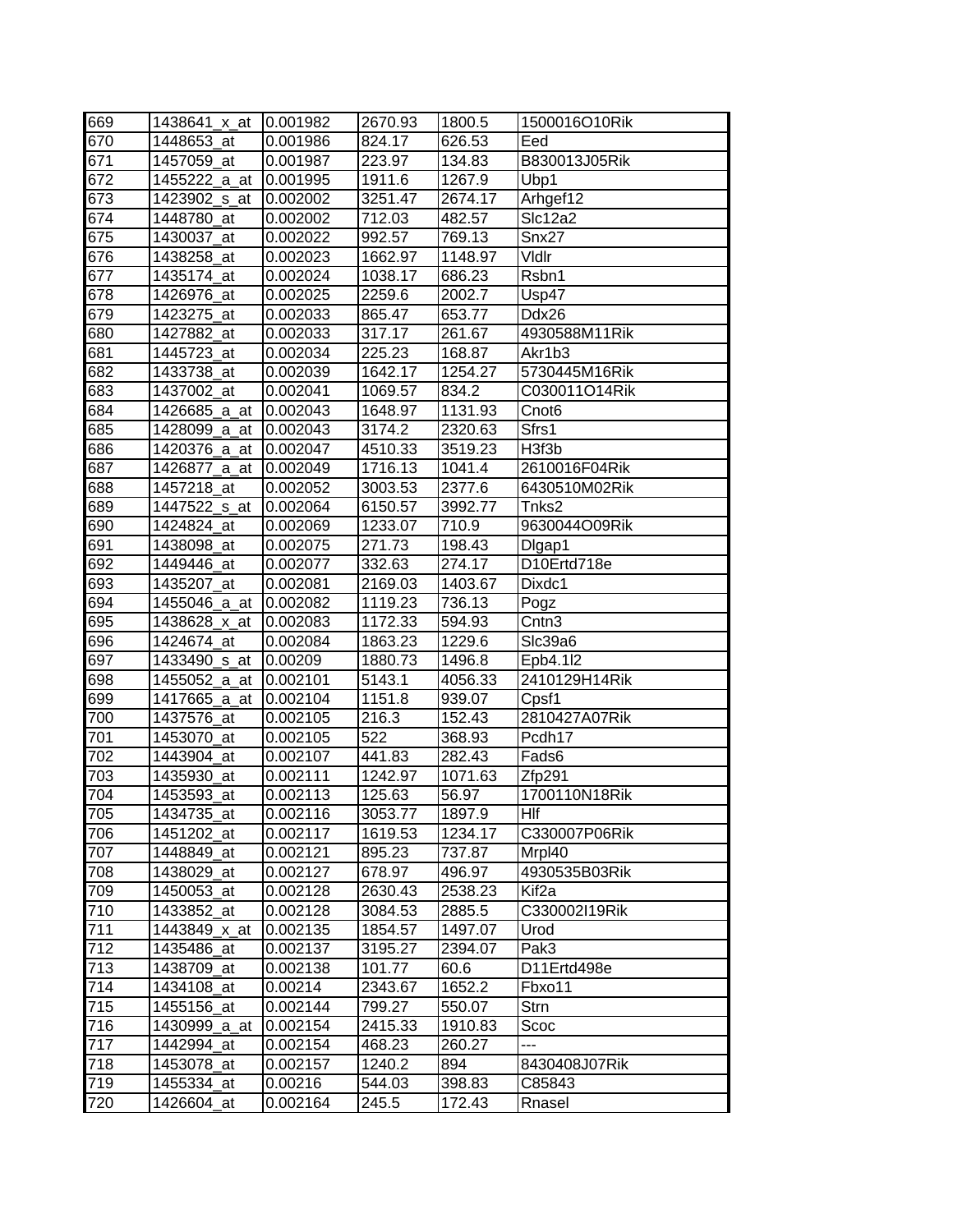| 721 | 1452053 a at             | 10.002164 | 1761.73 | 1288.57 | Tmem33              |
|-----|--------------------------|-----------|---------|---------|---------------------|
| 722 | 1455141 at               | 0.002164  | 948.57  | 568.4   | Tnrc6a              |
| 723 | 1435487 at               | 0.002172  | 370.73  | 288.83  | Grid <sub>2</sub>   |
| 724 | 1443327_at               | 0.002178  | 1135.47 | 877.07  | D130043K22Rik       |
| 725 | 1447053_x_at             | 0.002203  | 3497.37 | 2205.6  | Ssr3                |
| 726 | 1452952 at               | 0.002205  | 4040.1  | 2927.6  | 9030418K01Rik       |
| 727 | 1448933_at               | 0.002217  | 777.47  | 573.2   | Pcdhb17             |
| 728 | 1436301_at               | 0.002231  | 611.37  | 451.9   | Ripk5               |
| 729 | 1428779_at               | 0.002235  | 1139.97 | 739.13  | Zbtb41              |
| 730 | 1438231 at               | 0.002235  | 360.5   | 237.23  | Foxp2               |
| 731 | 1438371_x_at             | 0.002243  | 5159    | 4037.03 | Ddx5                |
| 732 | 1458528_at               | 0.002244  | 394.3   | 255.53  | C330002l19Rik       |
| 733 | 1426413_at               | 0.002247  | 764.5   | 406.77  | Neurod1             |
| 734 | 1436624_at               | 0.002253  | 4011.57 | 3269.67 | Dnm <sub>3</sub>    |
| 735 | 1416422_a_at             | 0.002255  | 1155.7  | 700.23  | Ssb                 |
| 736 | 1427965_at               | 0.002264  | 2462.5  | 1218.2  | Ssbp1               |
| 737 | 1424677_at               | 0.002273  | 464.17  | 353.57  | Cyp2j9              |
| 738 | 1434250 at               | 0.002273  | 152.7   | 123.2   | Pak <sub>2</sub>    |
| 739 | 1454701_at               | 0.002273  | 88.1    | 60.77   | 4930503L19Rik       |
| 740 | 1421750 a at             | 0.002275  | 4080.17 | 2908.57 | Vbp1                |
| 741 | 1457731_at               | 0.002279  | 253.9   | 165.87  | Snapc3              |
| 742 | 1425194 a at             | 0.002283  | 2521.77 | 1912.6  | 6330577E15Rik       |
| 743 | 1457246_at               | 0.002283  | 1058.73 | 669.87  | Rai16               |
| 744 | 1450744_at               | 0.002288  | 1925.13 | 1298.4  | Ell <sub>2</sub>    |
| 745 | 1424642 at               | 0.002304  | 826.93  | 655.57  | Thoc1               |
| 746 | 1455165 at               | 0.002304  | 1593.97 | 1220.6  | Rora                |
| 747 | 1437179_at               | 0.002306  | 599.17  | 496     | Rif1                |
| 748 | 1433571 at               | 0.002313  | 953.67  | 613.23  | Serinc <sub>5</sub> |
| 749 | 1456293_s_at             | 0.002318  | 2822.9  | 1884.77 | Ccnh                |
| 750 | 1433795_at               | 0.002322  | 469.57  | 247.6   | Tgfbr3              |
| 751 | 1455507_s_at             | 0.002323  | 1255.97 | 800.63  | D8Ertd587e          |
| 752 | 1434509_at               | 0.002325  | 1110.37 | 793.33  | Rapgef6             |
| 753 | 1427991_s_at             | 0.002326  | 2400.2  | 1630.67 | Usp45               |
| 754 | 1448708_at               | 0.002333  | 925     | 625.73  | Pparbp              |
| 755 | 1454973_at               | 0.002333  | 1149.63 | 817.9   | Atf7ip              |
| 756 | 1415841_at               | 0.002335  | 2796.67 | 2237.73 | Dncic <sub>2</sub>  |
| 757 | 1430530 <sub>_S_at</sub> | 0.002337  | 214.83  | 149.93  | 1110025F24Rik       |
| 758 | 1436839_at               | 0.002355  | 832.13  | 504.93  | ---                 |
| 759 | 1456005_a_at             | 0.002355  | 457.9   | 280.4   | <b>Bcl2l11</b>      |
| 760 | 1452675_at               | 0.002367  | 725.8   | 584.43  | Rbm22               |
| 761 | 1455249_at               | 0.002379  | 1611.4  | 1277.9  | Slc36a4             |
| 762 | 1459885_s_at             | 0.002384  | 139.2   | 65.87   | Cox7c               |
| 763 | 1418029_at               | 0.002385  | 1109.07 | 870.7   | Faim                |
| 764 | 1448434_at               | 0.002385  | 1946.33 | 1490.33 | <b>Rnf103</b>       |
| 765 | 1450973 s at             | 0.002385  | 921.73  | 663.33  | Mapkbp1             |
| 766 | 1433593 at               | 0.002386  | 1629.77 | 1267.43 | Ypel <sub>5</sub>   |
| 767 | 1452107 <sub>_S_at</sub> | 0.002397  | 1546.67 | 1000.07 | <b>Npnt</b>         |
| 768 | 1427270_a_at             | 0.002399  | 1367    | 882.27  | Bsdc1               |
| 769 | 1422703_at               | 0.002407  | 449.37  | 259.47  | Gyk                 |
| 770 | 1428463_a_at             | 0.002408  | 2726.2  | 1904.07 | Ppp2r5e             |
| 771 | 1452781_a_at             | 0.002416  | 746.33  | 569.73  | Gtf3c2              |
| 772 | 1437375_at               | 0.002429  | 1868.57 | 1105.33 | Rfx3                |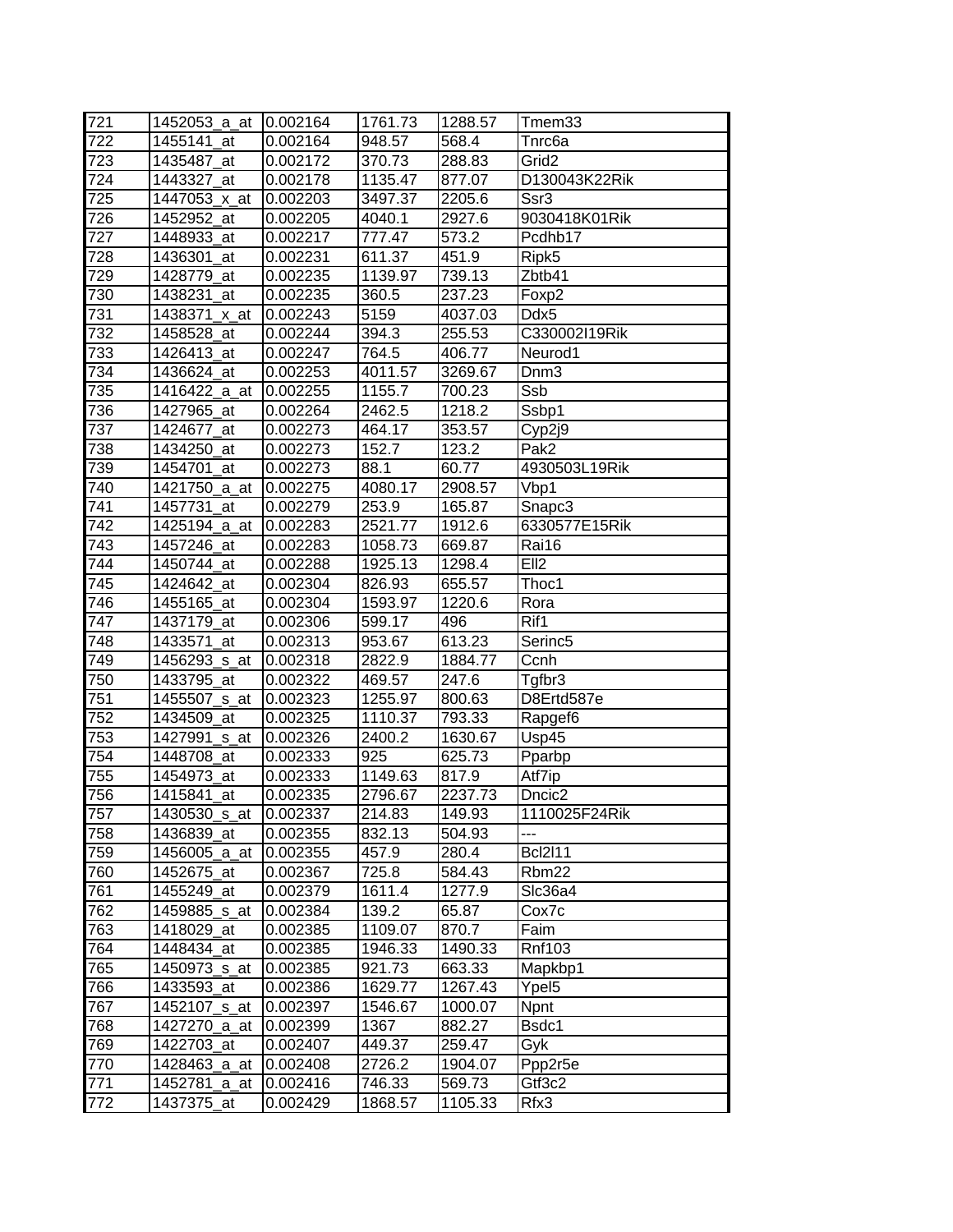| 773 | 1456351_at   | 0.002429              | 387.2    | 259.4   | Brd8               |
|-----|--------------|-----------------------|----------|---------|--------------------|
| 774 | 1428103_at   | 0.00243               | 2832.27  | 1854.1  | ---                |
| 775 | 1438941_x_at | 0.002433              | 1268.5   | 939.93  | Ampd <sub>2</sub>  |
| 776 | 1437252_at   | 0.002437              | 829      | 656.8   | Gats               |
| 777 | 1417424_at   | 0.002439              | 1652.27  | 1191.73 | ler3ip1            |
| 778 | 1437585_x_at | 0.00244               | 566.03   | 306.93  | Zfp161             |
| 779 | 1426832_at   | $0.002\overline{444}$ | 1042     | 807.87  | 6330505F04Rik      |
| 780 | 1440253_at   | 0.002445              | 2662.77  | 1787.9  | ---                |
| 781 | 1426114 at   | 0.00245               | 7336.23  | 4108.47 | Hnrpab             |
| 782 | 1440027 at   | 0.00245               | 477.13   | 360.03  | 2610528O22Rik      |
| 783 | 1455633_at   | 0.002455              | 500.7    | 338.9   | Zfp647             |
| 784 | 1430583_at   | 0.002472              | 3234.53  | 2922.07 | C130076O07Rik      |
| 785 | 1429251_at   | 0.002474              | 430.93   | 255.27  | Prdm <sub>2</sub>  |
| 786 | 1435280_at   | 0.002477              | 2745.97  | 2108.8  | AI452195           |
| 787 | 1419469_at   | 0.002485              | 777.87   | 615.93  | Gnb4               |
| 788 | 1434044_at   | 0.002487              | 959.27   | 808.47  | Repin1             |
| 789 | 1426924_at   | 0.002489              | 4530.2   | 3391.67 | Mnab               |
| 790 | 1425940_a_at | 0.002495              | 814      | 708.33  | Ssbp3              |
| 791 | 1457632_s_at | 0.002495              | 1345.77  | 652.2   | Mrg1               |
| 792 | 1437621 x at | 0.002498              | 1502.4   | 1246.97 | Phgdh LOC546010    |
| 793 | 1439478_at   | 0.002507              | 320.97   | 177.97  | Acot <sub>2</sub>  |
| 794 | 1459861 s at | 0.002516              | 840.4    | 447.97  | Fbxl10             |
| 795 | 1448178_a_at | 0.002532              | 4587.47  | 4036.67 | Cct <sub>3</sub>   |
| 796 | 1436318_at   | 0.002533              | 2289.93  | 1570.5  | Tardbp             |
| 797 | 1430667_at   | 0.002543              | 2640.67  | 1636.33 | Pcdh10             |
| 798 | 1460315_s_at | 0.002545              | 2213.7   | 1582.97 | Tbk1               |
| 799 | 1423829_at   | 0.002548              | 5835.07  | 5023.53 | 0910001A06Rik      |
| 800 | 1452152_at   | 0.002555              | 2768.1   | 2018.47 | AI642036           |
| 801 | 1427351_s_at | 0.002558              | 247.47   | 93.9    | Igh-6              |
| 802 | 1448269_a_at | 0.002562              | 722.43   | 452.33  | Klhl13             |
| 803 | 1427504_s_at | 0.002568              | 3607.33  | 2497.37 | Sfrs2              |
| 804 | 1422624 at   | 0.002569              | 525.87   | 417.67  | Rev1l              |
| 805 | 1458370_at   | 0.002569              | 305.7    | 200.43  | Bmp2k              |
| 806 | 1419443 at   | 0.00258               | 1689.83  | 1408.8  | Sap18              |
| 807 | 1451542_at   | 0.002587              | 2310.13  | 1583.33 | Ssbp2              |
| 808 | 1453104 at   | 0.002587              | 10028.47 | 8298.13 | Mapk1              |
| 809 | 1448100_at   | 0.002591              | 4597.3   | 3865.27 | 4833439L19Rik      |
| 810 | 1429189_at   | 0.002594              | 4951.43  | 4103.07 | 1110007C02Rik      |
| 811 | 1455151 at   | 0.002602              | 365.03   | 224     | Akap9              |
| 812 | 1436875_at   | 0.002604              | 2575.77  | 1274.07 | Dnm <sub>3</sub>   |
| 813 | 1418304_at   | 0.002605              | 242.37   | 87.67   | Pcdh <sub>21</sub> |
| 814 | 1450223_at   | 0.002607              | 203.2    | 102.13  | Apaf1              |
| 815 | 1456026_at   | 0.002612              | 232.77   | 181.77  | 8030451K01Rik      |
| 816 | 1417371 at   | 0.002615              | 1445.8   | 1160.53 | Peli1              |
| 817 | 1452676_a_at | 0.002619              | 421.77   | 354.23  | Pnpt1              |
| 818 | 1418048 at   | 0.00262               | 1812     | 1387.17 | 1110059G10Rik      |
| 819 | 1451740_at   | 0.002621              | 1588     | 1113.67 | Paip1              |
| 820 | 1421508_at   | 0.002632              | 265.67   | 179.43  | Odz1               |
| 821 | 1435430_at   | 0.002638              | 2426.33  | 1877.7  | Tmem1              |
| 822 | 1452176_at   | 0.002649              | 1268.6   | 1003.03 | <b>Nup153</b>      |
| 823 | 1434084_at   | 0.002654              | 1168     | 767.17  | 5730601F06Rik      |
| 824 | 1454794_at   | 0.002663              | 1869.47  | 1344.43 | Spast              |
|     |              |                       |          |         |                    |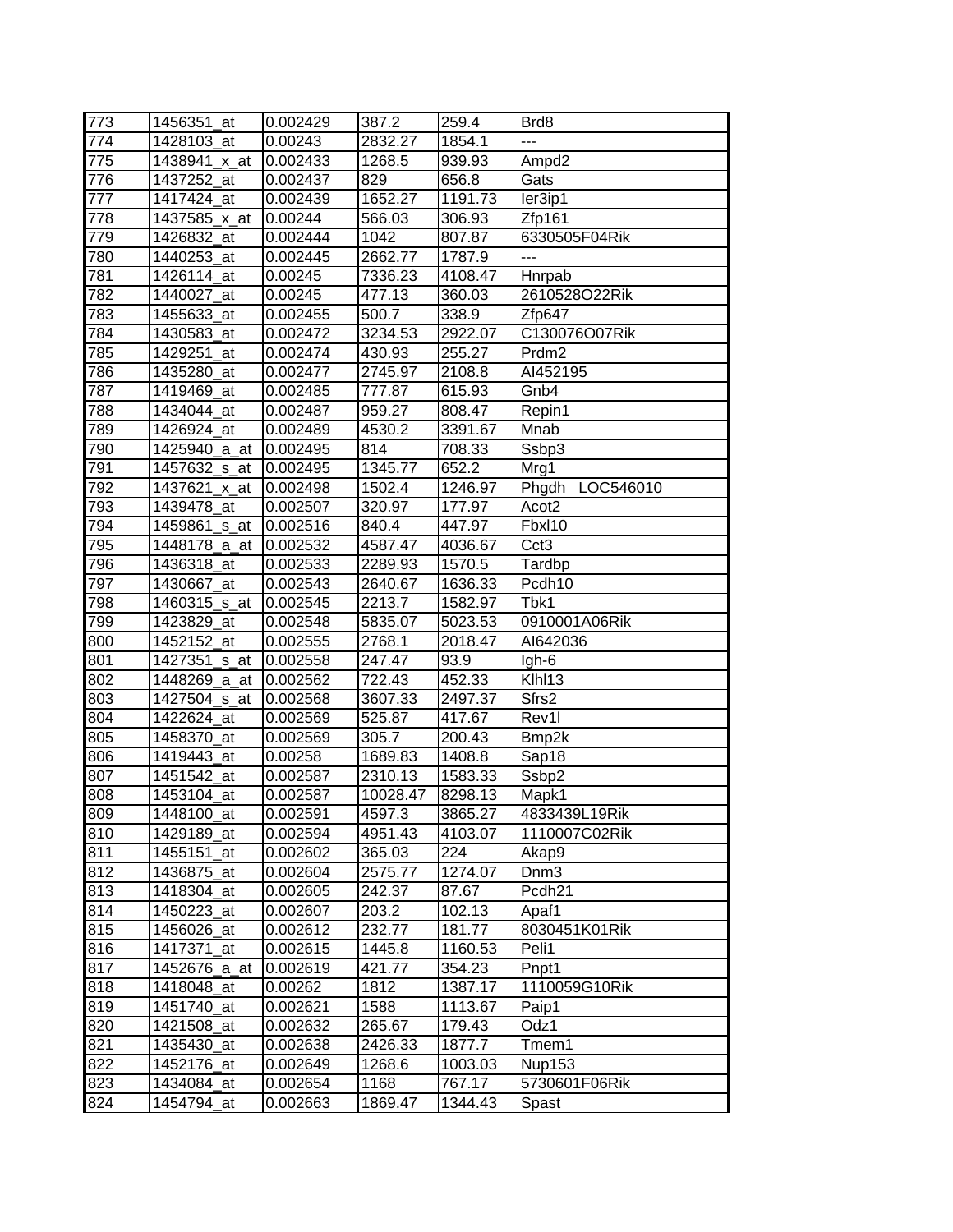| 825 | 1437287 at   | 0.002665 | 1684.87 | 1262.73 | 1110020G09Rik       |
|-----|--------------|----------|---------|---------|---------------------|
| 826 | 1443401 at   | 0.002665 | 374.77  | 276.5   | Astn2               |
| 827 | 1456567 x at | 0.002666 | 1444    | 993.3   | Grn                 |
| 828 | 1451254_at   | 0.002668 | 2658.07 | 1943.37 | Ikbkap              |
| 829 | 1448104_at   | 0.002676 | 1612.67 | 922.03  | Aldh6a1             |
| 830 | 1454764 s at | 0.002678 | 3772.73 | 3034.03 | ---                 |
| 831 | 1426905_a_at | 0.002687 | 1916.5  | 1356.53 | Dnajc10             |
| 832 | 1441640_at   | 0.002687 | 115.13  | 66.97   | $\overline{a}$      |
| 833 | 1427074_at   | 0.002692 | 2541.87 | 1897.47 | Pcmtd2              |
| 834 | 1456632 at   | 0.002704 | 1100.47 | 774.73  | Bcl11a              |
| 835 | 1437784_at   | 0.002705 | 607.1   | 444.17  | Cbfa2t1h            |
| 836 | 1455091_at   | 0.002708 | 488.4   | 345.3   | Msl <sub>2</sub>    |
| 837 | 1424005_at   | 0.002725 | 6084.07 | 5148.8  | B230219D22Rik       |
| 838 | 1451990_at   | 0.002725 | 2136.2  | 1590.73 | Mapre2              |
| 839 | 1452193_a_at | 0.00273  | 4595.4  | 3297.33 | Wasl                |
| 840 | 1454625_at   | 0.002731 | 326.6   | 205.9   | Phf <sub>6</sub>    |
| 841 | 1424634_at   | 0.002733 | 2116.27 | 1518.17 | Tceal1              |
| 842 | 1450017_at   | 0.002733 | 1940.7  | 1528.77 | Ccng1               |
| 843 | 1457017 at   | 0.002734 | 66.87   | 49.43   | 2410005O16Rik       |
| 844 | 1423097_s_at | 0.002746 | 1247.5  | 808.83  | Capn7               |
| 845 | 1460631 at   | 0.002746 | 4733.5  | 3638.53 | Ogt                 |
| 846 | 1423848_at   | 0.002747 | 620.27  | 440.9   | Mphosph6            |
| 847 | 1426248_at   | 0.002747 | 1637.73 | 1265.57 | Stk24               |
| 848 | 1458163_at   | 0.002749 | 550.07  | 462.67  | BC066028            |
| 849 | 1452833_at   | 0.002752 | 7336.73 | 5648.6  | Rapgef <sub>2</sub> |
| 850 | 1437666_x_at | 0.002764 | 8120.47 | 6716.8  | Ubc                 |
| 851 | 1452974_at   | 0.002781 | 411.33  | 252.5   | Nol8                |
| 852 | 1430596_s_at | 0.002783 | 90.77   | 44      | 1700110N18Rik       |
| 853 | 1455829_at   | 0.002795 | 1989.73 | 1726.9  | Usp14               |
| 854 | 1416653_at   | 0.002796 | 705.17  | 559.8   | Stxbp3a             |
| 855 | 1434444_s_at | 0.002808 | 931.77  | 757.17  | ---                 |
| 856 | 1449546_a_at | 0.002811 | 1317.8  | 764.33  | Zfp617              |
| 857 | 1440325_at   | 0.002814 | 750.73  | 483.37  | ---                 |
| 858 | 1417960_at   | 0.002816 | 628.2   | 513.93  | Cpeb1               |
| 859 | 1418873_at   | 0.002818 | 371.07  | 313.3   | Sfxn4               |
| 860 | 1428725_at   | 0.002819 | 1000.67 | 756.57  | Pias2               |
| 861 | 1439093 at   | 0.00282  | 1192.5  | 894.9   | ---                 |
| 862 | 1443935_at   | 0.00282  | 1221.23 | 916.6   | BC032203            |
| 863 | 1429155 at   | 0.002822 | 1179.67 | 1002.7  | 4933411K20Rik       |
| 864 | 1429595_at   | 0.002822 | 182.63  | 118.9   | 2700049A03Rik       |
| 865 | 1437209_at   | 0.002829 | 121.7   | 85.37   | 6230425F05Rik       |
| 866 | 1423103_at   | 0.002831 | 448.77  | 309.07  | Rfx5                |
| 867 | 1429688_at   | 0.002834 | 128.63  | 72.43   | Arntl <sub>2</sub>  |
| 868 | 1419811 at   | 0.002845 | 2170.87 | 1662.93 | D16Wsu65e           |
| 869 | 1416659_at   | 0.002848 | 2398.97 | 2010.27 | Eif3s10             |
| 870 | 1423059_at   | 0.00285  | 3022.5  | 2727.13 | Ptk2                |
| 871 | 1452332_at   | 0.002854 | 972.03  | 646.27  | E030025D05Rik       |
| 872 | 1433895_at   | 0.002857 | 1322.9  | 1090.63 | 2310003P10Rik       |
| 873 | 1448743_at   | 0.00287  | 2312.43 | 1815.33 | Ssx2ip              |
| 874 | 1435880_at   | 0.002871 | 1672.6  | 1535.57 | E430012K20Rik       |
| 875 | 1437707_at   | 0.00288  | 711.23  | 560.73  | BC019561            |
| 876 | 1423086_at   | 0.002908 | 477.9   | 372.9   | Npc1                |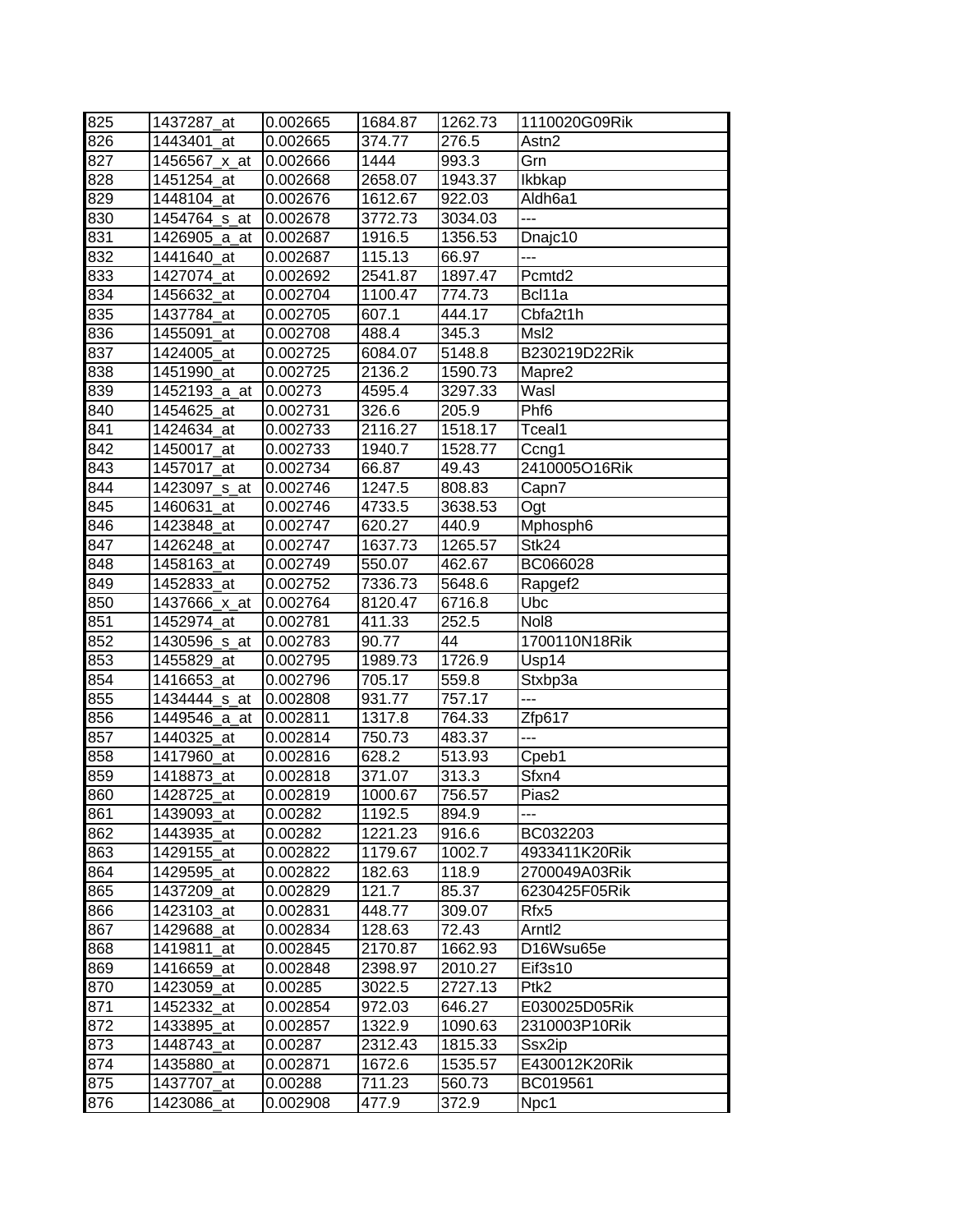| 877 | 1428895_at    | 0.002914 | 424.5   | 229.03  | 3222401M22Rik       |
|-----|---------------|----------|---------|---------|---------------------|
| 878 | 1441178 at    | 0.002918 | 104.83  | 65.1    | Dtwd2               |
| 879 | 1417284_at    | 0.002921 | 703.7   | 506.2   | Mapkap1             |
| 880 | 1416180_a_at  | 0.002924 | 599.4   | 510.27  | Rdx                 |
| 881 | 1437850_a_at  | 0.002925 | 2170.57 | 1381.67 | Chbp1               |
| 882 | 1435634_at    | 0.002933 | 2381.37 | 1902.27 | A030012M09Rik       |
| 883 | 1435661_at    | 0.002945 | 1261.43 | 889.73  | Als2cr4             |
| 884 | 1424368_s_at  | 0.002951 | 6551.37 | 5816.73 | Ubqln1              |
| 885 | 1419037 at    | 0.002954 | 1061.77 | 793.77  | Csnk2a1             |
| 886 | 1438169_a_at  | 0.002955 | 732.53  | 415.63  | Frmd4b              |
| 887 | 1438531 at    | 0.002956 | 346.5   | 185.73  | A730054J21Rik       |
| 888 | 1427073_at    | 0.00296  | 623.03  | 477.2   | Lace1               |
| 889 | 1440487_at    | 0.002964 | 669.83  | 469.53  | Dcc                 |
| 890 | 1433475_a_at  | 0.002967 | 4583.6  | 3627.5  | C78339              |
| 891 | 1424198_at    | 0.002968 | 504.07  | 409     | Dig <sub>5</sub>    |
| 892 | 1436912_at    | 0.002969 | 6498.7  | 5069.33 | 3110038O15Rik       |
| 893 | 1421664_a_at  | 0.002973 | 611.77  | 462.43  | Styx                |
| 894 | 1434892_x_at  | 0.002987 | 6962.67 | 5698.67 | Rbbp4               |
| 895 | 1454643 at    | 0.002987 | 681.53  | 552.37  | Ubap2l              |
| 896 | 1452734_at    | 0.002988 | 2322.37 | 2039.03 | Rnaset <sub>2</sub> |
| 897 | 1424920 at    | 0.00299  | 321.5   | 283.27  | SIc37a3             |
| 898 | 1447788 s at  | 0.002997 | 1906    | 1348.87 | Tspyl3              |
| 899 | 1426709_a_at  | 0.003002 | 2319.57 | 1515    | Usp33               |
| 900 | 1448733_at    | 0.003002 | 1361.4  | 780.43  | Pcgf4               |
| 901 | 1452763_at    | 0.003002 | 2325.53 | 1846.13 | Nipa1               |
| 902 | 1454876_at    | 0.003002 | 521.4   | 385.57  | Rab <sub>23</sub>   |
| 903 | 1429652 at    | 0.003012 | 589.87  | 442.6   | 1190002C06Rik       |
| 904 | 1433679_at    | 0.003017 | 468.17  | 235.93  | Fubp3               |
| 905 | 1438221_at    | 0.003018 | 4081.3  | 3249.17 | C130065N10Rik       |
| 906 | 1456058_at    | 0.003021 | 1394    | 827.73  | Rbm27               |
| 907 | 1431076_at    | 0.003023 | 5522.9  | 4786.9  | Add <sub>2</sub>    |
| 908 | 1455521<br>at | 0.003025 | 1336.4  | 835.53  | Klf12               |
| 909 | 1437869_at    | 0.003026 | 1087.13 | 763.3   | 3222402P14Rik       |
| 910 | 1460230_at    | 0.003029 | 5072.63 | 4314.87 | Syn2                |
| 911 | 1444077 at    | 0.003029 | 1597.13 | 1247.93 | $\overline{a}$      |
| 912 | 1450881_s_at  | 0.00303  | 746.77  | 481.07  | Tm7sf1              |
| 913 | 1435078_at    | 0.003032 | 2976.4  | 2584.97 | 3526402J09Rik       |
| 914 | 1433749_at    | 0.003057 | 1613.03 | 1338.17 | Gna13               |
| 915 | 1427742_a_at  | 0.003059 | 467.73  | 359.6   | Klf6                |
| 916 | 1434766_at    | 0.003059 | 1469.93 | 937.6   | Prkaa2              |
| 917 | 1438720_at    | 0.003065 | 613.4   | 471.57  | 9330159F19Rik       |
| 918 | 1439397_at    | 0.003068 | 443.63  | 236.87  | BB164513            |
| 919 | 1434565 at    | 0.00308  | 828.2   | 609.43  | Cgrrf1              |
| 920 | 1422842 at    | 0.003081 | 647     | 564.47  | Xrn2                |
| 921 | 1438007_at    | 0.003094 | 3709.67 | 2025.57 | AI851790            |
| 922 | 1437757_at    | 0.003098 | 246.2   | 196.3   | ---                 |
| 923 | 1418431 at    | 0.003105 | 1105.37 | 622.03  | Kif <sub>5</sub> b  |
| 924 | 1429949_at    | 0.003106 | 702.77  | 480.43  | 6530415H11Rik       |
| 925 | 1416065_a_at  | 0.003123 | 846.93  | 632.23  | Ankrd10             |
| 926 | 1460043_at    | 0.003125 | 1066.33 | 652.37  | ---                 |
| 927 | 1428795_at    | 0.003132 | 656.77  | 411.6   | 1110021L09Rik       |
| 928 | 1426712_at    | 0.003141 | 2383.17 | 1714.03 | SIc6a15             |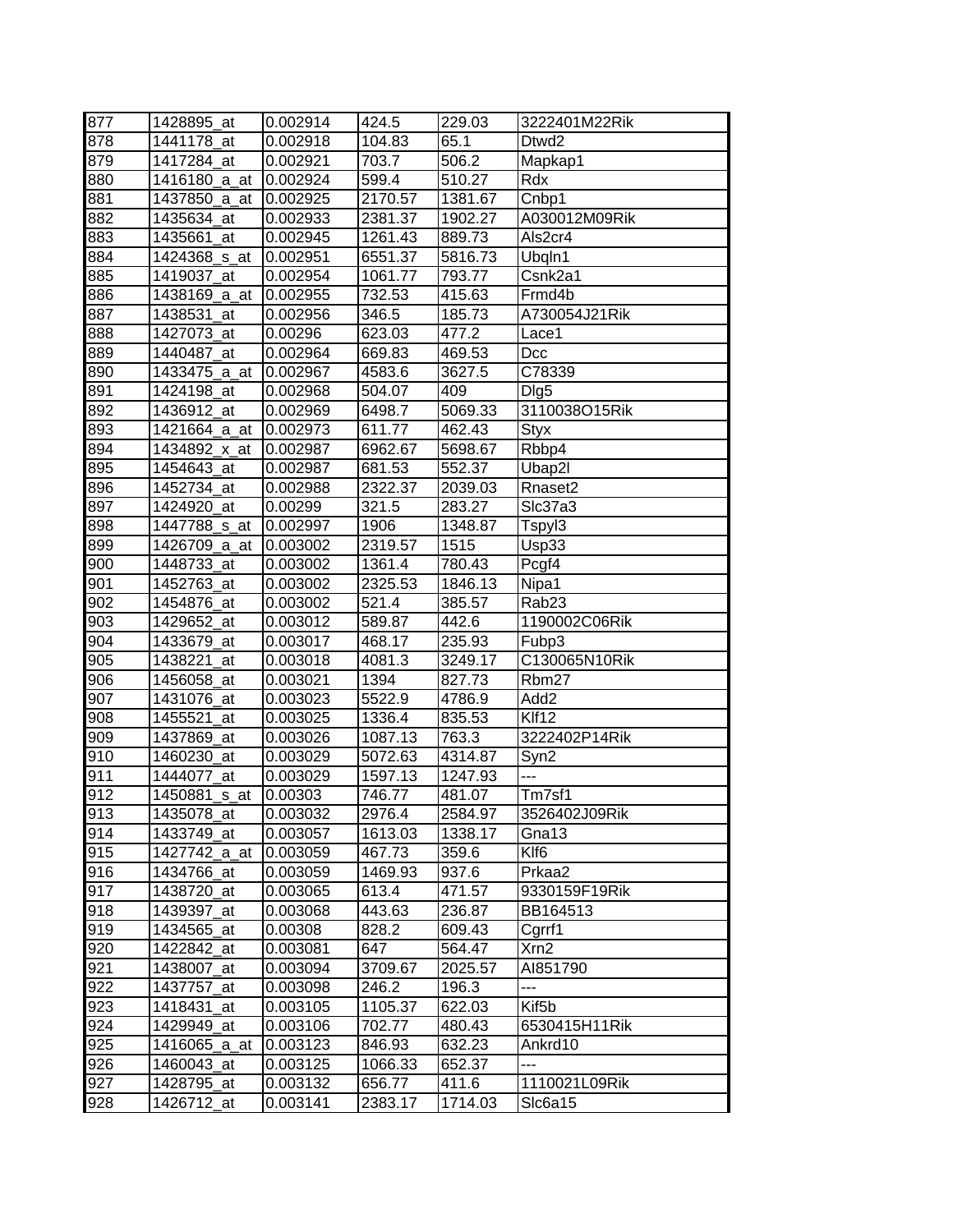| 929 | 1415802 at   | 0.003144 | 1953.1   | 1549.07 | Slc16a1            |
|-----|--------------|----------|----------|---------|--------------------|
| 930 | 1440201 at   | 0.003148 | 799.53   | 560.33  | AV344025           |
| 931 | 1436268 at   | 0.003149 | 11509.63 | 9714.43 | Ddn                |
| 932 | 1456795_at   | 0.00315  | 341.03   | 277.87  | D330027G24Rik      |
| 933 | 1447623_s_at | 0.003153 | 348.2    | 231.53  | ---                |
| 934 | 1420609_at   | 0.003158 | 3744.47  | 2880.97 | 7-Mar              |
| 935 | 1439035_at   | 0.003163 | 1279.17  | 873.87  | Zfp322a            |
| 936 | 1453160_at   | 0.003164 | 1502.9   | 1179.9  | Thrap1             |
| 937 | 1437682 x at | 0.00317  | 454.07   | 313.4   | 1110004E09Rik      |
| 938 | 1435619_at   | 0.00317  | 443.57   | 323.8   | Bhc80              |
| 939 | 1439847_s_at | 0.00317  | 1781.9   | 830.47  | Klf12              |
| 940 | 1428494_a_at | 0.003181 | 2140.8   | 1870.07 | Polr <sub>2i</sub> |
| 941 | 1447624_s_at | 0.003185 | 9653.6   | 7713.1  | Stox2              |
| 942 | 1452207_at   | 0.003186 | 2274.47  | 1978.83 | Cited <sub>2</sub> |
| 943 | 1456067_at   | 0.003188 | 343.17   | 298.4   | Gli3               |
| 944 | 1428876 at   | 0.003199 | 2019.67  | 1622.57 | Srp72              |
| 945 | 1426583_at   | 0.003202 | 5750.17  | 3784.03 | Atf <sub>2</sub>   |
| 946 | 1426541 a at | 0.003203 | 867.73   | 622.93  | 2310067E08Rik      |
| 947 | 1434355_at   | 0.003207 | 946.1    | 661.03  | Zfp617             |
| 948 | 1436746 at   | 0.00321  | 1513.37  | 1033.57 | Wnk1               |
| 949 | 1450031_at   | 0.003215 | 4145.8   | 2889.3  | Aff4               |
| 950 | 1428579 at   | 0.003223 | 1910.2   | 1646.47 | Fmnl2              |
| 951 | 1450084 s at | 0.003224 | 2224.1   | 2066.2  | Ivns1abp           |
| 952 | 1448144 at   | 0.003237 | 570.63   | 371.2   | Hnrpab             |
| 953 | 1441662_at   | 0.003237 | 618.73   | 443.07  | $---$              |
| 954 | 1454874 at   | 0.003237 | 568.9    | 385.93  | Btbd7              |
| 955 | 1455082_at   | 0.003264 | 768.97   | 655.6   | Cblb               |
| 956 | 1455047 at   | 0.003266 | 1361.87  | 1110.8  | Fbxo3              |
| 957 | 1420822_s_at | 0.003272 | 972.47   | 622.9   | Sgpp1              |
| 958 | 1424242 at   | 0.003274 | 944.53   | 732.97  | <b>Bphl</b>        |
| 959 | 1448702 at   | 0.00328  | 1923.9   | 1603.33 | ler3ip1            |
| 960 | 1438062 at   | 0.003283 | 1145.43  | 820.47  | 4832420A03Rik      |
| 961 | 1426856 at   | 0.003284 | 400.3    | 267.27  | Hsdl <sub>2</sub>  |
| 962 | 1435484_at   | 0.003286 | 1294.57  | 922.1   | BF642829           |
| 963 | 1428277 at   | 0.003287 | 1382.6   | 1101.3  | Otud6b             |
| 964 | 1434671_at   | 0.003287 | 4562.03  | 3385.47 | B230337E12Rik      |
| 965 | 1457257_x_at | 0.003292 | 256.4    | 83.23   | ---                |
| 966 | 1436600 at   | 0.003296 | 1422.13  | 752.83  | Tnrc9              |
| 967 | 1435285_at   | 0.003298 | 994.5    | 843.7   | Mpped <sub>2</sub> |
| 968 | 1448484_at   | 0.003303 | 4716.13  | 3854.53 | Amd1               |
| 969 | 1451769_s_at | 0.003313 | 823      | 633.23  | Pcdha4<br>Pcdha6   |
| 970 | 1423451_at   | 0.003316 | 11247.77 | 9626.13 | Pgrmc1             |
| 971 | 1438782 at   | 0.003322 | 369.6    | 240.97  | Cntn4              |
| 972 | 1420925_at   | 0.003324 | 2417.83  | 1973.47 | Tub                |
| 973 | 1426851 a at | 0.003331 | 5146.4   | 3069.07 | Nov                |
| 974 | 1460547_a_at | 0.003334 | 11104.7  | 9607.63 | <b>Hnrpk</b>       |
| 975 | 1454897_at   | 0.003335 | 623.77   | 425.4   | 6330509M05Rik      |
| 976 | 1434101_at   | 0.003335 | 648.13   | 496.4   | <b>Nfib</b>        |
| 977 | 1455940_x_at | 0.003341 | 3791.47  | 2200.7  | Wdr6               |
| 978 | 1436169_at   | 0.003345 | 1241.63  | 783.53  | ---                |
| 979 | 1436908_at   | 0.003357 | 1199.33  | 848.73  | Pcm1               |
| 980 | 1434314_s_at | 0.003362 | 2248.8   | 1614.9  | Rab11fip5          |
|     |              |          |          |         |                    |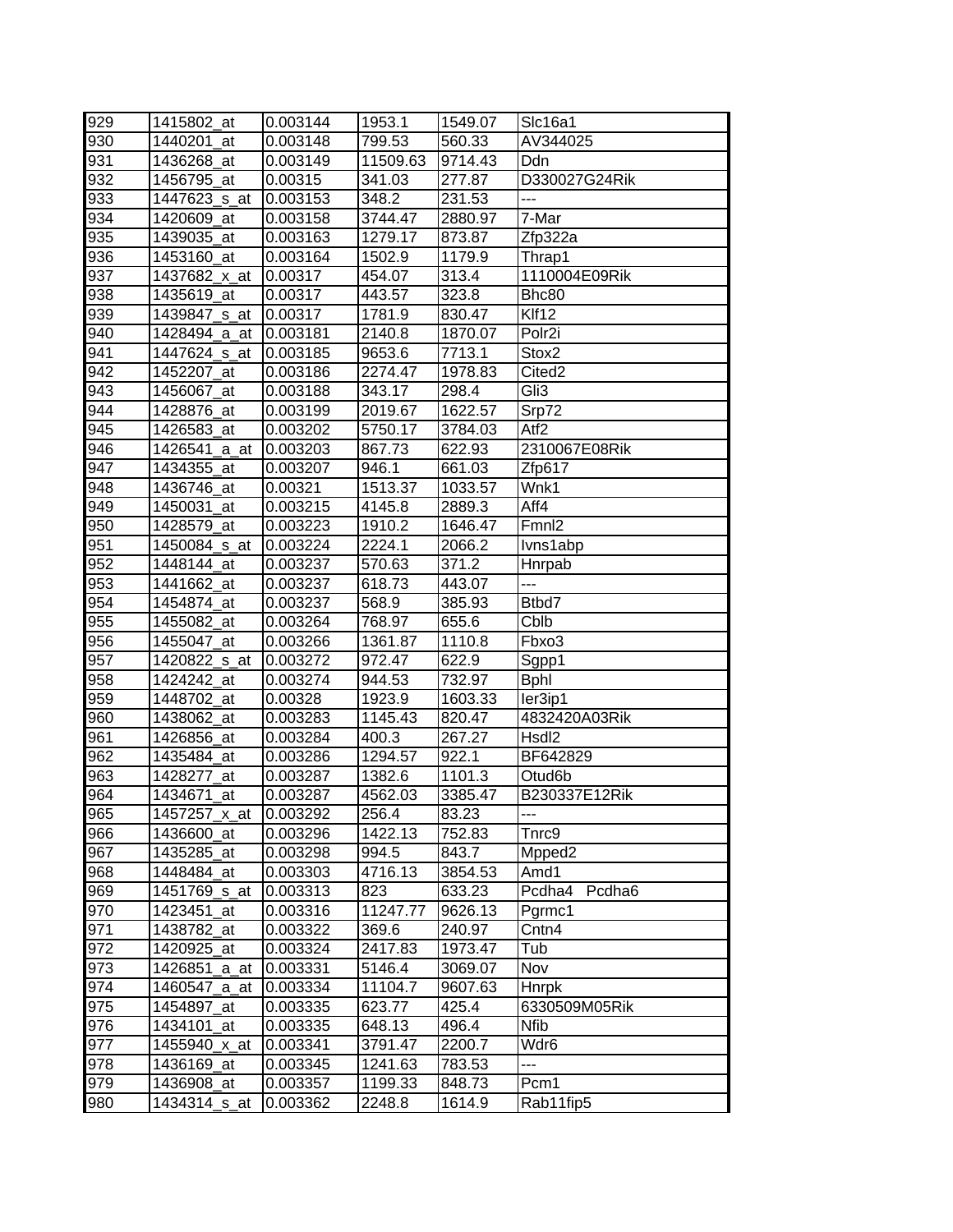| 981  | 1438634_x_at | 0.003363 | 5623.07 | 3656    | Lasp1               |
|------|--------------|----------|---------|---------|---------------------|
| 982  | 1425115 at   | 0.003364 | 1834.03 | 1167.07 | Rbbp6               |
| 983  | 1416757_at   | 0.003368 | 165.67  | 95.8    | Zwilch              |
| 984  | 1437200_at   | 0.003371 | 1022.97 | 701.37  | Fcho <sub>2</sub>   |
| 985  | 1434258_s_at | 0.00338  | 344.67  | 265.8   | Phactr4             |
| 986  | 1423479_at   | 0.003387 | 735.87  | 657.43  | Nol11               |
| 987  | 1439777_at   | 0.003387 | 3319.6  | 2703.93 | B230218O03          |
| 988  | 1448694_at   | 0.003388 | 1492.5  | 862.77  | Jun                 |
| 989  | 1436388_a_at | 0.003389 | 1230.97 | 872.03  | 3830406C13Rik       |
| 990  | 1424200 s at | 0.003395 | 1619    | 1300.7  | Seh1I               |
| 991  | 1435556_at   | 0.003395 | 829.3   | 597.57  | $\overline{a}$      |
| 992  | 1450069_a_at | 0.003397 | 3148.3  | 2323.57 | Cugbp2              |
| 993  | 1423043_s_at | 0.003398 | 8632.33 | 6670.87 | Ddx3x               |
| 994  | 1452761_a_at | 0.003418 | 449.27  | 274.9   | 8430436O14Rik       |
| 995  | 1437217_at   | 0.003425 | 587.8   | 380.27  | Ankrd6              |
| 996  | 1440816_x_at | 0.003425 | 2389.6  | 1905    | Ddx1                |
| 997  | 1425186_at   | 0.003432 | 2548.63 | 2222.47 | Lmbrd1              |
| 998  | 1422553_at   | 0.003436 | 6479    | 4904.4  | Pten                |
| 999  | 1438666_at   | 0.00344  | 494     | 327.07  | LdIrad <sub>3</sub> |
| 1000 | 1422685_at   | 0.003442 | 1043.97 | 736.93  | Sec8l1              |
| 1001 | 1435616_at   | 0.003444 | 470.97  | 222.37  | Cyp20a1             |
| 1002 | 1457229_at   | 0.003446 | 453.93  | 361.7   | Gpr173              |
| 1003 | 1424015 at   | 0.003453 | 9985.8  | 8364.27 | Rab6ip1             |
| 1004 | 1436895_at   | 0.003455 | 1141.67 | 897.2   | Centd1              |
| 1005 | 1428086_at   | 0.00346  | 5729.5  | 4920.5  | Dnm <sub>1</sub>    |
| 1006 | 1429768_at   | 0.003461 | 1102.13 | 743.4   | Dtna                |
| 1007 | 1416614_at   | 0.003464 | 7523    | 5896.6  | Cri1                |
| 1008 | 1456948_at   | 0.003473 | 223.2   | 127.07  | Ap4e1               |
| 1009 | 1454939_at   | 0.003479 | 1350.03 | 995.23  | Phf2011             |
| 1010 | 1460303_at   | 0.003498 | 2576.7  | 1644.1  | Nr <sub>3c1</sub>   |
| 1011 | 1421756_a_at | 0.003501 | 869.4   | 731.93  | Gpr19               |
| 1012 | 1452657_at   | 0.00351  | 2188.07 | 1606.07 | Ap1s2               |
| 1013 | 1434441_at   | 0.00351  | 198.4   | 142.6   | 1110018J18Rik       |
| 1014 | 1421190_at   | 0.003512 | 3207.3  | 2740.77 | Gabrb3              |
| 1015 | 1428471 at   | 0.003512 | 3018.27 | 2034.37 | Sorbs1              |
| 1016 | 1456379_x_at | 0.003515 | 3202.17 | 1980.47 | Dner                |
| 1017 | 1457142_at   | 0.003526 | 1344.13 | 967.47  | Efcbp1              |
| 1018 | 1456610_at   | 0.00353  | 416.93  | 226.4   | Jmjd3               |
| 1019 | 1429417_at   | 0.003532 | 260.47  | 127     | 4833446K15Rik       |
| 1020 | 1429401_at   | 0.003538 | 1128.8  | 862.67  | Stox <sub>2</sub>   |
| 1021 | 1444560_at   | 0.003539 | 202.6   | 114.73  | ---                 |
| 1022 | 1416319_at   | 0.00355  | 1487.6  | 1066.23 | Adk                 |
| 1023 | 1423671_at   | 0.00355  | 4188.33 | 2847.17 | Dner                |
| 1024 | 1422607_at   | 0.003559 | 1282.83 | 1019.2  | Etv1                |
| 1025 | 1438295 at   | 0.003559 | 290.4   | 159.23  | Glcci1              |
| 1026 | 1434687 at   | 0.003561 | 362     | 213.77  | ---                 |
| 1027 | 1433514_at   | 0.00357  | 5921.83 | 5097.5  | Etnk1               |
| 1028 | 1434510_at   | 0.003572 | 353.7   | 256.93  | Papss2              |
| 1029 | 1417307_at   | 0.00359  | 1244.43 | 982.87  | Dmd                 |
| 1030 | 1433561_at   | 0.00359  | 2457.7  | 1670.83 | Centb <sub>2</sub>  |
| 1031 | 1428416_at   | 0.003592 | 3226.9  | 2277.8  | 3110050N22Rik       |
| 1032 | 1448537_at   | 0.003598 | 1311.4  | 1217.17 | Ttc1                |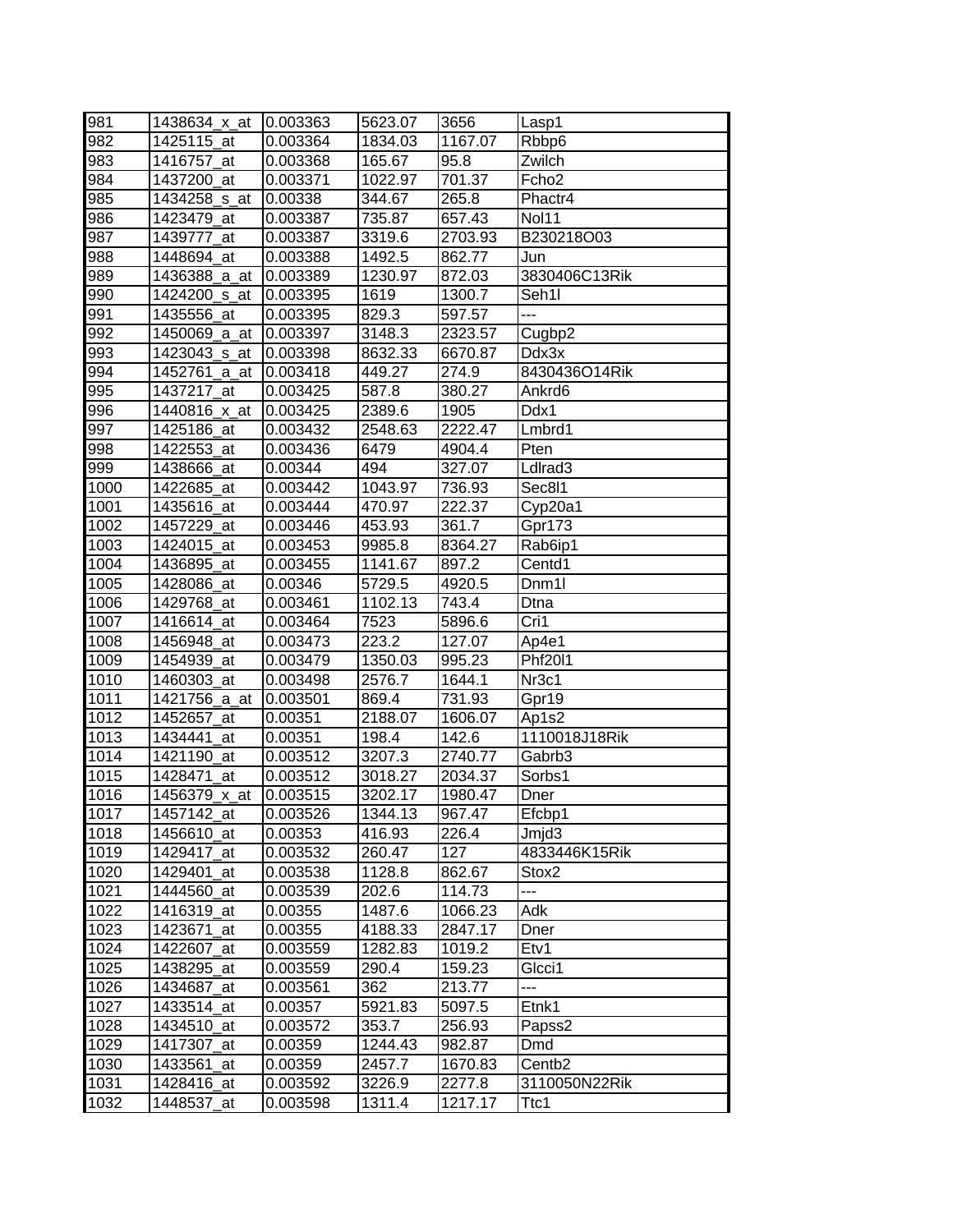| 1033 | 1433782_at   | 0.003599 | 1115.47 | 833.77  | Cldn12             |
|------|--------------|----------|---------|---------|--------------------|
| 1034 | 1429779 at   | 0.003603 | 276.97  | 202.17  | Eif <sub>2c4</sub> |
| 1035 | 1451405_at   | 0.003611 | 1191.3  | 936.67  | Pcca               |
| 1036 | 1423883_at   | 0.003616 | 1806.4  | 1411.83 | AcsI1              |
| 1037 | 1435021_at   | 0.00363  | 7474.2  | 6898.07 | Gabrb <sub>3</sub> |
| 1038 | 1450663_at   | 0.003635 | 231.13  | 150.97  | Thbs2              |
| 1039 | 1456089_at   | 0.003635 | 687.13  | 496.53  | Trim <sub>23</sub> |
| 1040 | 1433507_a_at | 0.00364  | 8031.7  | 6486.43 | Hmgn2              |
| 1041 | 1422481 at   | 0.003642 | 173.3   | 110.47  | $Krt2-1$           |
| 1042 | 1440910_at   | 0.003644 | 1848.17 | 1335.23 | ---                |
| 1043 | 1455113_at   | 0.003646 | 837.37  | 675.2   | Armc8              |
| 1044 | 1434842_s_at | 0.003649 | 984.67  | 698.1   | Upf3b              |
| 1045 | 1451264_at   | 0.003649 | 985.47  | 870.7   | Frmd6              |
| 1046 | 1455712_at   | 0.003649 | 724.5   | 468.63  | Hist3h2a           |
| 1047 | 1435260_at   | 0.003651 | 1906.1  | 1590.87 | $---$              |
| 1048 | 1437748_at   | 0.003654 | 590.9   | 459.27  | Fut <sub>11</sub>  |
| 1049 | 1435545 at   | 0.003656 | 497.2   | 291.5   | BC032203           |
| 1050 | 1448570_at   | 0.003657 | 4094.47 | 3369.43 | Gmfb               |
| 1051 | 1436034 at   | 0.003663 | 615.73  | 325.7   | Rab1               |
| 1052 | 1453266_at   | 0.003665 | 1555.23 | 1043.73 | Zbtb4              |
| 1053 | 1440279_at   | 0.003668 | 1210.57 | 929.3   | ---                |
| 1054 | 1454960_at   | 0.003673 | 1739.87 | 1348.5  | Smad <sub>3</sub>  |
| 1055 | 1455945_at   | 0.003674 | 280.03  | 206.6   | A530094I17Rik      |
| 1056 | 1433521 at   | 0.003679 | 4813.13 | 4184.6  | Ankrd13c           |
| 1057 | 1453002 at   | 0.003684 | 277.1   | 148.3   | Sox11              |
| 1058 | 1437468_x_at | 0.003696 | 9275.4  | 7463.83 | Fbxw11             |
| 1059 | 1455339 at   | 0.003703 | 423.43  | 353.93  | C430014M02Rik      |
| 1060 | 1415908_at   | 0.003704 | 3793.2  | 2731.27 | Tspyl1             |
| 1061 | 1449048_s_at | 0.00371  | 1795.23 | 1496.47 | $Rab\overline{4a}$ |
| 1062 | 1426774_at   | 0.003722 | 180.7   | 134.77  | Parp12             |
| 1063 | 1427281_at   | 0.003723 | 2366.07 | 1977.07 | Scn2a1             |
| 1064 | 1456262_at   | 0.003728 | 804     | 585.8   | Rbm <sub>5</sub>   |
| 1065 | 1436836_x_at | 0.003729 | 3158.47 | 2494.4  | Cnn <sub>3</sub>   |
| 1066 | 1429443 at   | 0.003729 | 2011.13 | 1553.93 | Cpne4              |
| 1067 | 1436535_at   | 0.003732 | 1054.63 | 623.47  | Trove <sub>2</sub> |
| 1068 | 1455365_at   | 0.003742 | 418.33  | 293.83  | Cdh <sub>8</sub>   |
| 1069 | 1440825_s_at | 0.003748 | 819.77  | 530.27  | Ccdc28a            |
| 1070 | 1454919_at   | 0.003753 | 1376.93 | 1095.67 | AU044698           |
| 1071 | 1416722_at   | 0.003754 | 2343.57 | 2090.33 | Hmg20a             |
| 1072 | 1448210_at   | 0.003754 | 2595.53 | 2038.13 | Rab1               |
| 1073 | 1451519_at   | 0.003755 | 1415.3  | 1126.57 | Rnf <sub>2</sub>   |
| 1074 | 1429050_at   | 0.003763 | 529     | 376.2   | Chic <sub>2</sub>  |
| 1075 | 1438134_at   | 0.003785 | 2151.9  | 1547.67 | Pcdh <sub>10</sub> |
| 1076 | 1451342_at   | 0.003788 | 782     | 532     | Spon1              |
| 1077 | 1415682_at   | 0.003796 | 995.6   | 866.5   | Xpo7               |
| 1078 | 1435662_at   | 0.003801 | 489.73  | 331.13  | 2610020O08Rik      |
| 1079 | 1439783_at   | 0.003807 | 453.4   | 305.3   | C330018D20Rik      |
| 1080 | 1437203_at   | 0.003809 | 748.2   | 583.83  | ---                |
| 1081 | 1416862_at   | 0.003812 | 954.37  | 744.37  | Stam               |
| 1082 | 1450716_at   | 0.003812 | 313.93  | 190.63  | Adamts1            |
| 1083 | 1435440_at   | 0.003812 | 1447.17 | 1243.93 | Pdzk8              |
| 1084 | 1427464_s_at | 0.003818 | 3731.5  | 2220    | Hspa5              |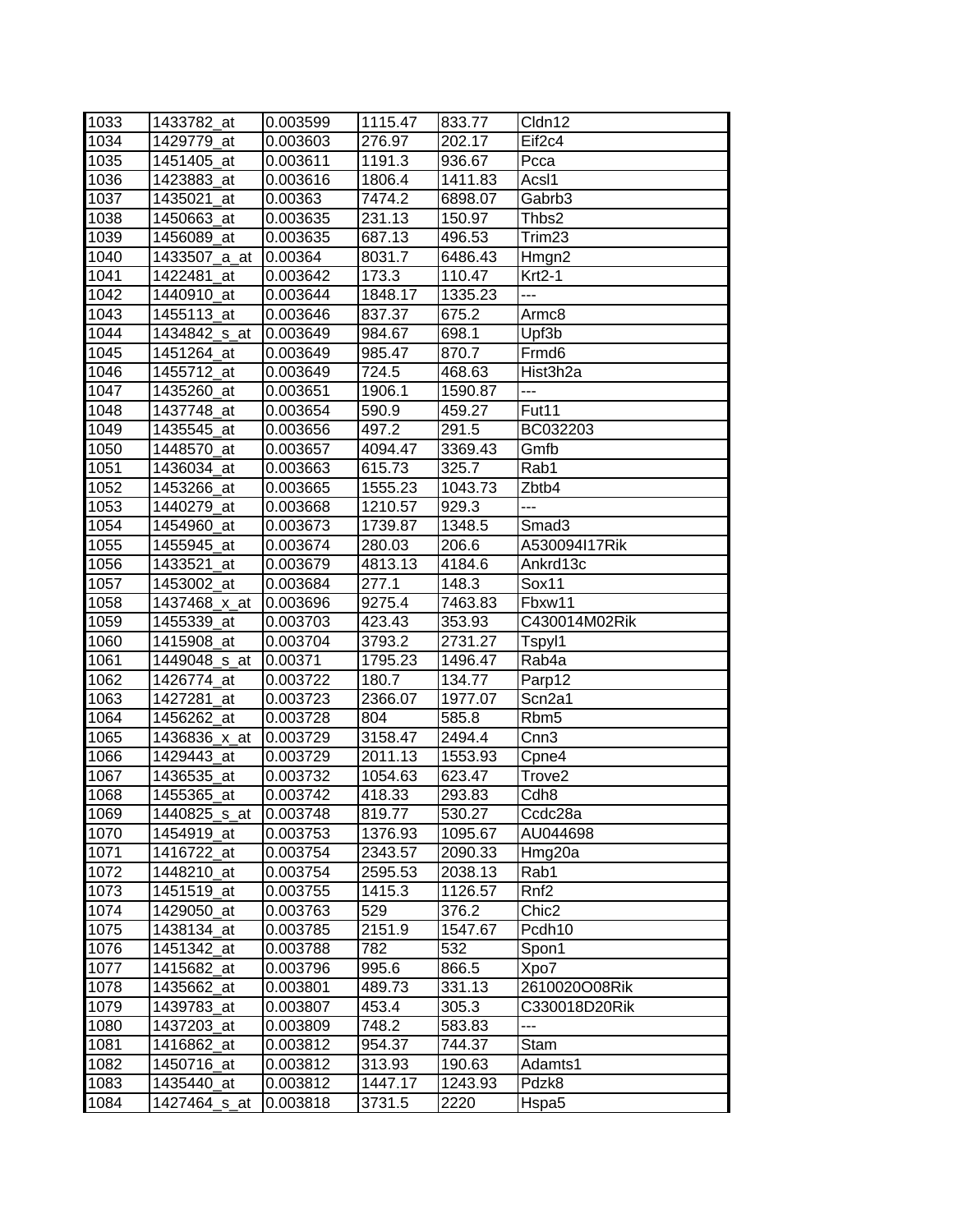| 1085 | 1433784_at               | 0.003818 | 2234.37 | 1818.27 | AI265322          |
|------|--------------------------|----------|---------|---------|-------------------|
| 1086 | 1437289 at               | 0.003818 | 2629.27 | 2046.63 | Impad1            |
| 1087 | 1428829_at               | 0.003819 | 382.73  | 236.03  | 6820401H01Rik     |
| 1088 | 1455472_at               | 0.003823 | 1453.97 | 947.17  | A630071D13Rik     |
| 1089 | 1418030_at               | 0.003831 | 319.53  | 210.57  | SIco3a1           |
| 1090 | 1435222_at               | 0.003833 | 3043.37 | 2556.87 | Foxp1             |
| 1091 | 1417948_s_at             | 0.003837 | 1247.73 | 849.43  | III2              |
| 1092 | 1437773_x_at             | 0.00384  | 6706.97 | 5698.13 | Ddx17             |
| 1093 | 1434002_at               | 0.003843 | 746.63  | 581.53  | Ches1             |
| 1094 | 1441258_at               | 0.003851 | 132.5   | 85.13   | AF529169          |
| 1095 | 1453212_at               | 0.003852 | 533.3   | 342.3   | Zfp383            |
| 1096 | 1438413_at               | 0.003859 | 872.53  | 551.67  | Senp7             |
| 1097 | 1428375_at               |          | 757.13  | 579.77  | ---               |
|      |                          | 0.003873 |         |         |                   |
| 1098 | 1423096_at               | 0.003875 | 1110.57 | 880.17  | Capn7             |
| 1099 | 1452669_at               | 0.003882 | 2262.8  | 1741.7  | 2810012G03Rik     |
| 1100 | 1429738_at               | 0.003891 | 2126.03 | 1714.37 | Myt1l             |
| 1101 | 1433658_x_at             | 0.003898 | 4269.97 | 3291.17 | Pcbp4             |
| 1102 | 1437874 <sub>_S_at</sub> | 0.003898 | 4845.97 | 3147.9  | Hexb              |
| 1103 | 1435194 at               | 0.003915 | 1733.87 | 1362.17 | Hspa4             |
| 1104 | 1455097_at               | 0.003916 | 315.2   | 234.37  | LOC545085         |
| 1105 | 1437480 at               | 0.003918 | 370.1   | 205.57  | 1110001A07Rik     |
| 1106 | 1450149_a_at             | 0.003927 | 9776.6  | 8460.27 | Ppp1cc LOC434233  |
| 1107 | 1420583_a_at             | 0.003931 | 1203.4  | 998.87  | Rora              |
| 1108 | 1460098_at               | 0.003938 | 122.8   | 68.73   | ---               |
| 1109 | 1436021 at               | 0.00394  | 1660.33 | 1262.47 | A930031D07Rik     |
| 1110 | 1452700_s_at             | 0.00394  | 2453.67 | 1681.27 | Kbtbd7            |
| 1111 | 1423470 at               | 0.003952 | 3536.57 | 3034.4  | Ptbp2             |
| 1112 | 1434691 at               | 0.003952 | 654.67  | 410.73  | Sfrs2ip           |
| 1113 | 1459860_x_at             | 0.003953 | 6222.1  | 4533.6  | Trim <sub>2</sub> |
| 1114 | 1454959 <sub>_S_at</sub> | 0.003964 | 10462.5 | 8293.07 | Gnai1             |
| 1115 | 1417529_at               | 0.003965 | 2521.1  | 1882.4  | Rab33a            |
| 1116 | 1425486_s_at             | 0.003972 | 4157.5  | 3223.63 | Mtmr <sub>6</sub> |
| 1117 | 1428568_at               | 0.003974 | 2277.03 | 1799.13 | B230217C12Rik     |
| 1118 | 1417438_at               | 0.00399  | 1515.2  | 1226.13 | Rdh14             |
| 1119 | 1444550_at               | 0.003997 | 95.2    | 68.7    | 1300018I05Rik     |
| 1120 | 1434778 at               | 0.004    | 913.8   | 654.57  | BC037674          |
| 1121 | 1437696 at               | 0.004002 | 307.77  | 204     | BC049807          |
| 1122 | 1436833_x_at             | 0.004003 | 3195.2  | 2079.23 | Ttll1             |
| 1123 | 1435028_at               | 0.004008 | 5637.83 | 4535.8  | Wdr7              |
| 1124 | 1427186 a at             | 0.004019 | 2169.13 | 1631.67 | Mef <sub>2a</sub> |
| 1125 | 1416368_at               | 0.00402  | 1509.97 | 1039.23 | Gsta4             |
| 1126 | 1452477_at               | 0.004021 | 104.63  | 70.83   | 3110057O12Rik     |
| 1127 | 1437877 at               | 0.004022 | 241.23  | 128.47  | D3Ertd789e Ttc14  |
| 1128 | 1447992_s_at             | 0.004022 | 6258.1  | 4321.33 | Pcsk <sub>2</sub> |
| 1129 | 1416607_at               | 0.004025 | 884.63  | 703.8   | 4931406C07Rik     |
| 1130 | 1417134_at               | 0.004026 | 2642.07 | 2325.3  | Srpk2             |
| 1131 | 1437837_x_at             | 0.004027 | 3248.63 | 1957.03 | Poldip3           |
| 1132 | 1423143_at               | 0.004032 | 454.13  | 337.97  | Gtpbp4            |
| 1133 | 1437598_at               | 0.004037 | 806.07  | 568.93  | ---               |
| 1134 | 1439389 <sub>_S_at</sub> | 0.004038 | 2577.93 | 1675.2  | Myadm             |
| 1135 | 1448347_a_at             | 0.00404  | 3216.77 | 2260.93 | Gpiap1            |
| 1136 | 1428921_at               | 0.004046 | 240.73  | 175.53  | 2810021B07Rik     |
|      |                          |          |         |         |                   |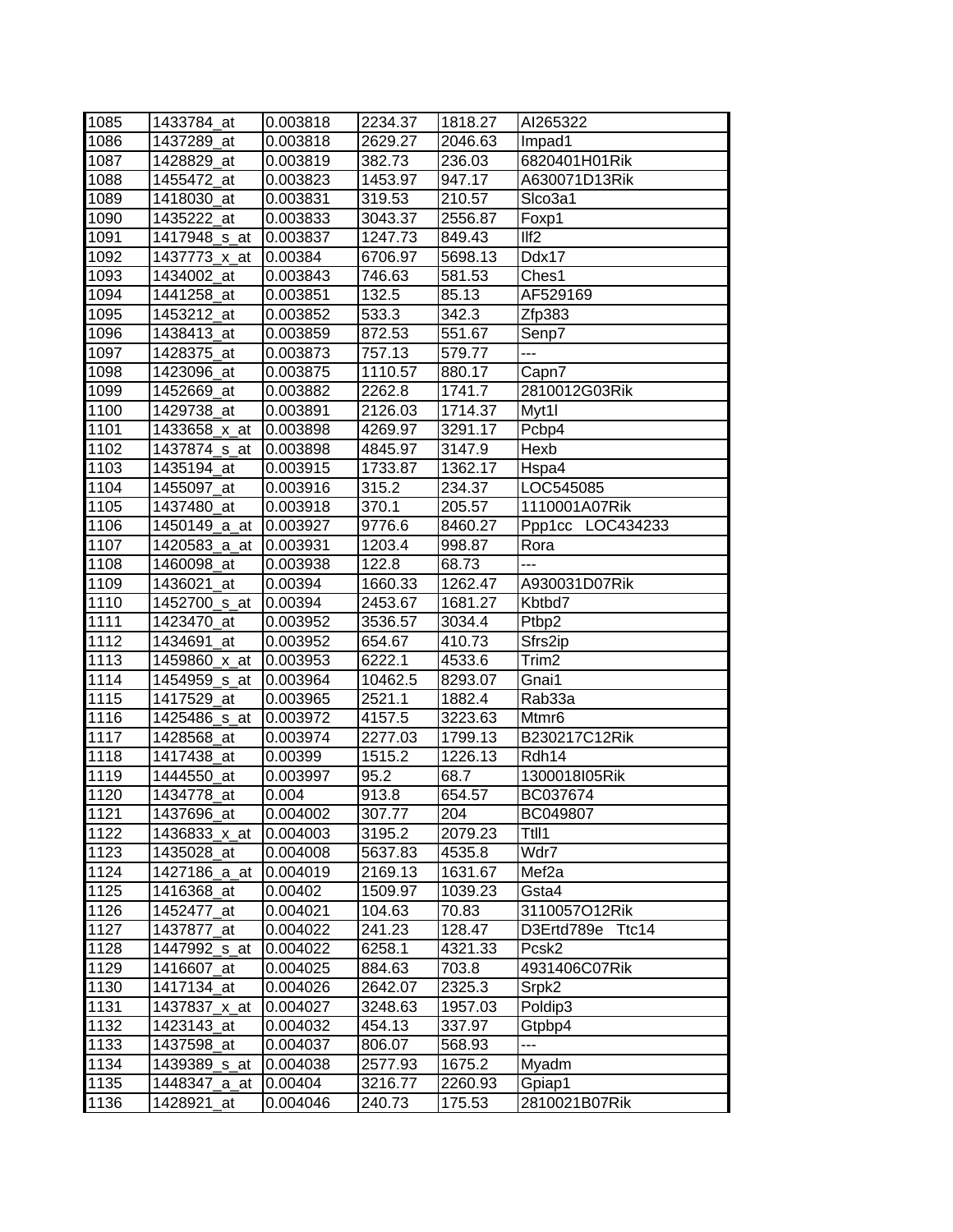| 1137 | 1454987_a_at  | 0.004049 | 346.43  | 245.9   | H <sub>2</sub> -Ke <sub>6</sub> |
|------|---------------|----------|---------|---------|---------------------------------|
| 1138 | 1433564 at    | 0.00405  | 1236.9  | 1087.97 | Dgkd                            |
| 1139 | 1438420_at    | 0.004052 | 981.63  | 719.9   | Rnpc <sub>2</sub>               |
| 1140 | 1459971_at    | 0.004053 | 1152.37 | 738.6   | ---                             |
| 1141 | 1424697 at    | 0.004059 | 638.47  | 518.07  | Dtwd1                           |
| 1142 | 1448670_at    | 0.004074 | 5924.43 | 4688.3  | Ube2e3                          |
| 1143 | 1449197_at    | 0.004077 | 434.67  | 305.37  | 2310040A13Rik                   |
| 1144 | 1434692_at    | 0.00408  | 623.93  | 480.27  | 1110034B05Rik                   |
| 1145 | 1442139_at    | 0.004081 | 407.27  | 245.63  | ---                             |
| 1146 | 1443724 at    | 0.004081 | 274.27  | 238.73  | Jph3                            |
| 1147 | 1434011_a_at  | 0.004083 | 2307.9  | 1698.2  | 1110055N21Rik                   |
| 1148 | 1428930_at    | 0.004084 | 467     | 342.7   | 6330540D07Rik                   |
| 1149 | 1419123_a_at  | 0.004097 | 344.63  | 188.23  | Pdgfc                           |
| 1150 | 1418066_at    | 0.004101 | 1071.57 | 893.87  | CfI <sub>2</sub>                |
| 1151 | 1428192_at    | 0.004116 | 666.67  | 383.6   | Kbtbd7                          |
| 1152 | 1434972_x_at  | 0.00412  | 3470.53 | 2493.23 | Sfrs1                           |
| 1153 | 1450063_at    | 0.004131 | 1820.2  | 1379.83 | Fmn <sub>2</sub>                |
| 1154 | 1436441_at    | 0.004137 | 400.47  | 202.37  | ---                             |
| 1155 | 1426407 at    | 0.004138 | 9558.57 | 7096.6  | Cugbp1                          |
| 1156 | 1428130_at    | 0.004148 | 553.23  | 382.47  | Lman1                           |
| 1157 | 1459843_s_at  | 0.004149 | 1179.13 | 725.2   | Smad1                           |
| 1158 | 1428883_at    | 0.00417  | 1487.6  | 1153.53 | Tmem <sub>57</sub>              |
| 1159 | 1457568_at    | 0.004183 | 2126.27 | 1482.47 | C230004L04                      |
| 1160 | 1428434 at    | 0.004191 | 1057.57 | 768.83  | Zcchc12                         |
| 1161 | 1418332_a_at  | 0.004192 | 3660.23 | 2599.63 | Agtpbp1                         |
| 1162 | 1434285_at    | 0.0042   | 906.2   | 698.53  | Frmd4a                          |
| 1163 | 1416841 at    | 0.004202 | 816.3   | 615.53  | 1110059E24Rik                   |
| 1164 | 1454968_at    | 0.004202 | 148.47  | 86.63   | 1110034A24Rik                   |
| 1165 | 1437230_at    | 0.004205 | 2578.8  | 2039.47 | Kcna1                           |
| 1166 | 1433909_at    | 0.004208 | 799.6   | 542.07  | Βk                              |
| 1167 | 1452861_at    | 0.00422  | 4824.5  | 4187.9  | 2010300C02Rik                   |
| 1168 | 1428377<br>at | 0.004225 | 665.93  | 519.4   | Btbd11                          |
| 1169 | 1429689_at    | 0.004228 | 319.47  | 224.6   | 4932433N03Rik                   |
| 1170 | 1431432 at    | 0.004228 | 189.4   | 149.5   | CfI <sub>2</sub>                |
| 1171 | 1429514_at    | 0.004239 | 6855.1  | 5186.83 | Ppap2b                          |
| 1172 | 1430982_at    | 0.004241 | 1034.67 | 832.4   | Sfrs1                           |
| 1173 | 1429685_at    | 0.004242 | 6508.13 | 5104.33 | C030002O17Rik                   |
| 1174 | 1434284_at    | 0.004244 | 1548.37 | 1258.57 | Bdp1                            |
| 1175 | 1447720_x_at  | 0.004247 | 4561.93 | 3062.13 | Prkaca                          |
| 1176 | 1460545_at    | 0.004249 | 1675.33 | 1324.2  | Thrap3                          |
| 1177 | 1436790_a_at  | 0.00425  | 877.87  | 456.1   | Sox11                           |
| 1178 | 1417202 s at  | 0.004255 | 2586.7  | 2030.5  | Ube1c                           |
| 1179 | 1447904_s_at  | 0.004255 | 3528.57 | 2720.43 | Fnta                            |
| 1180 | 1419174_at    | 0.004264 | 2286.97 | 1840.8  | 2410004B18Rik                   |
| 1181 | 1452798_s_at  | 0.004274 | 825.47  | 688.7   | Mapk1ip1                        |
| 1182 | 1448253_at    | 0.004278 | 4273.27 | 3517.07 | Glud1                           |
| 1183 | 1438663_at    | 0.004281 | 1008.97 | 633.7   | Bat2d                           |
| 1184 | 1437382_at    | 0.004287 | 2125.03 | 1558.87 | Acvr2a                          |
| 1185 | 1455665_at    | 0.004287 | 1509.57 | 1278.63 |                                 |
| 1186 | 1452209_at    | 0.004291 | 3679.57 | 2725.5  | Pkp4                            |
| 1187 | 1433968_a_at  | 0.004302 | 3650.27 | 2568.33 | ---                             |
| 1188 | 1416453_x_at  | 0.004305 | 7584    | 4683.43 | Rps12                           |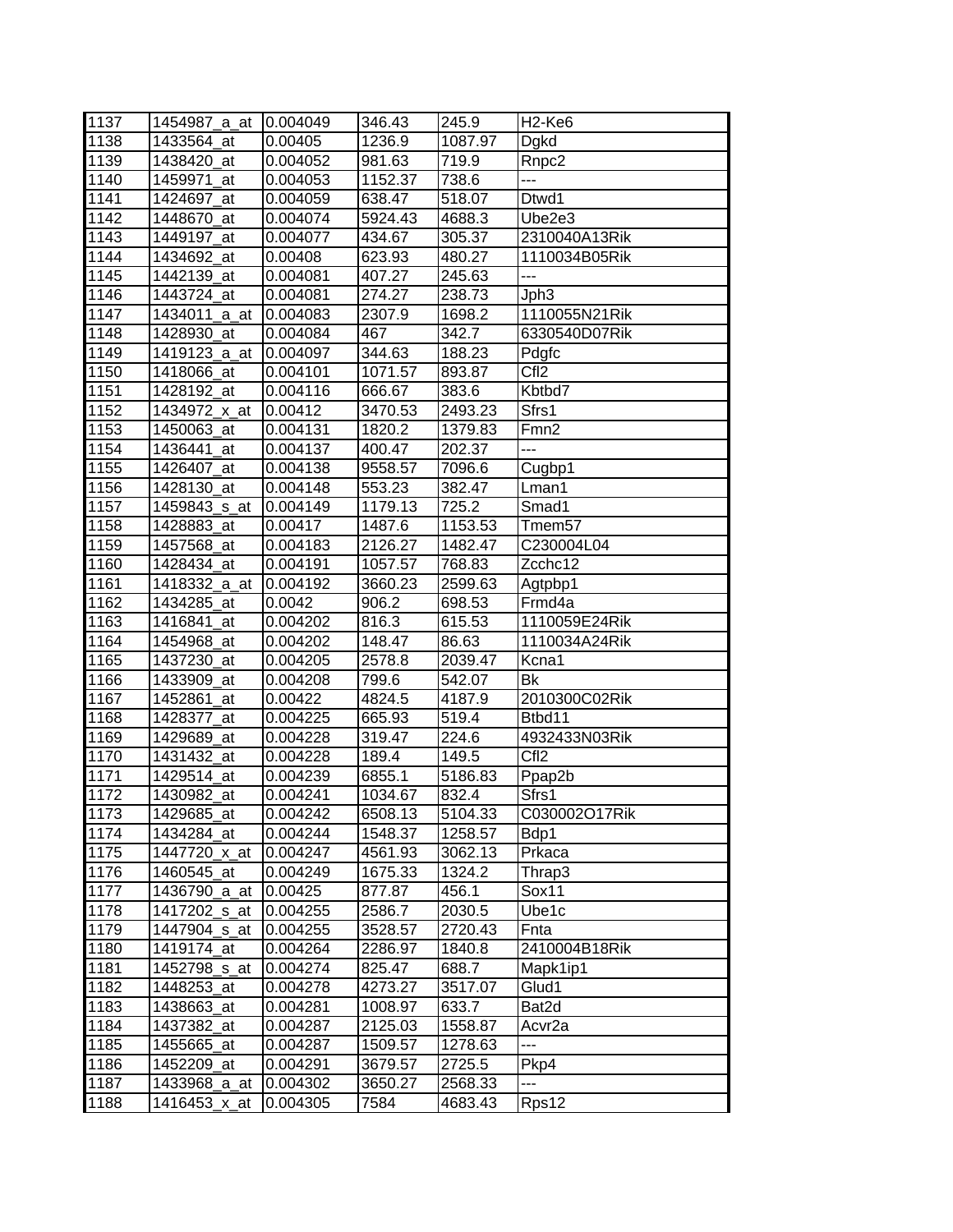|              | 1456599_at               | 0.004311             | 1202.83            | 610.6             | Nxt <sub>2</sub>     |
|--------------|--------------------------|----------------------|--------------------|-------------------|----------------------|
| 1189<br>1190 | 1452885 at               | 0.004312             | 752.5              | 559.6             | Sfrs2ip              |
| 1191         | 1449059_a_at             | 0.004313             | 8880.7             | 8109.4            | Oxct1                |
| 1192         | 1436907_at               | 0.004313             | 1060.83            | 856.53            | Nav1                 |
| 1193         | 1434286 at               | 0.004318             | 437.77             | 264.2             | Trps1                |
| 1194         | 1426315_a_at             | 0.004326             | 425.5              | 329.73            | 6330416G13Rik        |
|              |                          |                      |                    |                   |                      |
| 1195         | 1434395_at               | 0.004332             | 2844.97            | 2372.9            | Man1a2               |
| 1196         | 1419460_at               | 0.004346             | 786.6              | 627.87            | Rpp14                |
| 1197         | 1436247_at               | 0.004351             | 547.9              | 385.57            | 4632419I22Rik        |
| 1198         | 1417298 at               | 0.004357             | 1040               | 782.33            | Ebpl                 |
| 1199         | 1428570_at               | 0.004368             | 447.2              | 383.2             | Ccnc                 |
| 1200         | 1437723 s at             | 0.004382             | 2914.33            | 1822.7            | Derl1                |
| 1201         | 1429356_s_at             | 0.004383             | 632.9              | 568.67            | Ggps1                |
| 1202         | 1416765_s_at             | 0.004384             | 2778.5             | 2130.37           | MGI:1913699          |
| 1203         | 1429749 at               | 0.004407             | 945.07             | 712.5             | 9330180L21Rik        |
| 1204         | 1448021_at               | 0.004419             | 292.8              | 102.73            | $---$                |
| 1205         | 1423155 at               | 0.004426             | 816.4              | 655.53            | Sri                  |
| 1206         | 1440849_at               | 0.004426             | 6338.2             | 5197.03           | 6330417G04Rik        |
| 1207         | 1424415 s at             | 0.004427             | 157.2              | 111.37            | Spon1                |
| 1208         | 1451466_at               | 0.004427             | 514.97             | 393.57            | D16Ertd472e          |
| 1209         | 1419164_at               | 0.004428             | 1279.33            | 1128              | Zfp260               |
| 1210         | 1434603_at               | 0.004429             | 2632.47            | 1998.93           | Thrap <sub>2</sub>   |
| 1211         | 1448557 at               | 0.004442             | 2164.6             | 1589.57           | 1200015N20Rik        |
| 1212         | 1428845 at               | 0.004445             | 2942.9             | 2337.6            | Bclaf1               |
| 1213         | 1418369 at               | 0.004451             | 385.1              | 272.97            | Prim1                |
| 1214         | 1433969_at               | 0.004451             | 617.5              | 349.03            | AU067824             |
| 1215         | 1416904 at               | 0.004452             | 4161.4             | 3464              | Mbnl1                |
| 1216         | 1455724_at               | 0.004454             | 313.2              | 195.4             | ---                  |
| 1217         | 1429463_at               | 0.004465             | 2199.5             | 1854.3            | Prkaa2               |
| 1218         | 1454878 at               | 0.004465             | 1822.23            | 1374.57           | 2310047C04Rik        |
| 1219         | 1429519_at               | 0.004468             | 946.1              | 620.03            | Fpgt                 |
| 1220         |                          |                      |                    |                   |                      |
|              | 1437351<br>at            | 0.004469             | 1121.33            | 838.6             | Cxxc4                |
| 1221         | 1427949_at               | 0.004476             | 1261               | 976.73            | Zfp294               |
| 1222         | 1430516 at               | 0.004479             | 766.2              |                   | 4930428B01Rik        |
|              |                          |                      |                    | 645.1             | Crh                  |
| 1223         | 1457984_at               | 0.004485             | 1339.47<br>1210.77 | 853.3             | Kdelr1               |
| 1224         | 1460211_a_at             | 0.004486             |                    | 710.67            | Ctnna1               |
| 1225         | 1448149_at               | 0.004488<br>0.004492 | 1694.3             | 1291.5            |                      |
| 1226         | 1436405_at<br>1455058 at |                      | 2278.37            | 1275.73           | Dock4<br>Mtmr9       |
| 1227         |                          | 0.0045               | 1445.9             | 1141.2            |                      |
| 1228         | 1416109 at               | 0.004505             | 1283.07            | 1168.33           | Fuca1                |
| 1229         | 1424243_at               | 0.004507             | 1313               | 765.57            | Rwdd4a               |
| 1230         | 1455729_at               | 0.004507             | 3800.53            | 2947              | Gnaq                 |
| 1231         | 1453381_at               | 0.004513             | 416.57             | 338.7             | C030033M12Rik<br>--- |
| 1232         | 1455769 at               | 0.004518             | 210.67             | 115.77            |                      |
| 1233         | 1454983_at               | 0.004527             | 730.6              | 607.87            | AI465301             |
| 1234         | 1452828 at               | 0.004529             | 1675.13            | 1490.4            | Fbxo21               |
| 1235         | 1457656_s_at             | 0.004534             | 170.93             | 143.13            | C230085N15Rik        |
| 1236         | 1438096_a_at             | 0.004548             | 961.4              | 753.43            | <b>Dtymk</b>         |
| 1237         | 1450938_at               | 0.00456              | 1029.43            | 782.47            | Pnn                  |
| 1238         | 1456786_at               | 0.004561             | 505.17             | 367.9             | Ldb <sub>2</sub>     |
| 1239<br>1240 | 1434958_at<br>1428741_at | 0.004564<br>0.004566 | 1559.7<br>2272.47  | 1220.73<br>2023.5 | Sacs<br>Elavl4       |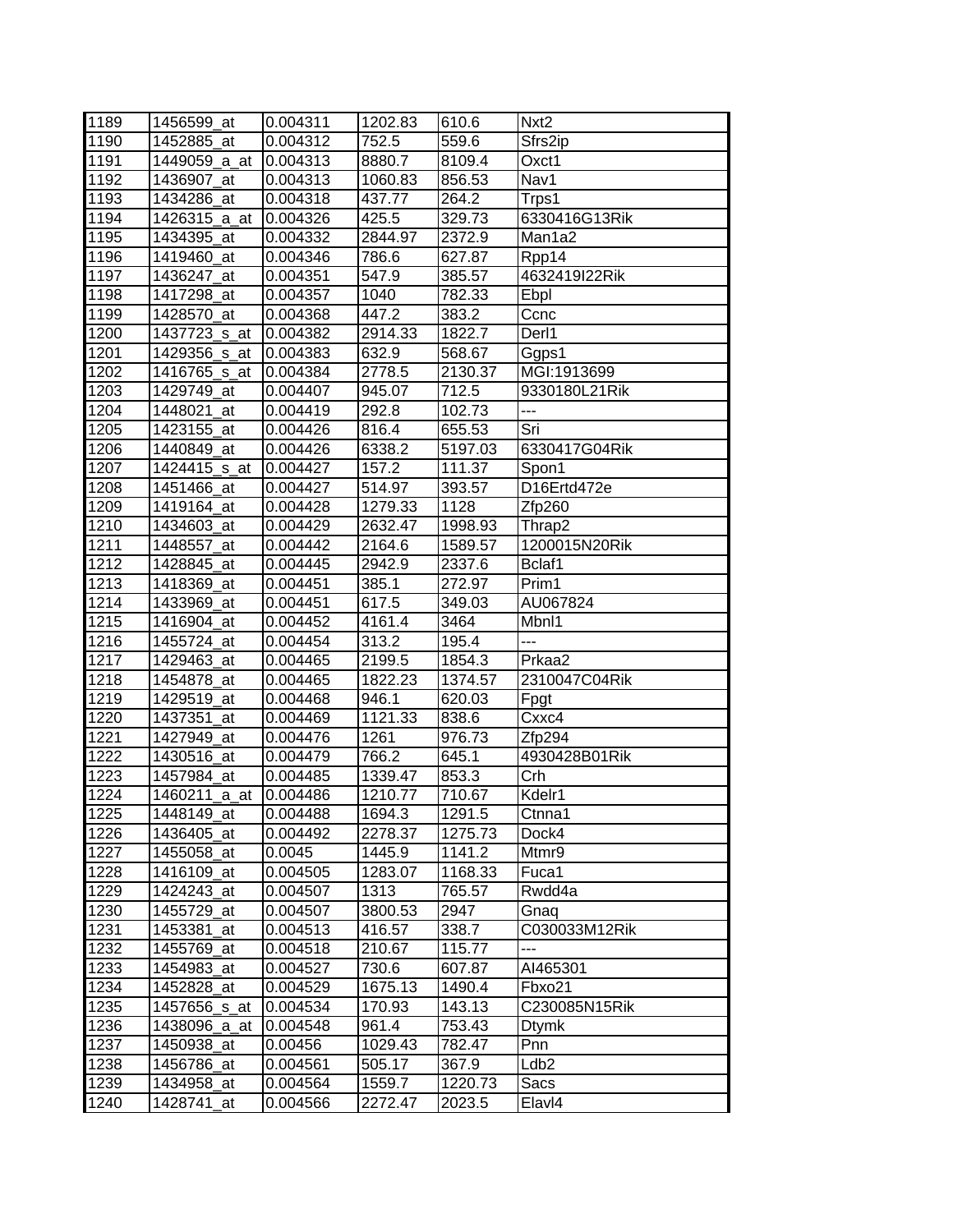| 1241 | 1455854_a_at             | 0.004567 | 619.5   | 451.87  | Ssh1              |
|------|--------------------------|----------|---------|---------|-------------------|
| 1242 | 1429716 at               | 0.004568 | 167.23  | 110.67  | Zcchc4            |
| 1243 | 1437644_at               | 0.004569 | 107.9   | 59.6    | B3galt2           |
| 1244 | 1446149_at               | 0.004576 | 70.9    | 33.2    | Ppp3cb            |
| 1245 | 1429004_at               | 0.004587 | 1560.27 | 1098.2  | Phip              |
| 1246 | 1455875_x_at             | 0.004592 | 7771.57 | 5086.83 | Tm9sf2            |
| 1247 | 1460595_at               | 0.004598 | 539.57  | 380.33  | $\overline{a}$    |
| 1248 | 1429723_at               | 0.0046   | 2625.3  | 2254.6  | 6330409N04Rik     |
| 1249 | 1434105_at               | 0.00461  | 1432.7  | 1232.23 | Epm2aip1          |
| 1250 | 1423357 at               | 0.004611 | 305.93  | 217.07  | 2610209A20Rik     |
| 1251 | 1441989_at               | 0.004611 | 325.43  | 228.6   | Bnip2             |
| 1252 | 1419976 <sub>_S_at</sub> | 0.004636 | 251.17  | 196.6   | Nfatc3            |
| 1253 | 1439026_at               | 0.004644 | 525.57  | 387.3   | Trpm3             |
| 1254 | 1434454_at               | 0.004645 | 1121.23 | 886.37  | D16Wsu65e         |
| 1255 | 1429372 at               | 0.004647 | 251.13  | 151.4   | Sox11             |
| 1256 | 1458802_at               | 0.004648 | 1770.33 | 1280.2  | Hivep3            |
| 1257 | 1436735_at               | 0.004654 | 451.1   | 326.6   | Nsun3             |
| 1258 | 1416267_at               | 0.004661 | 3338.7  | 2002    | Scoc              |
| 1259 | 1452341 at               | 0.004679 | 1463.07 | 1322.83 | Echs1             |
| 1260 | 1452218 at               | 0.004691 | 237.43  | 134.4   | BC018601          |
| 1261 | 1429058_at               | 0.004693 | 1379.23 | 1022.27 | 1110004B13Rik     |
| 1262 | 1451587_a_at             | 0.004696 | 1547    | 1282.47 | Tiprl             |
| 1263 | 1427982 s at             | 0.004714 | 285.97  | 201.33  | Syne <sub>2</sub> |
| 1264 | 1420947 at               | 0.004734 | 564.03  | 393.97  | Atrx              |
| 1265 | 1423102 a at             | 0.004734 | 2515.2  | 2155.5  | Rnf10             |
| 1266 | 1424094_at               | 0.004737 | 986.33  | 721.87  | Nek9              |
| 1267 | 1423870 at               | 0.004746 | 1112.63 | 905.73  | 2610208M17Rik     |
| 1268 | 1436117_at               | 0.004749 | 4855.97 | 4239.87 | A830010M20Rik     |
| 1269 | 1416126_at               | 0.004754 | 261.7   | 149.13  | Rpo1-2            |
| 1270 | 1421955_a_at             | 0.004759 | 4511.37 | 3481.97 | Nedd4             |
| 1271 | 1436752_at               | 0.004759 | 291.8   | 207.03  | 5730478M09Rik     |
| 1272 | 1434996_at               | 0.004761 | 1340.5  | 823.67  | Slc25a16          |
| 1273 | 1429003 at               | 0.004762 | 1209.6  | 834.23  | <b>Skiip</b>      |
| 1274 | 1452047 at               | 0.004762 | 2997.37 | 2366.93 | Cacybp            |
| 1275 | 1454966_at               | 0.004768 | 193.5   | 120.13  | Itga8             |
| 1276 | 1439825_at               | 0.004782 | 99.03   | 47.5    | Dtx3l             |
| 1277 | 1429064 at               | 0.004792 | 3102.2  | 2802    | 2900024P20Rik     |
| 1278 | 1422809_at               | 0.0048   | 2161.5  | 1442.8  | Rims2             |
| 1279 | 1452765_at               | 0.004811 | 918.23  | 661.4   | SIc39a9           |
| 1280 | 1451063_at               | 0.004813 | 541.43  | 353.5   | Stxbp4            |
| 1281 | 1434174_at               | 0.004818 | 530.07  | 380.13  | Lysmd3            |
| 1282 | 1429625 at               | 0.004824 | 5348.1  | 4740.03 | 2900054C01Rik     |
| 1283 | 1429194 at               | 0.004825 | 496.77  | 329.07  | Tigd2             |
| 1284 | 1433759_at               | 0.004829 | 2765.17 | 2302.93 | Dpy1911           |
| 1285 | 1433928_a_at             | 0.00483  | 2132.53 | 1531.27 | Rpl13a            |
| 1286 | 1454724_x_at             | 0.004838 | 2739.7  | 2176.73 | 5730446C15Rik     |
| 1287 | 1456833_at               | 0.004839 | 1133.47 | 775.13  | Gpr17             |
| 1288 | 1435014_at               | 0.004842 | 1371.23 | 1012.77 | Rab39b            |
| 1289 | 1455196 <sub>_S_at</sub> | 0.004849 | 391     | 304.9   | AA987161          |
| 1290 | 1455762_at               | 0.004849 | 2454.97 | 2131.77 | C330002I19Rik     |
| 1291 | 1426999_at               | 0.004857 | 2430.3  | 1943    | 2700069A02Rik     |
| 1292 | 1449679 <sub>_S_at</sub> | 0.004861 | 1755.73 | 1415.47 | Stx5a             |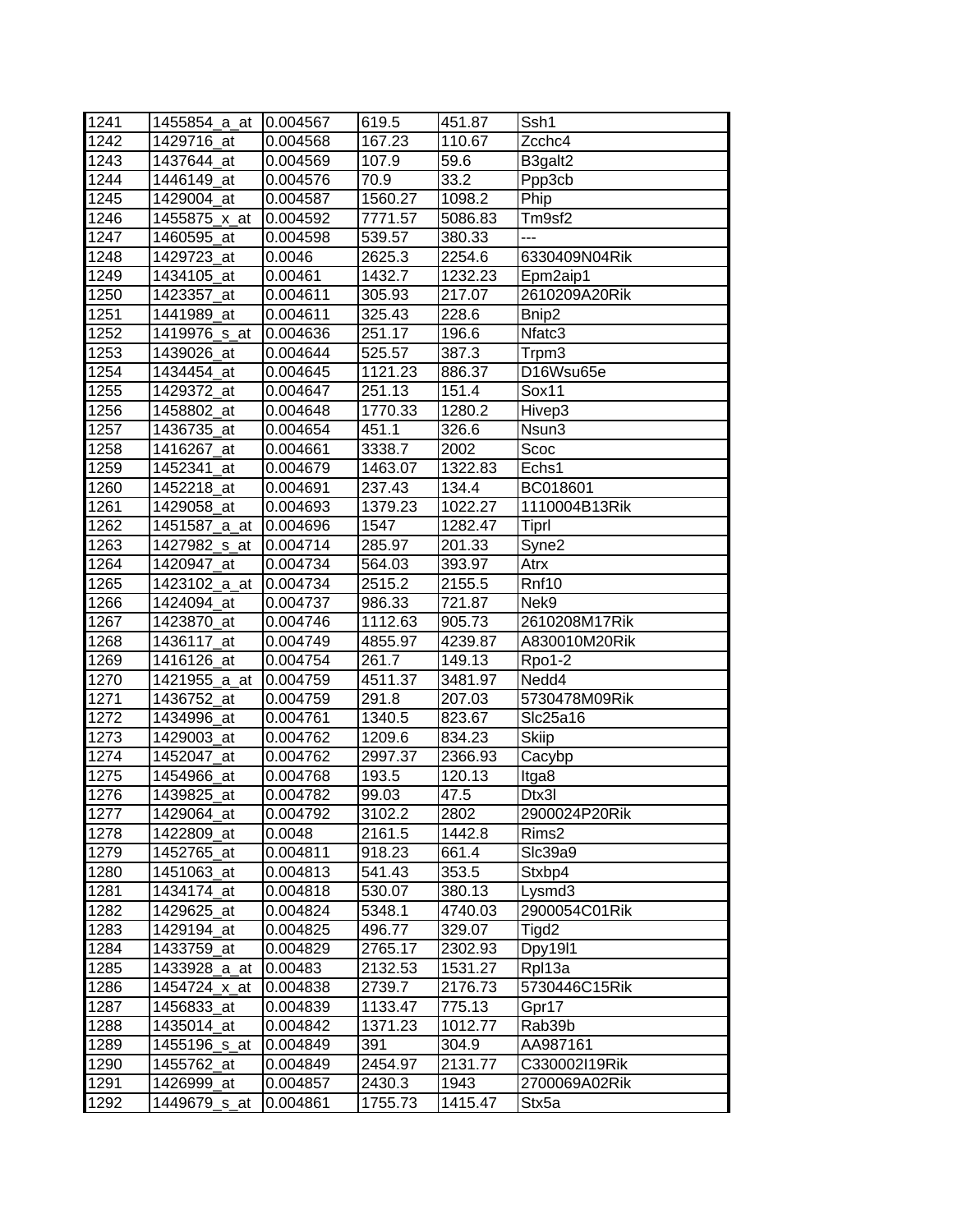| 1293 | 1422683 at    | 0.004862 | 262.93  | 163     | Irak1bp1           |
|------|---------------|----------|---------|---------|--------------------|
| 1294 | 1440015 at    | 0.004865 | 1331.73 | 1048    | ---                |
| 1295 | 1452364 at    | 0.004867 | 606.47  | 473.87  | Suz12              |
| 1296 | 1449176_a_at  | 0.004868 | 634.4   | 461.67  | <b>Dck</b>         |
| 1297 | 1442745_x_at  | 0.004874 | 647.8   | 454.27  | C79248             |
| 1298 | 1448526_at    | 0.004875 | 3007.57 | 2470.97 | Kpnb1              |
| 1299 | 1437907_a_at  | 0.004876 | 2308.1  | 1610.4  | Tbca               |
| 1300 | 1457760_at    | 0.004876 | 156.6   | 131.57  | A930004J17Rik      |
| 1301 | 1422669 at    | 0.004881 | 1221.17 | 961.53  | Ebag9              |
| 1302 | 1420821_at    | 0.004884 | 617.4   | 293.33  | Sgpp1              |
| 1303 | 1452973_at    | 0.004886 | 2836.27 | 2275.4  | Ppm1k              |
| 1304 | 1432158_a_at  | 0.004887 | 3968.27 | 3096.2  | Trappc2            |
| 1305 | 1457979_at    | 0.004892 | 2095.37 | 1559.83 | ---                |
| 1306 | 1438300_at    | 0.004896 | 100.77  | 69.37   | 4921511I16Rik      |
| 1307 | 1437360_at    | 0.004905 | 1313.2  | 936.43  | Pcdh <sub>19</sub> |
| 1308 | 1439290_at    | 0.004905 | 126.53  | 66.8    | Fxr1h              |
| 1309 | 1433440_x_at  | 0.004906 | 2998.67 | 2184.43 | Uble1b             |
| 1310 | 1456607 at    | 0.004917 | 1286.23 | 991.97  | Vcpip1             |
| 1311 | 1416452_at    | 0.004921 | 2555.5  | 2094.97 | Oat                |
| 1312 | 1444611_at    | 0.004923 | 206.9   | 130.1   | ---                |
| 1313 | 1419356_at    | 0.004927 | 688.13  | 573.1   | Klf7               |
| 1314 | 1423149_at    | 0.004927 | 6009.9  | 5082.3  | Skp1a              |
| 1315 | 1433794_at    | 0.004932 | 2747.1  | 2135.7  | Als4               |
| 1316 | 1456103_at    | 0.004936 | 189.63  | 109.17  | Pml                |
| 1317 | 1449084_s_at  | 0.004971 | 512.77  | 305.03  | Sh3d19             |
| 1318 | 1454060 a at  | 0.004981 | 1065.67 | 791.23  | <b>Nras</b>        |
| 1319 | 1426903_at    | 0.00499  | 1538.63 | 1270.63 | Fndc3              |
| 1320 | 1455961_at    | 0.004999 | 262.23  | 152.53  | Mme                |
| 1321 | 1438456_at    | 0.004999 | 165.27  | 113.53  | H <sub>13</sub>    |
| 1322 | 1439971_at    | 0.004999 | 2558.8  | 1646.53 | 6330439K17Rik      |
| 1323 | 1418023_at    | 0.005006 | 696     | 559.4   | Narg1              |
| 1324 | 1448111<br>at | 0.005009 | 747.4   | 621.5   | Ctps2              |
| 1325 | 1417155 at    | 0.00501  | 680.87  | 510.3   | Mycn               |
| 1326 | 1458385_at    | 0.005021 | 913.13  | 636.07  | Hspa4l             |
| 1327 | 1425487 at    | 0.005033 | 316.23  | 252.07  | D11Ertd730e        |
| 1328 | 1455886_at    | 0.005037 | 927.73  | 750.77  | Cbl                |
| 1329 | 1427407_s_at  | 0.00505  | 772.37  | 528.87  | Trip11             |
| 1330 | 1434120_a_at  | 0.005052 | 3258.23 | 2508.1  | Metap2             |
| 1331 | 1452953_at    | 0.005058 | 1594.8  | 1083.57 | 1810036I24Rik      |
| 1332 | 1455805_x_at  | 0.00506  | 460.33  | 412.63  | Ccdc22             |
| 1333 | 1439899 at    | 0.005068 | 716.57  | 483.67  | Galnt13            |
| 1334 | 1458386_at    | 0.00507  | 468.4   | 255.33  | C030009J22Rik      |
| 1335 | 1435247 at    | 0.005079 | 1096.7  | 750.47  | Ube1dc1            |
| 1336 | 1428333_at    | 0.005082 | 3209.17 | 2315.47 | 6530401D17Rik      |
| 1337 | 1424431_at    | 0.005083 | 566     | 358.9   | MGI:1926002        |
| 1338 | 1426382_at    | 0.005092 | 1960.33 | 1672.2  | Ppm1b              |
| 1339 | 1434768_at    | 0.005097 | 875.3   | 638.07  | Tpp1               |
| 1340 | 1434503_s_at  | 0.005112 | 1478.03 | 957.77  | Lamp2              |
| 1341 | 1456087_at    | 0.005112 | 1700.5  | 1369.63 | Nfia               |
| 1342 | 1418968_at    | 0.005124 | 2147.9  | 1823.63 | Rb1cc1             |
| 1343 | 1440891_at    | 0.005129 | 1148.33 | 879.7   | Gria4              |
| 1344 | 1454984_at    | 0.005142 | 1784    | 1114.87 | AW061234           |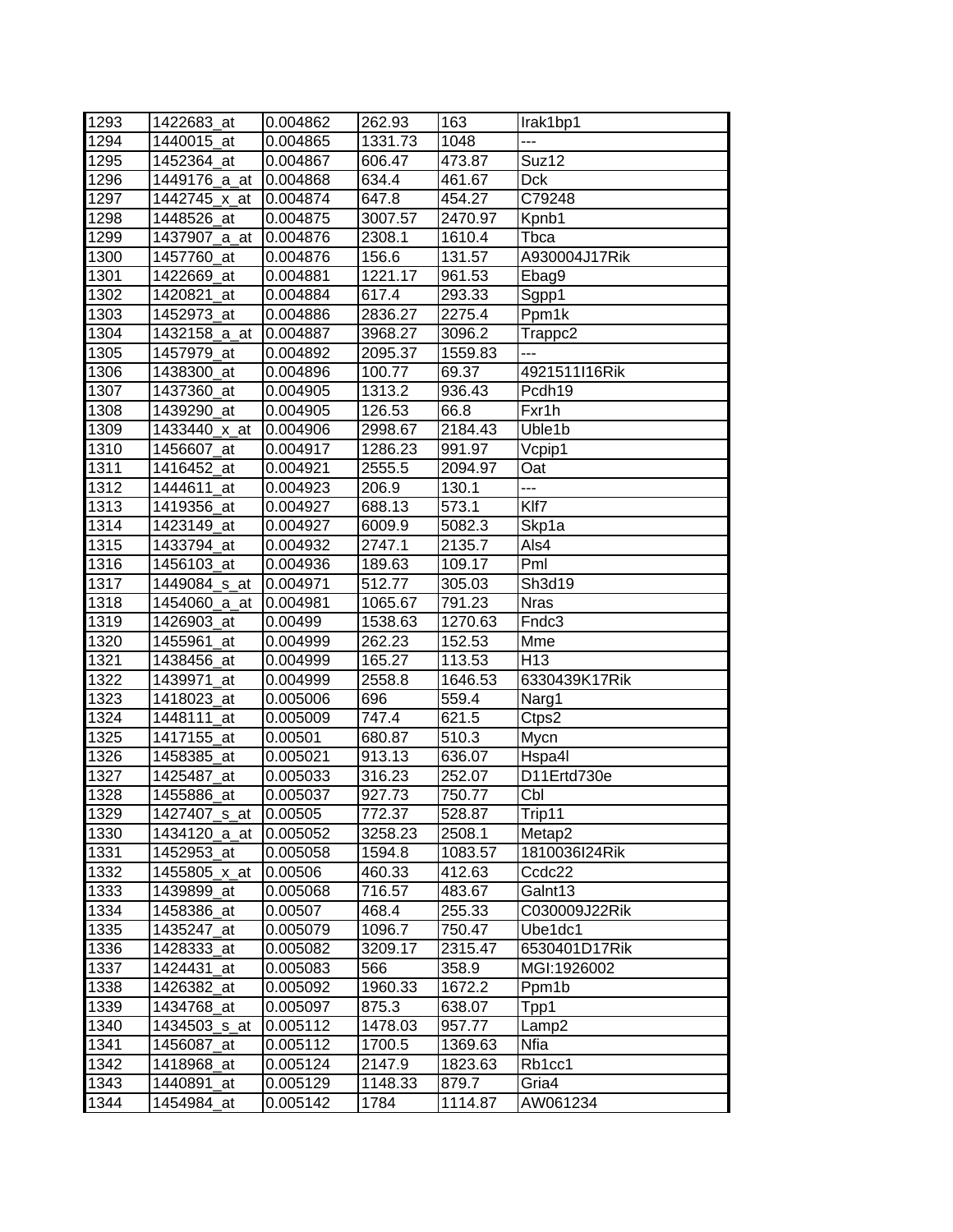| 1345 | 1452366_at            | 0.005143 | 1180.4              | 916.53  | 4732435N03Rik            |
|------|-----------------------|----------|---------------------|---------|--------------------------|
| 1346 | 1434288 at            | 0.005143 | 417.23              | 298.8   | <b>Bivm</b>              |
| 1347 | 1434354_at            | 0.005145 | 607.2               | 449.23  | Maob                     |
| 1348 | 1418188_a_at 0.005148 |          | 4373.93             | 2933.83 | Malat1                   |
| 1349 | 1419879 s at 0.005164 |          | $\overline{129.17}$ | 51.63   | Trim <sub>25</sub>       |
| 1350 | 1454673_at            | 0.005169 | 688.7               | 555.6   | Wasf2                    |
| 1351 | 1417082 at            | 0.005171 | 1382.2              | 1071.13 | Anp32b                   |
| 1352 | 1428011_a_at 0.005173 |          | 1206.67             | 852.33  | Erbb <sub>2ip</sub>      |
| 1353 | 1434566 a at 0.005183 |          | 317.23              | 218.03  | 4732496O08Rik            |
| 1354 | 1423672_at            | 0.005191 | 897.93              | 590.5   | 2510042P03Rik            |
| 1355 | 1419400_at            | 0.005197 | 247.6               | 160.63  | Mttp                     |
| 1356 | 1424410_at            | 0.0052   | 928.67              | 752.13  | Ttc8                     |
| 1357 | 1426491_at            | 0.005203 | 2106.8              | 1686.17 | Herc2                    |
| 1358 | 1428260_at            | 0.005206 | 6003.53             | 4874.17 | Spg3a                    |
| 1359 | 1422868_s_at          | 0.005215 | 622.17              | 452.03  | Gda                      |
| 1360 | 1416186_at            | 0.005223 | 986                 | 632.77  | Pnrc2                    |
| 1361 | 1425966 x at          | 0.005225 | 3792.8              | 1261.97 | Ubc                      |
| 1362 | 1435879 at            | 0.005225 | 2245.63             | 2040.8  | Akt3                     |
| 1363 | 1460335_at            | 0.005232 | 559.63              | 407.03  | Lysmd3                   |
| 1364 | 1437782_at            | 0.005235 | 483.87              | 305.93  | Cntnap2                  |
| 1365 | 1451411 at            | 0.005249 | 1504.87             | 1197.87 | Gprc5b                   |
| 1366 | 1455978_a_at 0.005251 |          | 510                 | 165.43  | Matn2                    |
| 1367 | 1424136_a_at          | 0.005267 | 413.83              | 307.6   | Ppih LOC433064 LOC434090 |
| 1368 | 1447500_at            | 0.005276 | 1751.47             | 1166.87 | ---                      |
| 1369 | 1452713_a_at 0.005277 |          | 650.93              | 444.7   | Wdr57                    |
| 1370 | 1428468_at            | 0.005279 | 855.8               | 706.37  | 3110043O21Rik            |
| 1371 | 1423230 at            | 0.005285 | 183.53              | 142.2   | Inpp5e                   |
| 1372 | 1434664_at            | 0.005286 | 1917.37             | 1488.43 | 2410129H14Rik            |
| 1373 | 1455072_at            | 0.005288 | 1287.9              | 926.43  | 4933409L06Rik            |
| 1374 | 1460359_at            | 0.005288 | 3150.1              | 2380.57 | LOC434247                |
| 1375 | 1423444 at            | 0.00529  | 867.87              | 625.17  | Rock1                    |
| 1376 | 1434935_at            | 0.005294 | 1152.37             | 957.2   | Aak1                     |
| 1377 | 1435705_at            | 0.005299 | 494.4               | 393.63  | LOC232875                |
| 1378 | 1436015_s_at          | 0.005315 | 2033.13             | 1352.93 | Stk4                     |
| 1379 | 1420196_s_at          | 0.005318 | 2720.9              | 2120.6  | Tbc1d14                  |
| 1380 | 1456054 a at 0.005327 |          | 2481.33             | 1706.23 | Pum1                     |
| 1381 | 1460004_x_at          | 0.005333 | 3303.77             | 2258.63 | Stx6                     |
| 1382 | 1455849_at            | 0.005339 | 254.8               | 160.77  | Nav1                     |
| 1383 | 1425814_a_at          | 0.005348 | 135.1               | 84.63   | Calcrl                   |
| 1384 | 1424683_at            | 0.005356 | 2713                | 1967.27 | 1810015C04Rik            |
| 1385 | 1448212_at            | 0.005362 | 846.93              | 590.63  | Tnfsf5ip1                |
| 1386 | 1456573_x_at          | 0.005366 | 725.2               | 348.43  | <b>Nnt</b>               |
| 1387 | 1428624_at            | 0.005394 | 629.73              | 448.17  | 2810482l07Rik            |
| 1388 | 1419925_s_at          | 0.005408 | 1521.73             | 1213.3  |                          |
| 1389 | 1445574_at            | 0.005408 | 519.77              | 378.5   | ---                      |
| 1390 | 1431232_a_at          | 0.005428 | 647.93              | 463.7   | Mga                      |
| 1391 | 1455603_at            | 0.00543  | 4845.87             | 3060.93 | ---                      |
| 1392 | 1433668_at            | 0.005431 | 3025.77             | 2105.53 | Pnrc1                    |
| 1393 | 1424114_s_at          | 0.005432 | 245.73              | 144.07  | Lamb1-1                  |
| 1394 | 1448405_a_at          | 0.005432 | 9700.77             | 7086.83 | Cri1                     |
| 1395 | 1435923_at            | 0.005433 | 1507.57             | 1099.17 | Gm237                    |
| 1396 | 1450706_a_at          | 0.005463 | 4669.73             | 3529.9  | Arl3                     |
|      |                       |          |                     |         |                          |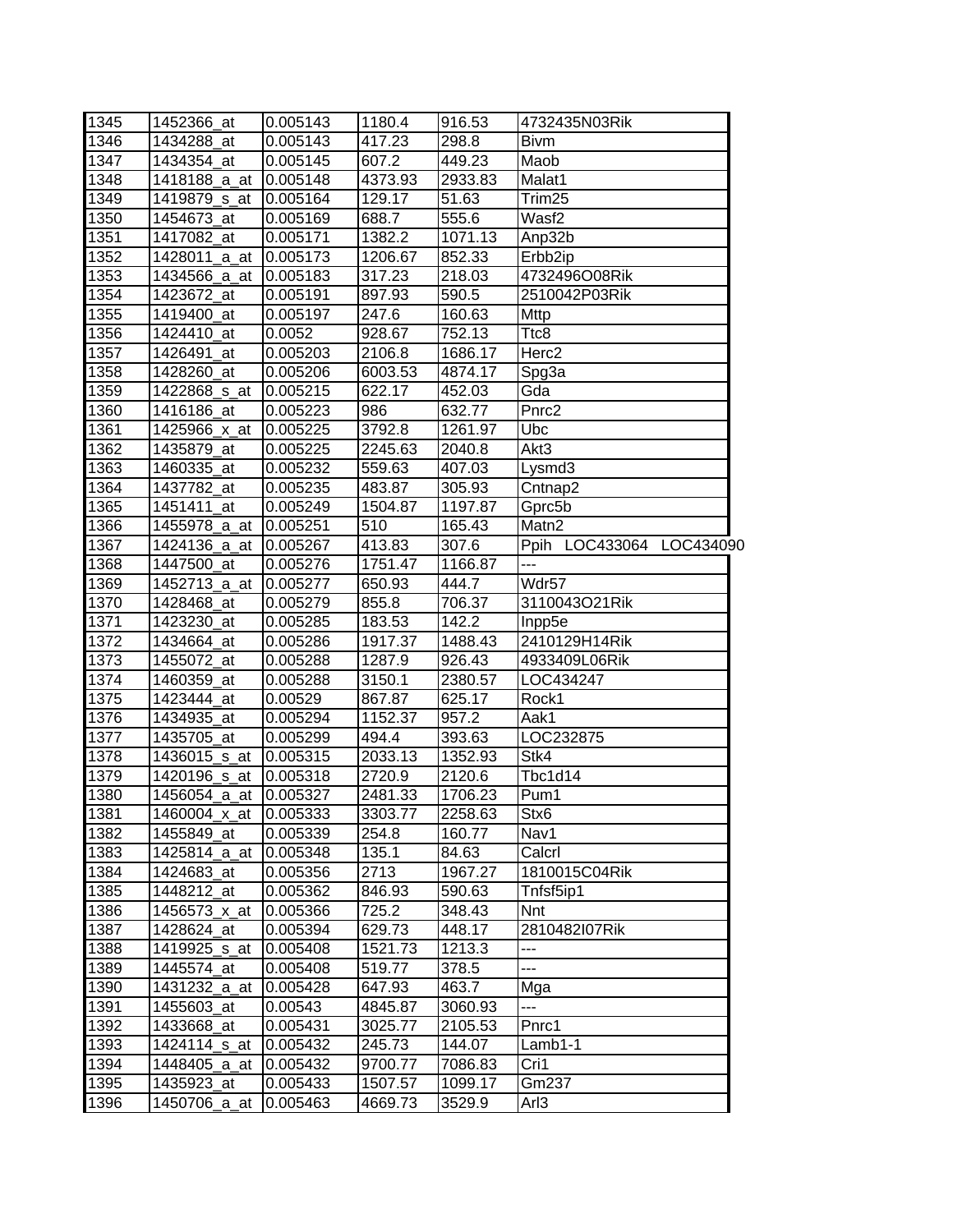| 1397 | 1438310_at   | 0.005467 | 2240    | 1822.93 | $\overline{a}$    |
|------|--------------|----------|---------|---------|-------------------|
| 1398 | 1424071 s at | 0.005469 | 1334.2  | 998.1   | BC018507          |
| 1399 | 1435991 at   | 0.005472 | 500.83  | 367.37  | Nr <sub>3c2</sub> |
| 1400 | 1422569_at   | 0.005477 | 1868.73 | 1685.33 | Yy1               |
| 1401 | 1449158_at   | 0.005481 | 1591.93 | 1168.1  | Kcnk <sub>2</sub> |
| 1402 | 1441305_at   | 0.005489 | 1632.23 | 1012.47 | Nedd4l            |
| 1403 | 1438619_x_at | 0.00549  | 2103.97 | 1756.33 | Zdhhc14           |
| 1404 | 1450928_at   | 0.005516 | 1765.6  | 1051.43 | Id <sub>4</sub>   |
| 1405 | 1423641_s_at | 0.005518 | 3676.43 | 2719.2  | Cnot7             |
| 1406 | 1454074_a_at | 0.005522 | 2652.2  | 1992.43 | 1500011J06Rik     |
| 1407 | 1457434_s_at | 0.005522 | 1401.07 | 1058.9  | Ptpla             |
| 1408 | 1436729_at   | 0.005539 | 845.97  | 649.47  | 2600003E23Rik     |
| 1409 | 1452038_at   | 0.00554  | 1473.83 | 1388.47 | Capza1 LOC546155  |
| 1410 | 1452197_at   | 0.00554  | 351.6   | 225.73  | Smc4l1            |
| 1411 | 1415872_at   | 0.005541 | 5159.87 | 4447    | Hnrph1            |
| 1412 | 1438677 at   | 0.005547 | 1018.3  | 911.2   | Pkp4              |
| 1413 | 1454879 s at | 0.00555  | 507.1   | 423.47  | 1700052N19Rik     |
| 1414 | 1417600 at   | 0.005551 | 791.47  | 553.47  | Slc15a2           |
| 1415 | 1438276_at   | 0.005554 | 174.07  | 142.17  | Ttc19             |
| 1416 | 1422711_a_at | 0.005559 | 2022.53 | 1592.77 | Pnck              |
| 1417 | 1424214 at   | 0.00556  | 1237.3  | 981.43  | 9130213B05Rik     |
| 1418 | 1423045_at   | 0.005563 | 940.1   | 799.17  | Ncbp2             |
| 1419 | 1418401_a_at | 0.005579 | 486.17  | 321.63  | Dusp16            |
| 1420 | 1434196_at   | 0.00559  | 621.43  | 435.27  | Dnaja4            |
| 1421 | 1452380_at   | 0.005592 | 745.4   | 535.7   | Epha7             |
| 1422 | 1435576_at   | 0.005601 | 602     | 478.9   | AW413774          |
| 1423 | 1417685_at   | 0.005615 | 568.23  | 473.3   | Ankfy1            |
| 1424 | 1433476 at   | 0.005622 | 4183.07 | 3456.87 | C78339            |
| 1425 | 1436152_a_at | 0.005627 | 3422.67 | 2325.83 | <b>Hbxip</b>      |
| 1426 | 1452769 at   | 0.005628 | 5090.73 | 4143.2  | 3732413111Rik     |
| 1427 | 1444615_x_at | 0.005632 | 804.77  | 411.8   | Cbfa2t1h          |
| 1428 | 1421425_a_at | 0.005636 | 6789.1  | 5796.9  | Dscr111           |
| 1429 | 1434025_at   | 0.005653 | 914.63  | 707.1   | ---               |
| 1430 | 1456233_at   | 0.005689 | 455.9   | 328.4   | $\overline{a}$    |
| 1431 | 1433581_at   | 0.005701 | 1752    | 1361.8  | 1190002N15Rik     |
| 1432 | 1456135 s at | 0.005704 | 506.83  | 307.27  | Pxn               |
| 1433 | 1427886 at   | 0.005715 | 2069.97 | 1690.13 | Pom121            |
| 1434 | 1434005_at   | 0.005727 | 774.47  | 561.27  | Rbms1             |
| 1435 | 1421017_at   | 0.005738 | 806.83  | 553.1   | Nrg3              |
| 1436 | 1453421_at   | 0.00575  | 2154.83 | 1715.1  | Srr               |
| 1437 | 1423117_at   | 0.005752 | 2297.7  | 1886.93 | Pum1              |
| 1438 | 1456336 at   | 0.005753 | 833.93  | 659.87  | A330102K23Rik     |
| 1439 | 1421115_a_at | 0.005763 | 647.73  | 558.93  | Zdhhc16           |
| 1440 | 1447877_x_at | 0.005771 | 300.2   | 162.47  | Dnmt1             |
| 1441 | 1433572_a_at | 0.005775 | 3175.63 | 2730.03 | BC010304          |
| 1442 | 1434149_at   | 0.005775 | 3068.33 | 2075.13 | Tcf4              |
| 1443 | 1440879_at   | 0.005783 | 298.53  | 234.07  | Abca9             |
| 1444 | 1453313_at   | 0.005784 | 3496.83 | 2335.33 | Sesn3             |
| 1445 | 1436597_at   | 0.005785 | 718.97  | 560.67  | Ankhd1            |
| 1446 | 1417938_at   | 0.005817 | 80.63   | 39.47   | Rad51ap1          |
| 1447 | 1434819_at   | 0.005818 | 1468    | 841.97  | St6gal2           |
| 1448 | 1434376_at   | 0.00582  | 214     | 133.53  | Cd44              |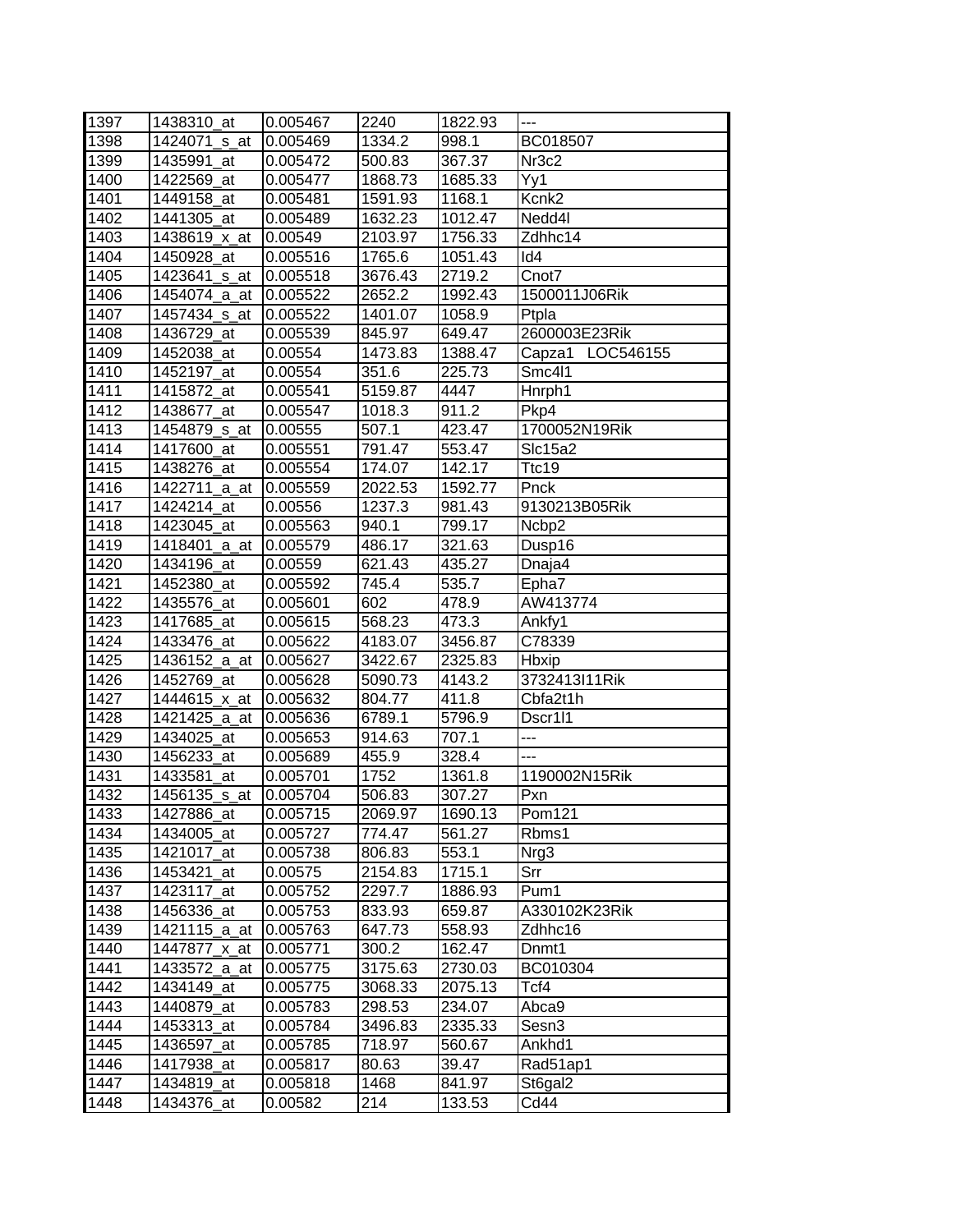| 1449         | 1448005_at                 | 0.005825             | 2025.3             | 1426.93         | Sash1                          |
|--------------|----------------------------|----------------------|--------------------|-----------------|--------------------------------|
| 1450         | 1439255 s at               | 0.005829             | 713.97             | 574.03          | Tm7sf1                         |
| 1451         | 1457273_at                 | 0.005831             | 3935.87            | 3144.8          | Odz <sub>2</sub>               |
| 1452         | 1419100_at                 | 0.005832             | 969.2              | 697.13          | Serpina3n                      |
| 1453         | 1438024_at                 | 0.005832             | 1598.57            | 1120.67         | 6230416A05Rik                  |
| 1454         | 1450629 at                 | 0.005837             | 293                | 184.9           | D15Ertd366e                    |
| 1455         | 1417770_s_at               | 0.00584              | 2454.13            | 1472.9          | $\overline{a}$                 |
|              |                            |                      |                    | 3532.57         | Reln                           |
| 1456         | 1449465_at                 | 0.00584<br>0.005842  | 4119.13            |                 | 6330407D12Rik                  |
| 1457         | 1434313_at                 |                      | 509.67             | 265.27          |                                |
| 1458<br>1459 | 1429899_at<br>1439387_x_at | 0.005857<br>0.005866 | 148.27<br>897.17   | 75.33<br>621.43 | 5730414N17Rik<br>2310061F22Rik |
| 1460         | 1454826_at                 | 0.005884             |                    | 1671.5          | Zbtb11                         |
| 1461         | 1449068_at                 |                      | 2312.97<br>2153.77 | 1614.67         |                                |
| 1462         |                            | 0.005891             |                    |                 | Zfp148                         |
|              | 1438069_a_at               | 0.005894             | 453.17             | 339.97          | Rbm <sub>5</sub>               |
| 1463         | 1416082_at                 | 0.005896             | 12465.23           | 10859.87        | Rab1                           |
| 1464         | 1429585_s_at               | 0.005896             | 252.13             | 199             | Mynn                           |
| 1465         | 1418854_at                 | 0.005899             | 1056.27            | 866.4           | Birc2                          |
| 1466         | 1433906_at                 | 0.005899             | 1819.07            | 1130.63         | 4933402J24Rik                  |
| 1467         | 1455242_at                 | 0.00591              | 3811.17            | 3299.4          | Foxp1                          |
| 1468         | 1416488_at                 | 0.005917             | 1411               | 913.33          | Ccng <sub>2</sub>              |
| 1469         | 1453289_at                 | 0.005923             | 330.07             | 203.87          | Eif <sub>2c4</sub>             |
| 1470         | 1425508_s_at               | 0.005929             | 774.17             | 647.8           | Arfrp1                         |
| 1471         | 1448167 at                 | 0.005933             | 411.1              | 258.3           | Ifngr1                         |
| 1472         | 1456464_x_at               | 0.005944             | 5261.93            | 3449.87         | Syt11                          |
| 1473         | 1429441_at                 | 0.005954             | 164.47             | 121.07          | Fbxo30                         |
| 1474         | 1448208_at                 | 0.005957             | 1037.57            | 771.37          | Smad1                          |
| 1475         | 1442381 at                 | 0.005966             | 87.7               | 57.17           | Mkln1                          |
| 1476         | 1436135_at                 | 0.005968             | 642.13             | 463.8           | Nlgn3                          |
| 1477         | 1449429_at                 | 0.005987             | 1389.07            | 1163.9          | Fkbp1b                         |
| 1478         | 1435196_at                 | 0.005989             | 2198.03            | 1814.33         | Ntrk2                          |
| 1479         | 1416430_at                 | 0.00599              | 1165.77            | 876.4           | Cat                            |
| 1480         | 1458134_at                 | 0.005991             | 222.6              | 148.97          | ---                            |
| 1481         | 1430137_at                 | 0.006003             | 181.73             | 134.23          | Map3k13                        |
| 1482         | 1438606_a_at               | 0.006016             | 1557.47            | 1214.3          | Clic4                          |
| 1483         | 1433985_at                 | 0.006019             | 6027.67            | 5378.37         | Abi2                           |
| 1484         | 1428433_at                 | 0.006022             | 2401.1             | 1625.27         | Hipk2                          |
| 1485         | 1424033 at                 | 0.006023             | 2167.73            | 1844.83         | Sfrs7                          |
| 1486         | 1418024_at                 | 0.006024             | 873.9              | 564.5           | Narg1                          |
| 1487         | 1434831_a_at               | 0.006027             | 592.9              | 492.27          | Foxo3a                         |
| 1488         | 1455785_at                 | 0.00604              | 3887.13            | 3192.07         | Kcna1                          |
| 1489         | 1438629_x_at               | 0.006042             | 1792.53            | 1381.43         | Grn                            |
| 1490         | 1439990 at                 | 0.006057             | 1091.9             | 749.37          | ---                            |
| 1491         | 1435179_at                 | 0.006063             | 1919.2             | 1421.47         | C130071C03Rik                  |
| 1492         | 1434721_at                 | 0.006066             | 967.97             | 769.9           | D5Ertd585e                     |
| 1493         | 1439862_at                 | 0.006074             | 1769.7             | 1072.47         | ---                            |
| 1494         | 1460005_at                 | 0.006083             | 405.7              | 282.7           | AF013969                       |
| 1495         | 1442143_at                 | 0.006102             | 359                | 306.67          | Tmem16d                        |
| 1496         | 1428355_at                 | 0.006105             | 1594.57            | 1379.53         | Osbp2                          |
| 1497         | 1429431_at                 | 0.00611              | 1016.97            | 775.43          | Zfpn1a5                        |
| 1498         | 1433752_s_at               | 0.006112             | 1569.9             | 1134.93         | D030016E14Rik                  |
| 1499         | 1455244_at                 | 0.006114             | 1608.93            | 1296.37         | Daam1                          |
| 1500         | 1448499_a_at               | 0.006118             | 293.57             | 229.6           | Ephx2                          |
|              |                            |                      |                    |                 |                                |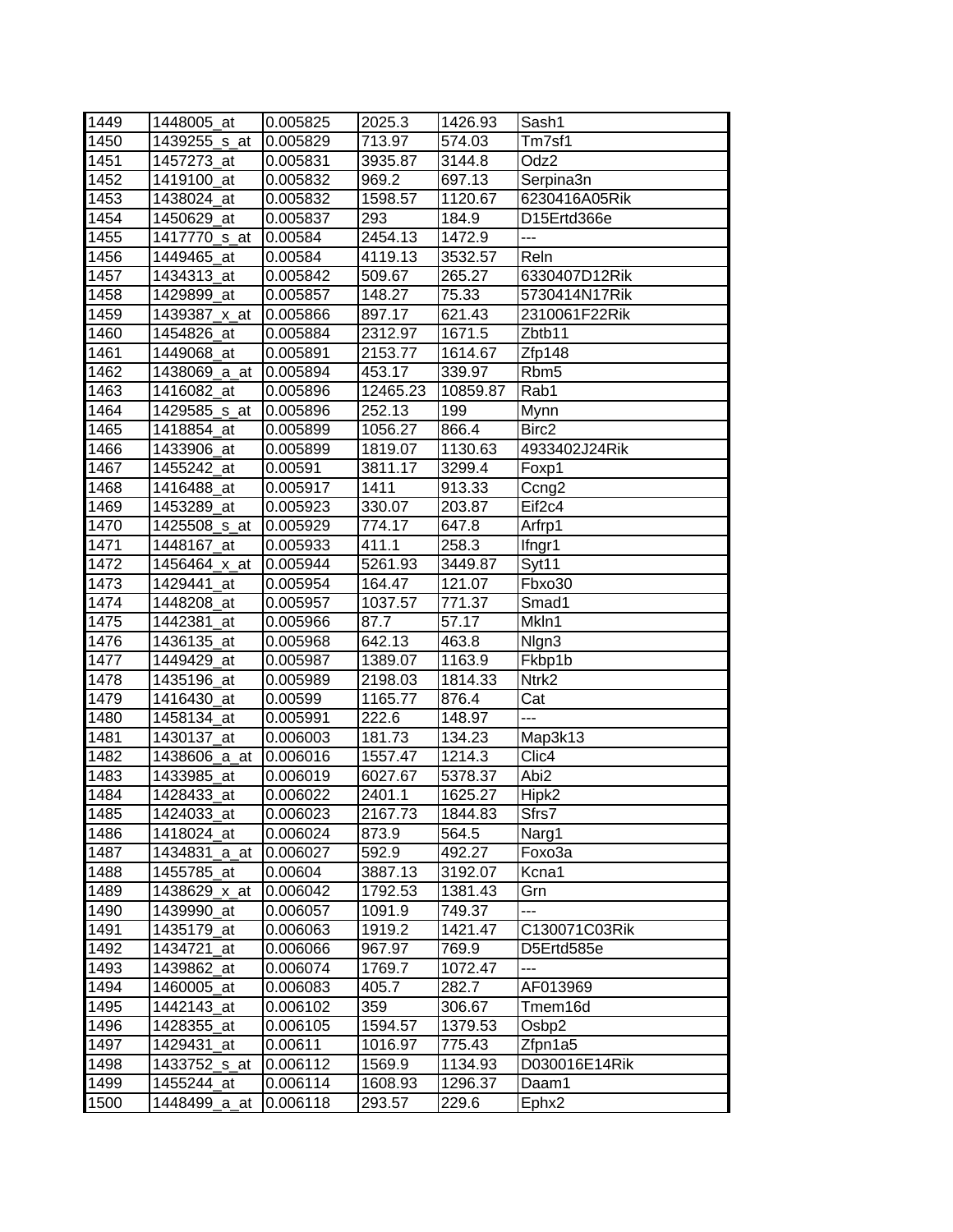| 1501 | 1434569 at    | 0.00612  | 1047.4              | 820.1   | AA474455           |
|------|---------------|----------|---------------------|---------|--------------------|
| 1502 | 1455368_at    | 0.006129 | 508.9               | 396.93  | Zdhhc3             |
| 1503 | 1426753 at    | 0.006164 | 439.87              | 328.7   | Phf17              |
| 1504 | 1449140_at    | 0.006164 | 401.77              | 314.07  | Nudcd <sub>2</sub> |
| 1505 | $1435241$ _at | 0.006178 | 276.27              | 216.9   | D930036F22Rik      |
| 1506 | 1427990_at    | 0.00618  | 1805.8              | 1103.27 | Usp45              |
| 1507 | 1420003_at    | 0.006182 | $\overline{120.57}$ | 53.43   | Nsun <sub>5</sub>  |
| 1508 | 1456088_at    | 0.006195 | 1031.43             | 852.7   | Birc4              |
| 1509 | 1434173_s_at  | 0.006195 | 1494.47             | 1249.07 | D19Bwg1357e        |
| 1510 | 1459366 at    | 0.006207 | 177.87              | 116     | Rgmb               |
| 1511 | 1435404_at    | 0.006211 | 3255.43             | 2440.03 | Disp2              |
| 1512 | 1439438_a_at  | 0.006223 | 2095.8              | 1500.63 | 1110005A23Rik      |
| 1513 | 1434882_at    | 0.006233 | 432.33              | 328.1   | Mtdh               |
| 1514 | 1424949 at    | 0.00624  | 938.43              | 667.23  | Ureb1              |
| 1515 | 1436915_x_at  | 0.006254 | 3503.83             | 1942.87 | Laptm4b            |
| 1516 | 1434602 at    | 0.006259 | 615.5               | 433.8   | Thrap2             |
| 1517 | 1455534 s at  | 0.006267 | 692.73              | 558     | Osbpl11            |
| 1518 | 1428749 at    | 0.006293 | 5578.27             | 4566.87 | Dmxl2              |
| 1519 | 1436313 at    | 0.0063   | 277.97              | 176.83  | Scyl <sub>2</sub>  |
| 1520 | 1455026_at    | 0.006317 | 758.2               | 653.77  | Sbno1              |
| 1521 | 1433675_at    | 0.006328 | 425.53              | 337.47  | Rnu <sub>22</sub>  |
| 1522 | 1426477 at    | 0.00633  | 987.07              | 753.33  | Rasa1              |
| 1523 | 1416187_s_at  | 0.006332 | 1122.73             | 689.37  | Pnrc2              |
| 1524 | 1456485_at    | 0.006335 | 587.17              | 427.93  | <b>Npat</b>        |
| 1525 | 1436028_at    | 0.006342 | 2637.67             | 2281.87 | Tmem33             |
| 1526 | 1416692_at    | 0.006344 | 1074.6              | 865.77  | Coil               |
| 1527 | 1433903_at    | 0.006354 | 697.2               | 434.63  | AU021838           |
| 1528 | 1416610 a at  | 0.00636  | 3361.57             | 2890.8  | Clcn3              |
| 1529 | 1424420_at    | 0.006374 | 744.13              | 574.87  | Ccpg1              |
| 1530 | 1434480 at    | 0.006375 | 517.1               | 396.77  | 4930402E16Rik      |
| 1531 | 1434061 at    | 0.006376 | 489.73              | 328.2   | Rp2h               |
| 1532 | 1424922_a_at  | 0.006384 | 865.03              | 717.73  | Brd4               |
| 1533 | 1426827_at    | 0.006388 | 1496.6              | 1052.47 | A730098D12Rik      |
| 1534 | 1417791 a at  | 0.006398 | 1404.87             | 1301.87 | Zfml               |
| 1535 | 1460401 at    | 0.0064   | 1534.63             | 1162.1  | 2310050N11Rik      |
| 1536 | 1416185 a at  | 0.006401 | 2458.37             | 1974.27 | Adh <sub>5</sub>   |
| 1537 | 1460455_at    | 0.006401 | 3323.53             | 2390.4  | 1110059H15Rik      |
| 1538 | 1438510_a_at  | 0.006406 | 4396.67             | 3189.87 | Hars               |
| 1539 | 1424501_at    | 0.006412 | 1029.2              | 775.43  | 4732497O03Rik      |
| 1540 | 1441391_at    | 0.006419 | 154.5               | 53.6    | Gnb1l              |
| 1541 | 1436546 at    | 0.006423 | 491.17              | 417.27  | 6330549D23Rik      |
| 1542 | 1422835_at    | 0.006428 | 3983.87             | 2930.17 | Kcnd <sub>2</sub>  |
| 1543 | 1460168_at    | 0.006441 | 1398.83             | 988.9   | Slbp               |
| 1544 | 1444007 at    | 0.006456 | 378.8               | 226.73  | A830082K12Rik      |
| 1545 | 1438794 x at  | 0.006458 | 5881.67             | 3815.57 | Rps13              |
| 1546 | 1439779_at    | 0.006462 | 2398.73             | 1851.93 | ---                |
| 1547 | 1418627 at    | 0.006464 | 977.97              | 758.5   | Gclm               |
| 1548 | 1419067_a_at  | 0.006464 | 1171.57             | 945.3   | Rabgef1            |
| 1549 | 1448515_at    | 0.006483 | 1270.97             | 985.33  | Tsn                |
| 1550 | 1452731_x_at  | 0.006505 | 3345.53             | 2331.53 | LOC544986          |
| 1551 | 1455187_at    | 0.006505 | 213.57              | 125.17  | Zbtb40             |
| 1552 | 1440169_x_at  | 0.006511 | 145.93              | 109.83  | Ifnar <sub>2</sub> |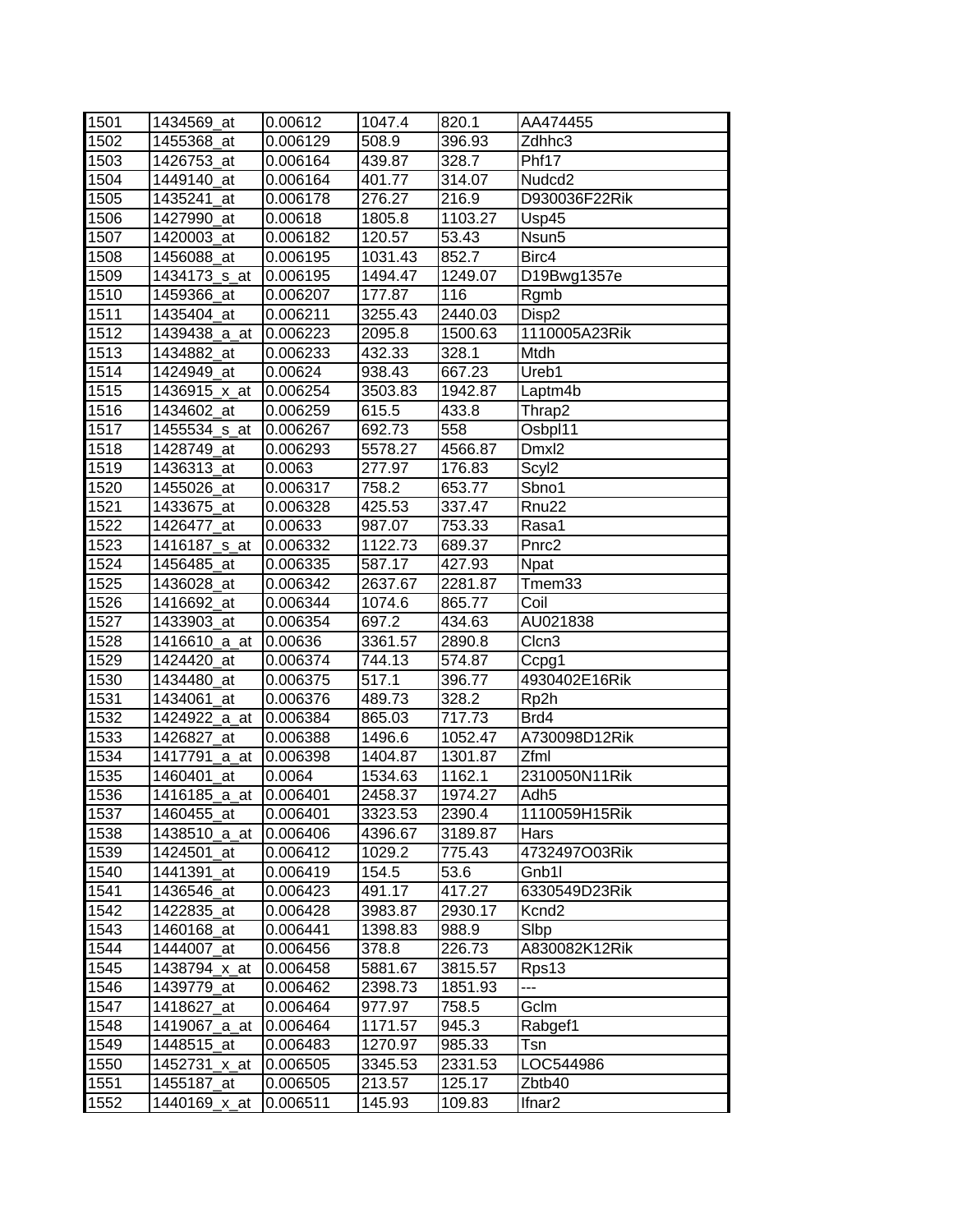| 1553 | 1433781 a at | 10.006521 | 2448.1  | 1655.73 | Cldn12              |
|------|--------------|-----------|---------|---------|---------------------|
| 1554 | 1437310_at   | 0.006524  | 697.2   | 484.87  | Bbs1                |
| 1555 | 1446512_at   | 0.006539  | 103.07  | 58.53   | 2610312B22Rik       |
| 1556 | 1435227 at   | 0.00654   | 1481.8  | 978.23  | ---                 |
| 1557 | 1438945_x_at | 0.006543  | 4858.67 | 3129.57 | Gja1                |
| 1558 | 1424443_at   | 0.006559  | 704.73  | 496.67  | Tm6sf1              |
| 1559 | 1437124_at   | 0.006559  | 353.17  | 229.17  | A630052C17Rik       |
| 1560 | 1426469_a_at | 0.006567  | 552.8   | 433.37  | Tbp                 |
| 1561 | 1439106 at   | 0.006568  | 696.73  | 609.13  | Zfp462              |
| 1562 | 1438415_s_at | 0.00657   | 476.33  | 326.23  | Yipf <sub>2</sub>   |
| 1563 | 1455700_at   | 0.006574  | 710.03  | 520.73  | Mterfd <sub>3</sub> |
| 1564 | 1437467_at   | 0.006575  | 2948.03 | 2083.27 | Alcam               |
| 1565 | 1455409_at   | 0.006581  | 2004.5  | 1750.53 | Spire1              |
| 1566 | 1418915_at   | 0.006584  | 507.3   | 339.7   | 1810037K07Rik       |
| 1567 | 1426683_at   | 0.006586  | 801.97  | 627.13  | Cnot <sub>6</sub>   |
| 1568 | 1429976_at   | 0.006587  | 159.33  | 95.77   | Clasp2              |
| 1569 | 1450493_at   | 0.006591  | 169.73  | 138.73  | Gpr54               |
| 1570 | 1435590 at   | 0.006595  | 789.47  | 510.93  | D430047L21Rik       |
| 1571 | 1455312_at   | 0.006597  | 1181.7  | 882.33  | Phc3                |
| 1572 | 1426380 at   | 0.006598  | 3756.2  | 2841.3  | Eif4b               |
| 1573 | 1452385 at   | 0.006598  | 422.1   | 262.83  | Usp <sub>53</sub>   |
| 1574 | 1448388_a_at | 0.006603  | 1633.47 | 1300.33 | 1110002B05Rik       |
| 1575 | 1428417_at   | 0.006606  | 2408.5  | 1590.07 | 3110050N22Rik       |
| 1576 | 1435668_at   | 0.006607  | 838.03  | 613.03  | ---                 |
| 1577 | 1435769_at   | 0.006616  | 1112.83 | 875.97  | Akap9               |
| 1578 | 1437920_at   | 0.006618  | 1176.23 | 935.37  | Epha <sub>5</sub>   |
| 1579 | 1460567_at   | 0.006629  | 972.7   | 691.5   | Rfxdc2              |
| 1580 | 1426894_s_at | 0.006642  | 1611.47 | 1446.33 | C230093N12Rik       |
| 1581 | 1449616_s_at | 0.006648  | 693.53  | 528.43  | Golga3              |
| 1582 | 1418157_at   | 0.006649  | 4899.87 | 3500.83 | Nr <sub>2f1</sub>   |
| 1583 | 1433872_at   | 0.006651  | 468.93  | 336.57  | 2410042D21Rik       |
| 1584 | 1429984_at   | 0.006664  | 194.8   | 124.67  | 5730455O13Rik       |
| 1585 | 1433534_a_at | 0.006667  | 2580.63 | 1623.57 | Cct <sub>2</sub>    |
| 1586 | 1427157_at   | 0.006676  | 749.6   | 403.53  | E030025D05Rik       |
| 1587 | 1455695_at   | 0.006684  | 1282.63 | 724.2   | St8sia1             |
| 1588 | 1448425_at   | 0.006696  | 4254.7  | 3329.27 | Eif3s10             |
| 1589 | 1460597 at   | 0.0067    | 336.4   | 232.03  | Asxl <sub>2</sub>   |
| 1590 | 1447776_x_at | 0.006703  | 9654.5  | 7703.33 | Rab <sub>6</sub>    |
| 1591 | 1438268_at   | 0.006714  | 1436.43 | 825.97  | Mnab                |
| 1592 | 1426900_at   | 0.006717  | 2418.73 | 1594.7  | Jmjd1c              |
| 1593 | 1434746 at   | 0.006718  | 468.7   | 305.33  | Mga                 |
| 1594 | 1430154_at   | 0.006729  | 1131.13 | 999.7   | 4930543C13Rik       |
| 1595 | 1448611_at   | 0.006743  | 698.8   | 580.57  | D8Ertd594e          |
| 1596 | 1455538_at   | 0.006744  | 5198.37 | 4004.33 | 6330403M23Rik       |
| 1597 | 1436326_at   | 0.006771  | 1900.4  | 1192.07 | Rora                |
| 1598 | 1435170_at   | 0.006783  | 1904.03 | 1181.93 | 2310007F12Rik       |
| 1599 | 1417140_a_at | 0.006797  | 687.03  | 476.07  | Ptpn2               |
| 1600 | 1454136_a_at | 0.006797  | 980.07  | 611.47  | 4921524J17Rik       |
| 1601 | 1444465 at   | 0.00682   | 70.9    | 22.4    | Ube4b               |
| 1602 | 1456475_s_at | 0.006823  | 2169.47 | 1879.4  | Prkar <sub>2b</sub> |
| 1603 | 1426748_s_at | 0.006826  | 143.2   | 111.47  | Abcf3               |
| 1604 | 1428724_at   | 0.00683   | 411.53  | 353.27  | Pcf11               |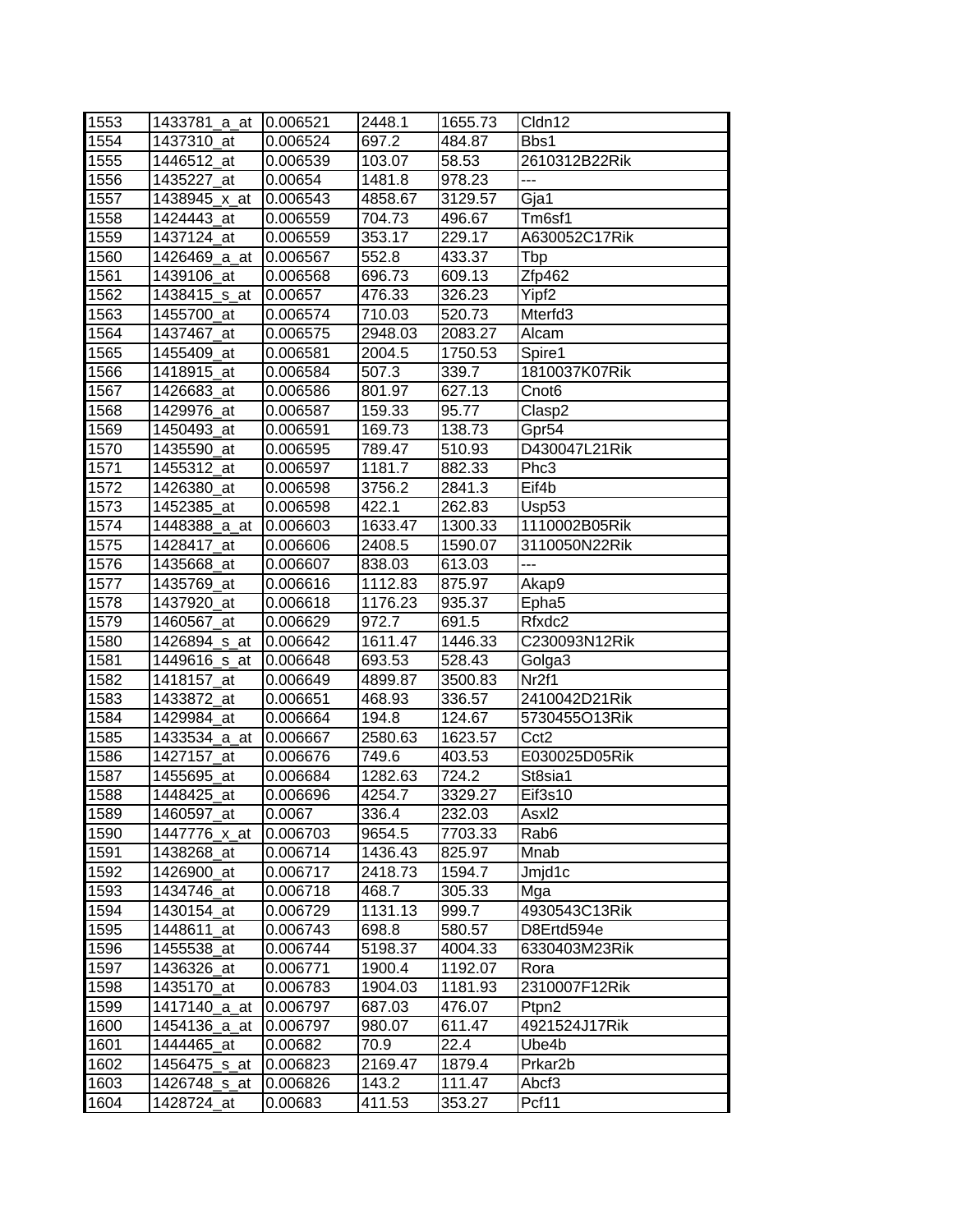| 1605 | 1416426 at   | 0.006838 | 5899.13  | 5105.97  | Rab <sub>5</sub> a |
|------|--------------|----------|----------|----------|--------------------|
| 1606 | 1428731_at   | 0.006839 | 852.83   | 663.63   | Usp54              |
| 1607 | 1456898_at   | 0.006841 | 1249.87  | 689.67   | Pura               |
| 1608 | 1460736_at   | 0.006842 | 641.07   | 457.03   | AF013969           |
| 1609 | 1433486_at   | 0.006846 | 3341.13  | 3049.3   | Clcn3              |
| 1610 | 1432813_at   | 0.006847 | 968.7    | 510      | 2900064F13Rik      |
| 1611 | 1435060_at   | 0.006854 | 3818.93  | 2783.5   | Tmod <sub>2</sub>  |
| 1612 | 1437219_at   | 0.006854 | 311.8    | 283.2    | lgf1r              |
| 1613 | 1426461_at   | 0.006859 | 735.83   | 625.3    | Ugp2               |
| 1614 | 1417321_at   | 0.006863 | 1078.27  | 869.3    | D4Wsu132e          |
| 1615 | 1425334_at   | 0.006869 | 187.87   | 135.33   | Gorasp1            |
| 1616 | 1427020_at   | 0.00687  | 887.4    | 605.57   | Scara3             |
| 1617 | 1448288_at   | 0.006889 | 883.1    | 645.77   | <b>Nfib</b>        |
| 1618 | 1425898_x_at | 0.006895 | 1069.47  | 842.83   | Olfm <sub>3</sub>  |
| 1619 | 1419406_a_at | 0.006897 | 3078.1   | 2125.13  | Bcl11a             |
| 1620 | 1438073_at   | 0.006898 | 148.03   | 105.5    | ---                |
| 1621 | 1415772_at   | 0.006906 | 420.13   | 237.73   | <b>Ncl</b>         |
| 1622 | 1449749 s at | 0.006907 | 292.57   | 159.3    | Tfb1m              |
| 1623 | 1418640_at   | 0.006915 | 508.77   | 302      | Sirt1              |
| 1624 | 1435832_at   | 0.006918 | 1452.83  | 976      | Lrrc4              |
| 1625 | 1424670_s_at | 0.00692  | 746.93   | 634.07   | Zfyve21            |
| 1626 | 1454725 at   | 0.006925 | 1539.43  | 1075.53  | G430041M01Rik      |
| 1627 | 1420093_s_at | 0.006931 | 2785.67  | 2632.17  | Hnrpdl             |
| 1628 | 1416852_a_at | 0.006972 | 16850.87 | 14653.43 | <b>Ncdn</b>        |
| 1629 | 1429215_at   | 0.006976 | 361.47   | 257.27   | 2310058N22Rik      |
| 1630 | 1417135_at   | 0.006987 | 4604.47  | 3689.8   | Srpk2              |
| 1631 | 1423781_at   | 0.006994 | 3124.43  | 2814.07  | Appbp1             |
| 1632 | 1455883_a_at | 0.006994 | 1827.4   | 1269.33  | Lrrtm1             |
| 1633 | 1457566_at   | 0.006998 | 204.47   | 82.37    | A830058L05Rik      |
| 1634 | 1434942 at   | 0.007003 | 1496.73  | 1165.53  | 2610101J03Rik      |
| 1635 | 1424848 at   | 0.00701  | 1964.37  | 1214.5   | Kcnma1             |
| 1636 | 1436774_at   | 0.007014 | 2989.6   | 2365.07  | Sel1h              |
| 1637 | 1434344_at   | 0.007019 | 1475.23  | 1193.47  | Gpkow              |
| 1638 | 1442786_s_at | 0.007021 | 9276.43  | 6505.43  | D5Bwg0860e         |
| 1639 | 1416148_at   | 0.007022 | 2383.6   | 1878.77  | Laptm4b            |
| 1640 | 1420429 at   | 0.007022 | 826.5    | 599.57   | Pcdhb3             |
| 1641 | 1433767 at   | 0.007022 | 2181.5   | 2031.3   | 1110018G07Rik      |
| 1642 | 1435829 at   | 0.007033 | 468.13   | 316.43   | B930008K04Rik      |
| 1643 | 1416861_at   | 0.007058 | 1523.07  | 1362.63  | Stam               |
| 1644 | 1423460_at   | 0.007059 | 680.77   | 529.53   | Perg1              |
| 1645 | 1428582 at   | 0.007062 | 663      | 583.3    | 2010208K18Rik      |
| 1646 | 1448785_at   | 0.007065 | 895.73   | 667.47   | Cbfa2t1h           |
| 1647 | 1439901_at   | 0.007066 | 382.1    | 240.93   | $---$              |
| 1648 | 1438739_at   | 0.007067 | 580.1    | 454.27   | Cnbp1              |
| 1649 | 1453246_at   | 0.007078 | 1904.83  | 1422.9   | Rab39b             |
| 1650 | 1434023_at   | 0.007088 | 781.37   | 561.37   | AU016693           |
| 1651 | 1434607_at   | 0.007108 | 299.1    | 210.53   | Ddx52              |
| 1652 | 1423564_a_at | 0.007113 | 4257.43  | 3073.07  | Paics              |
| 1653 | 1456320_at   | 0.007117 | 2673.13  | 1901.3   | BC049806           |
| 1654 | 1452090_a_at | 0.007122 | 823.33   | 604.27   | Olfm <sub>3</sub>  |
| 1655 | 1452110_at   | 0.007129 | 458.3    | 317.57   | Mtrr               |
| 1656 | 1420091_s_at | 0.007137 | 584.8    | 372.47   | Morc <sub>3</sub>  |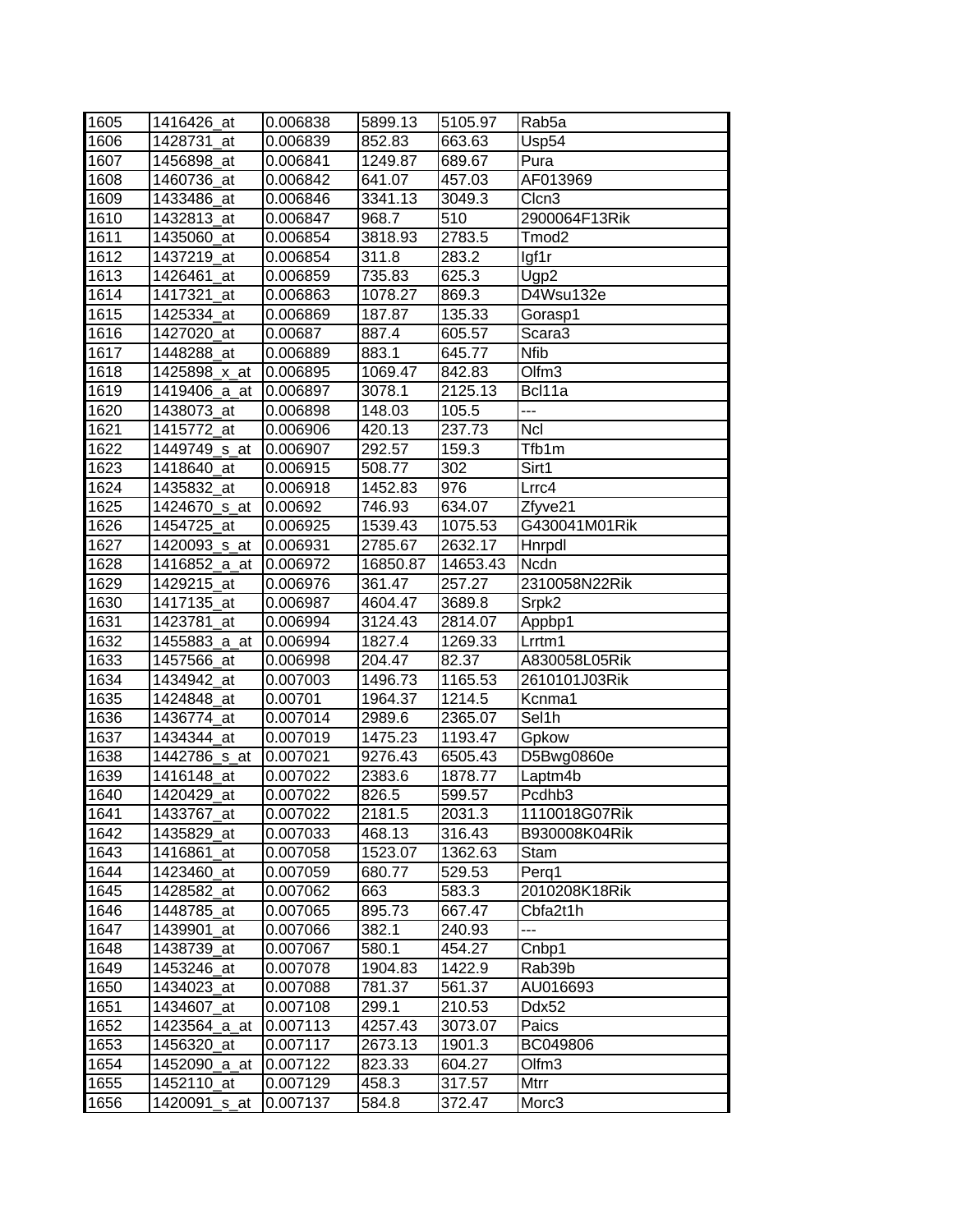| 1657 | 1422638_s_at | 0.007139 | 530.2   | 365.27              | Rassf <sub>5</sub>                |
|------|--------------|----------|---------|---------------------|-----------------------------------|
| 1658 | 1436503_at   | 0.00718  | 1659.3  | 1331.93             | BC048546                          |
| 1659 | 1437639 at   | 0.00718  | 1484    | 1162.1              | 3321401G04Rik                     |
| 1660 | 1435382_at   | 0.007187 | 7663.43 | 6341.33             | Ndn                               |
| 1661 | 1441682_s_at | 0.007192 | 1812.9  | 1657                | Xpot                              |
| 1662 | 1421849_at   | 0.007196 | 1981.9  | 1404.53             | Stag2                             |
| 1663 | 1418357_at   | 0.007204 | 4663.3  | 3381.93             | Foxg1                             |
| 1664 | 1415751_at   | 0.007208 | 4524.97 | 4151.47             | Hp1bp3                            |
| 1665 | 1434752_at   | 0.007212 | 268.17  | 182                 | Zfp207                            |
| 1666 | 1416799_at   | 0.007215 | 1012.43 | 590.43              | Trpm7                             |
| 1667 | 1419583_at   | 0.007215 | 4792    | 3934.8              | Cbx4                              |
| 1668 | 1424464 s at | 0.00722  | 434.53  | 291.23              | 2210010L05Rik                     |
| 1669 | 1438751_at   | 0.007236 | 332.33  | 209.97              | Slc30a10                          |
| 1670 | 1437511_x_at | 0.007239 | 521.2   | 346.93              | Clcc1                             |
| 1671 | 1437744_at   | 0.007249 | 2218.1  | 1758.27             | Slitrk4                           |
| 1672 | 1424159 at   | 0.007251 | 297.5   | 150.63              | 1300010M03Rik                     |
| 1673 | 1421883_at   | 0.007255 | 3306.8  | 2683.3              | Elavl <sub>2</sub>                |
| 1674 | 1436762 x at | 0.007264 | 885.07  | 775.13              | Elp3                              |
| 1675 | 1417538_at   | 0.007266 | 585.03  | 482.7               | SIc35a1                           |
| 1676 | 1435846_x_at | 0.007283 | 502.67  | 248.63              | $\overline{a}$                    |
| 1677 | 1423736 a at | 0.007284 | 1042.47 | 757.63              | Dym                               |
| 1678 | 1419215_at   | 0.007297 | 288.77  | 123.03              | Aox4                              |
| 1679 | 1420514_at   | 0.007299 | 3058.27 | 2313.13             | Tmem47                            |
| 1680 | 1427167 at   | 0.007303 | 1415.1  | 1167.83             | AI448196                          |
| 1681 | 1419258_at   | 0.007309 | 3421.73 | 2721.13             | Tcea1                             |
| 1682 | 1440831 at   | 0.007313 | 526.7   | 397.5               | 6230421P05Rik                     |
| 1683 | 1460430_at   | 0.007315 | 814.17  | 672.67              | Rap <sub>2c</sub>                 |
| 1684 | 1434176_x_at | 0.007325 | 1447.37 | 1169                | Poldip3                           |
| 1685 | 1428418_s_at | 0.00733  | 2903.23 | 2271.63             | 3110050N22Rik                     |
| 1686 | 1456085_x_at | 0.007331 | 676.5   | $\overline{523}.43$ | Cd151                             |
| 1687 | 1456904 at   | 0.007332 | 446.9   | 380.43              | ---                               |
| 1688 | 1428483_a_at | 0.00735  | 226.6   | 146.37              | 2610039C10Rik                     |
| 1689 | 1429447_at   | 0.007352 | 512.3   | 304.37              | Evc <sub>2</sub>                  |
| 1690 | 1451364_at   | 0.007354 | 628.13  | 497.23              | Polr3gl                           |
| 1691 | 1457342 at   | 0.007368 | 314.37  | 230.77              | ---                               |
| 1692 | 1417269 at   | 0.007369 | 3008.93 | 2540.23             | Cdk9                              |
| 1693 | 1422881_s_at | 0.007383 | 994.7   | 536.37              | Sypl                              |
| 1694 | 1456423_at   | 0.007401 | 1162.47 | 798.63              | Mbd <sub>5</sub>                  |
| 1695 | 1438553 x at | 0.007403 | 226.5   | 152.57              | 4930453N24Rik                     |
| 1696 | 1435774 at   | 0.007414 | 854.17  | 673.43              | AV024533                          |
| 1697 | 1426671_a_at | 0.007418 | 2382.93 | 2036.23             | Rnpc <sub>2</sub>                 |
| 1698 | 1428891_at   | 0.007433 | 1780.37 | 1587.97             | 9130213B05Rik                     |
| 1699 | 1455395_at   | 0.007449 | 377.93  | 203.7               | 4933425A18Rik                     |
| 1700 | 1424780_a_at | 0.007452 | 1249.23 | 913.47              | D <sub>10</sub> U <sub>cla1</sub> |
| 1701 | 1454684_at   | 0.007452 | 601.43  | 430.77              | Bbs7                              |
| 1702 | 1418390_at   | 0.007459 | 584.93  | 453                 | Phf21a                            |
| 1703 | 1424166_at   | 0.007461 | 404.13  | 293.37              | Msh3                              |
| 1704 | 1428935_at   | 0.007471 | 436.93  | 313.63              | Canx                              |
| 1705 | 1456728_x_at | 0.007473 | 1358.27 | 647.83              | Aco1                              |
| 1706 | 1453364_x_at | 0.007475 | 198.37  | 134.93              | 9130019O22Rik                     |
| 1707 | 1448083_at   | 0.007483 | 2303.43 | 1821.07             | A930012M17                        |
| 1708 | 1418386_at   | 0.007484 | 1010.4  | 853.53              | 2510005D08Rik                     |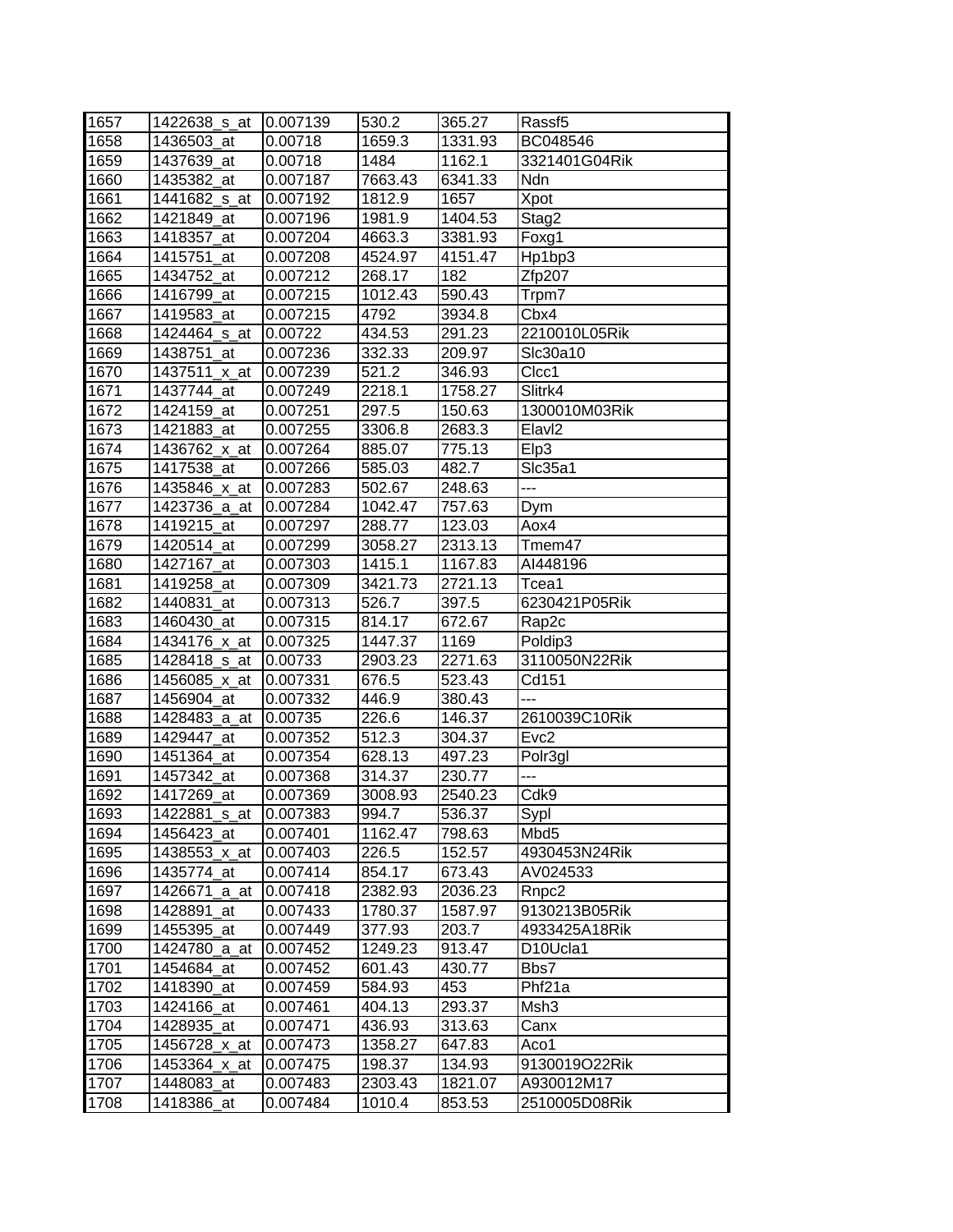| 1709 | 1452514_a_at             | 10.007485 | 842.17  | 601.63  | Kit                |
|------|--------------------------|-----------|---------|---------|--------------------|
| 1710 | 1435975 at               | 0.007501  | 1451.23 | 946.43  | AI115600           |
| 1711 | 1440273_at               | 0.007504  | 130.73  | 85.37   | LOC545753          |
| 1712 | 1423800_at               | 0.007522  | 1245.13 | 974.87  | Dars               |
| 1713 | 1436759 x at             | 0.007524  | 1185.1  | 806.67  | Cnn <sub>3</sub>   |
| 1714 | 1436088_at               | 0.007527  | 3024.9  | 2362.03 | 0910001A06Rik      |
| 1715 | 1421853_at               | 0.007547  | 1844.5  | 1626.33 | Psen1              |
| 1716 | 1436733_at               | 0.007553  | 699.47  | 541.3   | E130309F12Rik      |
| 1717 | 1434875_a_at             | 0.007556  | 4371.2  | 3381.17 | Hmgn3              |
| 1718 | 1422504_at               | 0.007559  | 5563.2  | 4693.43 | Glrb               |
| 1719 | 1449001_at               | 0.00756   | 350.57  | 206.7   | Ivd                |
| 1720 | 1416257_at               | 0.00757   | 1050.37 | 914.13  | Capn2              |
| 1721 | 1452388_at               | 0.007572  | 293.27  | 141.27  | Hspa1a             |
| 1722 | 1456615_a_at             | 0.007603  | 1946.93 | 1357.9  | Falz               |
| 1723 | 1438167_x_at             | 0.007604  | 966.13  | 639.73  | Flcn               |
| 1724 | 1427275_at               | 0.007608  | 460.6   | 227.03  | Smc4l1             |
| 1725 | 1455351_at               | 0.007626  | 845.53  | 642     | AU023006           |
| 1726 | 1451783 a at             | 0.007647  | 6551.6  | 5975.77 | Kifap3             |
| 1727 | 1439322 at               | 0.007647  | 1463.03 | 991.17  | $---$              |
| 1728 | 1453481_at               | 0.007653  | 721.1   | 468.63  | Zdhhc <sub>2</sub> |
| 1729 | 1455728_at               | 0.007653  | 1461.67 | 1180.67 | Pten               |
| 1730 | 1449371_at               | 0.007655  | 129.27  | 74.67   | Harsl              |
| 1731 | 1424081 at               | 0.007671  | 782.27  | 599.9   | Pcgf <sub>6</sub>  |
| 1732 | 1455816_a_at             | 0.007675  | 4555.5  | 3270.77 | Kctd3              |
| 1733 | 1418275_a_at             | 0.007679  | 288.27  | 201.67  | Elf <sub>2</sub>   |
| 1734 | 1433676_at               | 0.007682  | 3977.1  | 3313.9  | Wnk1               |
| 1735 | 1423073_at               | 0.007691  | 5366.47 | 4814.03 | Cmpk               |
| 1736 | 1438018_at               | 0.007694  | 2025.7  | 1661.17 | Hook1              |
| 1737 | 1454814 <sub>_S_at</sub> | 0.007696  | 316.1   | 248.83  | AU021838           |
| 1738 | 1456531_x_at             | 0.007708  | 7589.9  | 6146.47 | Prp19              |
| 1739 | 1451179_a_at             | 0.007723  | 2506.03 | 1951.87 | Qk                 |
| 1740 | 1424139 at               | 0.007733  | 3299.17 | 2377.1  | Rap1a              |
| 1741 | 1423195_at               | 0.00777   | 2233.93 | 1715.2  | Hiat1              |
| 1742 | 1419170_at               | 0.007771  | 4307.23 | 3530.07 | 2310044D20Rik      |
| 1743 | 1426814 at               | 0.007773  | 894.07  | 727.87  | AU024582           |
| 1744 | 1453782 at               | 0.007775  | 1174.67 | 753.43  | 3021401C12Rik      |
| 1745 | 1439057_x_at             | 0.007781  | 830.53  | 602.03  | Zdhhc6             |
| 1746 | 1429781_s_at             | 0.00779   | 286.1   | 139.73  | D3Ertd789e         |
| 1747 | 1416953_at               | 0.007792  | 617.8   | 443.1   | Ctgf               |
| 1748 | 1420485 at               | 0.007802  | 175.8   | 124.33  | Nol7               |
| 1749 | 1448463_at               | 0.007806  | 2371.13 | 1848.83 | 4933434E20Rik      |
| 1750 | 1440350_at               | 0.007808  | 549.4   | 422.67  | Panx <sub>2</sub>  |
| 1751 | 1451019 at               | 0.00781   | 873.83  | 706.83  | Ctsf               |
| 1752 | 1424358_at               | 0.007823  | 2389.2  | 1933.2  | Ube2e2             |
| 1753 | 1435526_at               | 0.007825  | 369.83  | 271.73  | Tor1aip2           |
| 1754 | 1420798 s at             | 0.007837  | 5580.07 | 4188.17 | Pcdha4             |
| 1755 | 1457272_at               | 0.00784   | 734.33  | 602     |                    |
| 1756 | 1434553_at               | 0.007843  | 1386.03 | 1055.5  | Tmem56             |
| 1757 | 1452095_a_at             | 0.007851  | 581.03  | 412.77  | H47                |
| 1758 | 1426949_s_at             | 0.007862  | 1682.23 | 1457.33 | Tpr                |
| 1759 | 1417749_a_at             | 0.007864  | 2780.53 | 2239.77 | Tjp1               |
| 1760 | 1423347_at               | 0.007864  | 4824.6  | 3456.7  | Sec23a             |
|      |                          |           |         |         |                    |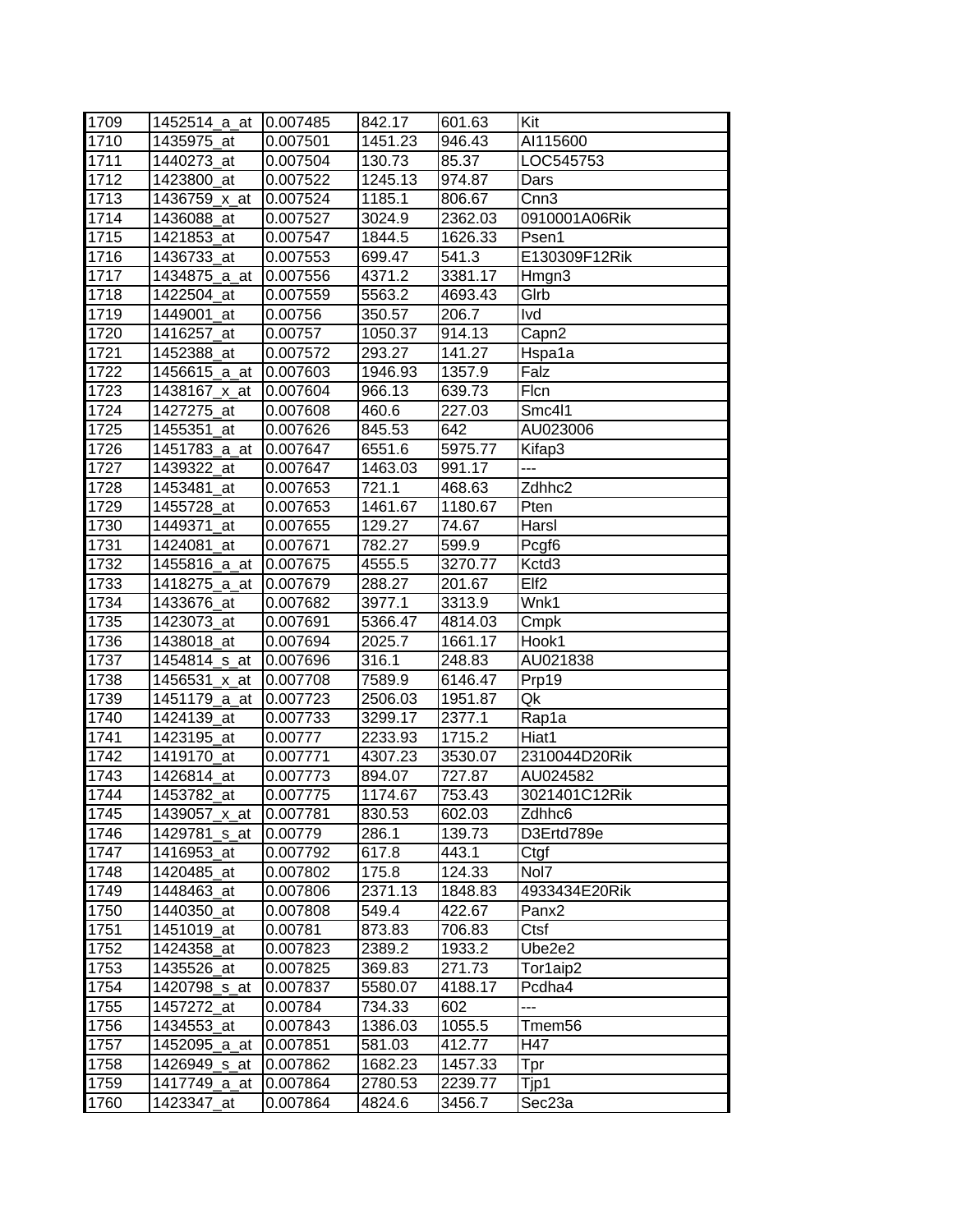| 1761 | 1429013_at               | 0.007874 | 4351.93             | 3921.1  | 2900002G04Rik      |
|------|--------------------------|----------|---------------------|---------|--------------------|
| 1762 | 1422467 at               | 0.007876 | 2506.9              | 1933.37 | ---                |
| 1763 | 1448229_s_at             | 0.007881 | 436.77              | 317     | Ccnd <sub>2</sub>  |
| 1764 | 1455092_at               | 0.007882 | $\overline{983.83}$ | 622.9   | Zfp207             |
| 1765 | 1423095_s_at             | 0.007888 | 2656.63             | 1990.2  | Crbn               |
| 1766 | 1435469 at               | 0.007904 | 346.93              | 261.53  | Qscn6l1            |
| 1767 | 1457015_at               | 0.007924 | 313.1               | 163.17  | Nef <sub>3</sub>   |
| 1768 | 1456405_at               | 0.007933 | 929.1               | 731.9   | Dido1              |
| 1769 | 1440630_at               | 0.007944 | 493.33              | 372.57  | $\overline{a}$     |
| 1770 | 1429383_at               | 0.007945 | 2324.67             | 1861.7  | Csnk1g3            |
| 1771 | 1436217_at               | 0.007946 | 1488.6              | 1059.23 | Zfp148             |
| 1772 | 1455496_at               | 0.007947 | 264.07              | 195.07  | Pfas               |
| 1773 | 1424743_at               | 0.007948 | 399.67              | 309.63  | 2610003J06Rik      |
| 1774 | 1452331 <sub>_S_at</sub> | 0.007957 | 283.77              | 181.53  | 4732486I23Rik      |
| 1775 | 1431054_at               | 0.007959 | 1045.8              | 799.17  | Lsm <sub>6</sub>   |
| 1776 | 1423083_at               | 0.007971 | 1215.4              | 927.17  | Rab33b             |
| 1777 | 1436844 at               | 0.007974 | 3400.83             | 2289.37 | $\overline{a}$     |
| 1778 | 1430820_a_at             | 0.007983 | 341.2               | 253.63  | <b>Bbx</b>         |
| 1779 | 1416145 at               | 0.007993 | 3686.83             | 2842.07 | Dhx15              |
| 1780 | 1428312_at               | 0.007993 | 876.53              | 681.13  | 2810002D13Rik      |
| 1781 | 1426895_at               | 0.008002 | 1542.2              | 1145.8  | Zfp191             |
| 1782 | 1436070_at               | 0.008002 | 1113.27             | 926.63  | Glo1               |
| 1783 | 1428910_at               | 0.008016 | 2009.07             | 1693.57 | 2310022B05Rik      |
| 1784 | 1460053_at               | 0.008018 | 267.37              | 199.87  | Smyd4              |
| 1785 | 1440859 at               | 0.00802  | 3610.1              | 3286.07 | Akap6              |
| 1786 | 1416408_at               | 0.008021 | 2320.67             | 1967.43 | Acox1              |
| 1787 | 1447849 s at             | 0.008021 | 722.2               | 519.4   | ---                |
| 1788 | 1416938_at               | 0.008035 | 2272.03             | 1861.8  | Chchd1             |
| 1789 | 1424402_at               | 0.008049 | 5056.67             | 4352.9  | D5Bwg0860e         |
| 1790 | 1427959_at               | 0.008069 | 476.13              | 352.9   | Abhd10             |
| 1791 | 1437071_at               | 0.008116 | 3048.47             | 2156.83 | Eif1ay             |
| 1792 | 1417757 at               | 0.008121 | 645.2               | 543.5   | Unc13b             |
| 1793 | 1423508_at               | 0.008128 | 1202.43             | 957.8   | Myst4              |
| 1794 | 1424769 s at             | 0.008142 | 689.9               | 428.3   | Cald1              |
| 1795 | 1457494_at               | 0.008164 | 259.73              | 177.9   |                    |
| 1796 | 1435335_a_at             | 0.008184 | 1186.4              | 903.73  | MGC79224           |
| 1797 | 1452767 at               | 0.008197 | 909.67              | 795.93  | Rrbp1              |
| 1798 | 1453000_at               | 0.008209 | 2504.67             | 2215    | Camsap1l1          |
| 1799 | 1445684_s_at             | 0.008213 | 2832.23             | 2210.37 | Hdac2              |
| 1800 | 1429403_x_at             | 0.008216 | 459.47              | 313.1   | Glt8d2             |
| 1801 | 1433642_at               | 0.008219 | 827.97              | 713.73  | Arfrp2             |
| 1802 | 1452982 at               | 0.008239 | 1782.73             | 1342.03 | A330103N21Rik      |
| 1803 | 1415761 at               | 0.008249 | 819.5               | 761.23  | MrpI <sub>52</sub> |
| 1804 | 1423295_at               | 0.008252 | 349.33              | 268.6   | Tm9sf2             |
| 1805 | 1417872_at               | 0.008253 | 2451.47             | 2013.27 | Fh <sub>1</sub>    |
| 1806 | 1418893 at               | 0.008259 | 954.97              | 736.5   | Pbx2               |
| 1807 | 1450784_at               | 0.008288 | 329.17              | 221.43  | Reck               |
| 1808 | 1451113_a_at             | 0.00829  | 2645.33             | 2005.27 | lk                 |
| 1809 | 1419914_s_at             | 0.008296 | 3231.5              | 2530.2  | D10Ertd438e        |
| 1810 | 1418760_at               | 0.008302 | 621.97              | 486.87  | Rdh11              |
| 1811 | 1431050_at               | 0.00831  | 317.13              | 149.4   | Rps6ka5            |
| 1812 | 1429108_at               | 0.008313 | 862.67              | 528.43  | <b>Rnf184</b>      |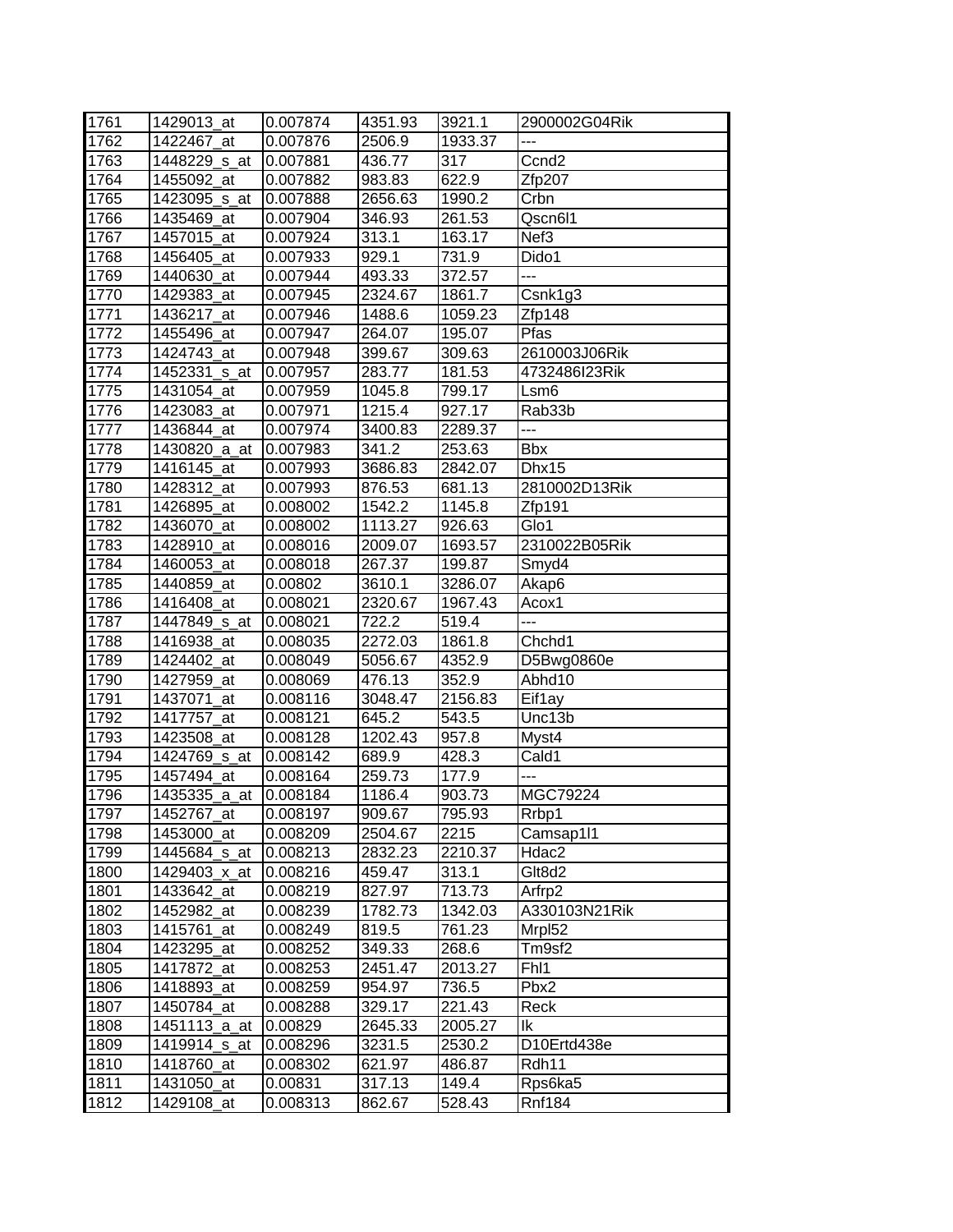| 1813 | 1440413 at     | 0.008334 | 346.87  | 179.77  | A830006F12Rik     |
|------|----------------|----------|---------|---------|-------------------|
| 1814 | 1426582_at     | 0.008342 | 3107.87 | 2939.97 | Atf <sub>2</sub>  |
| 1815 | 1427233_at     | 0.008346 | 1389.83 | 916.97  | Sdccag33          |
| 1816 | 1418308_at     | 0.008356 | 410     | 316.1   | Hus1              |
| 1817 | 1423796_at     | 0.008375 | 536.57  | 412.93  | Sfpq              |
| 1818 | 1417710 at     | 0.008382 | 4058.17 | 3249.97 | 0610012D09Rik     |
| 1819 | 1416679_at     | 0.008389 | 2200.3  | 2028.3  | Abcd3             |
| 1820 | 1440396_at     | 0.008408 | 76.67   | 22.53   | Mpp6              |
| 1821 | 1424993_at     | 0.008436 | 1929.07 | 1487.9  | 8430410K20Rik     |
| 1822 | 1423322_at     | 0.008439 | 2118.77 | 1782.13 | Lin7c             |
| 1823 | 1427253_s_at   | 0.008439 | 999.6   | 834.13  | Suz12             |
| 1824 | 1438637_x_at   | 0.008459 | 2675.2  | 1521.73 | Sf3b2             |
| 1825 | 1423171_at     | 0.008468 | 571.8   | 327.27  | Gpr88             |
| 1826 | 1455988_a_at   | 0.008475 | 7492.97 | 6346.4  | Cct <sub>6a</sub> |
| 1827 | 1431822_a_at   | 0.00848  | 1974.07 | 1791.27 | Azi2              |
| 1828 | 1427670 a at   | 0.008492 | 1843.63 | 1308.3  | Tcf12             |
| 1829 | 1455189_at     | 0.0085   | 1374.3  | 1002.2  | 8030451N04Rik     |
| 1830 | 1417410_s_at   | 0.008511 | 2210.2  | 1864.27 | Prkci             |
| 1831 | 1416923_a_at   | 0.008521 | 2839.67 | 2356    | Bnip3l            |
| 1832 | 1429722 at     | 0.008533 | 1561.27 | 1185.73 | Zbtb4             |
| 1833 | 1418565_at     | 0.008535 | 314.63  | 232.33  | Serbp1            |
| 1834 | 1449979 a at   | 0.008546 | 2018.5  | 1214.13 | Spock3            |
| 1835 | 1451331_at     | 0.008565 | 895.47  | 694.83  | Ppp1r1b           |
| 1836 | 1423599_a_at   | 0.008568 | 1065.1  | 771.9   | Pdcl              |
| 1837 | 1428573_at     | 0.008575 | 1985.73 | 1398.43 | Chn <sub>2</sub>  |
| 1838 | 1455570_x_at   | 0.008577 | 1205.63 | 881.4   | Cnn <sub>3</sub>  |
| 1839 | 1456505_at     | 0.008582 | 766.8   | 546.07  | Braf              |
| 1840 | 1435389_at     | 0.008596 | 4424.37 | 3537.87 | Uba52             |
| 1841 | 1438407_at     | 0.008596 | 728.53  | 566.03  | 9330132E09Rik     |
| 1842 | 1428639_at     | 0.008597 | 99.1    | 68      | Lin9              |
| 1843 | 1418843_at     | 0.008627 | 2968.5  | 2338.9  | Slc30a4           |
| 1844 | 1428751<br>_at | 0.008628 | 791.37  | 615.8   | Pacrg             |
| 1845 | 1429633_at     | 0.008643 | 832.83  | 620.77  | A630025C20Rik     |
| 1846 | 1449876_at     | 0.008658 | 115.83  | 39.37   | Prkg1             |
| 1847 | 1455317_at     | 0.008665 | 2661.53 | 1992.63 | Epc <sub>2</sub>  |
| 1848 | 1433537_at     | 0.008672 | 5025.17 | 4140.87 | 4833408C14Rik     |
| 1849 | 1437239_x_at   | 0.008673 | 1310.5  | 1057.63 | Phc <sub>2</sub>  |
| 1850 | 1453722 s at   | 0.008679 | 2175.77 | 1874.47 | Sfrs1             |
| 1851 | 1439086_at     | 0.008689 | 457.43  | 413.17  | A930009L07Rik     |
| 1852 | 1428607_at     | 0.008706 | 1564.43 | 891.43  | ---               |
| 1853 | 1449061_a_at   | 0.008713 | 186.37  | 107.63  | Prim1             |
| 1854 | 1416465_a_at   | 0.008729 | 6663.97 | 5160.03 | Vapa              |
| 1855 | 1440177_at     | 0.008744 | 738.23  | 450.13  | $9.63E+17$        |
| 1856 | 1433959 at     | 0.008751 | 1077.1  | 958     | Zmat4             |
| 1857 | 1451237 s at   | 0.008762 | 2373.5  | 1656.13 | Rbm7              |
| 1858 | 1452854_at     | 0.008766 | 938.57  | 760.83  | ---               |
| 1859 | 1456130_at     | 0.008773 | 969.8   | 588.77  | LOC553091         |
| 1860 | 1435163_at     | 0.008776 | 1730.57 | 1222.4  | 9030612M13Rik     |
| 1861 | 1434843_at     | 0.008806 | 3645.73 | 2502.33 | A430041B07Rik     |
| 1862 | 1455486_at     | 0.008808 | 851.57  | 646.27  | Pias1             |
| 1863 | 1435160_at     | 0.008809 | 704.87  | 443.47  | 1110064P04Rik     |
| 1864 | 1455063_at     | 0.008812 | 71.9    | 30.17   | AW061290          |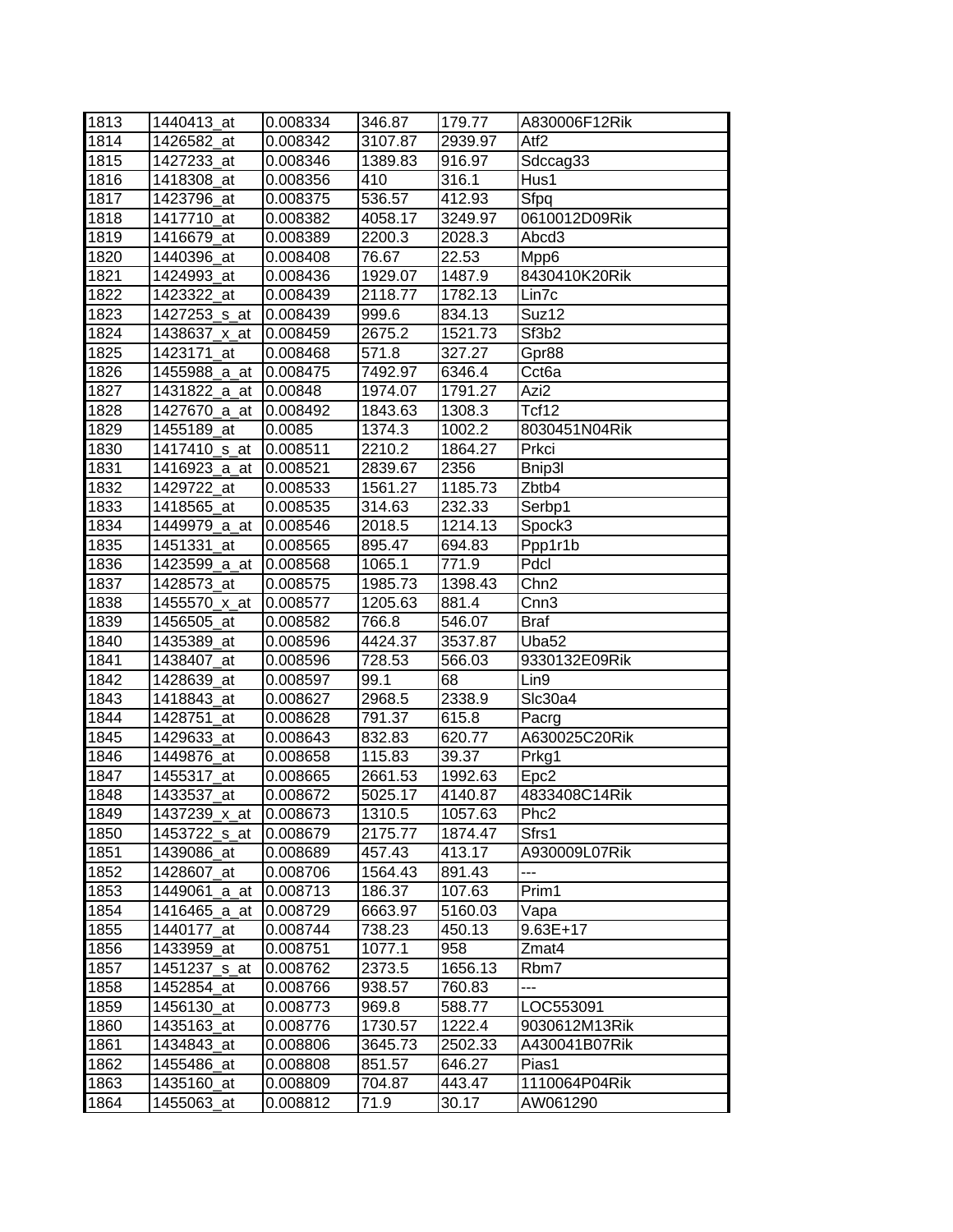| 1865 | 1428565 at               | 0.008813 | 1054.67 | 776.7   | 1300004G08Rik LOC545242 |
|------|--------------------------|----------|---------|---------|-------------------------|
| 1866 | 1457133_at               | 0.008822 | 330.07  | 252.47  |                         |
| 1867 | 1432144_a_at             | 0.008838 | 1496.53 | 1271.37 | Rchy1                   |
| 1868 | 1417057_a_at             | 0.008855 | 1741.07 | 1468.63 | Ppid Lamp3              |
| 1869 | 1433726 at               | 0.008868 | 3159.5  | 2625.13 | 2310035C23Rik           |
| 1870 | 1434578_x_at             | 0.008873 | 5442.23 | 4402.57 | Ran                     |
| 1871 | 1436681_x_at             | 0.008889 | 1505.43 | 943.1   | 0610009D07Rik           |
| 1872 | 1433851_at               | 0.008904 | 1106.63 | 895.13  | $\overline{a}$          |
| 1873 | 1434099 at               | 0.008909 | 1172.7  | 1008.23 | Casp7                   |
| 1874 | 1426614_at               | 0.008916 | 2440.63 | 1850.7  | Prkcbp1                 |
| 1875 | 1438688_at               | 0.008918 | 4193.4  | 3227.53 | Srrm <sub>2</sub>       |
| 1876 | 1421870_at               | 0.008927 | 6799.43 | 6343.73 | Trim44                  |
| 1877 | 1439824_at               | 0.008934 | 1810.7  | 1342.2  | Chm                     |
| 1878 | 1456499_at               | 0.008935 | 597.57  | 490.27  | LOC552912               |
| 1879 | 1435164_s_at             | 0.008936 | 1997.17 | 1383.07 | Ube1c                   |
| 1880 | 1438106_at               | 0.008946 | 183.97  | 140.5   | Pcdhb22                 |
| 1881 | 1439459_x_at             | 0.008948 | 2106.53 | 1752.57 | Acly                    |
| 1882 | 1435307_at               | 0.008952 | 871.53  | 651.53  | 6430502M16Rik           |
| 1883 | 1439541 at               | 0.008998 | 707.73  | 582.5   | 4930414L22Rik           |
| 1884 | 1418512_at               | 0.009016 | 709.43  | 441.27  | Stk3                    |
| 1885 | 1436223 at               | 0.009022 | 2042.87 | 1226.83 | ltgb8                   |
| 1886 | 1426290_at               | 0.009024 | 441.77  | 303.37  | 1500031M22Rik           |
| 1887 | 1418737_at               | 0.009034 | 1259.2  | 815     | Nudt <sub>2</sub>       |
| 1888 | 1448558_a_at             | 0.009041 | 124.73  | 63.47   | Pla2g4a                 |
| 1889 | 1424349_a_at             | 0.009042 | 5174    | 3866.07 | Lpgat1                  |
| 1890 | 1444811 at               | 0.009042 | 334.1   | 240.3   | Tloc1                   |
| 1891 | 1415799_at               | 0.009066 | 2576.57 | 2228.07 | Wbp11                   |
| 1892 | 1418152 at               | 0.00907  | 375.2   | 238.57  | Nsbp1                   |
| 1893 | 1428619_at               | 0.009077 | 1619.7  | 1229.23 | 2310005N03Rik           |
| 1894 | 1429021_at               | 0.009084 | 3909.53 | 2611.07 | Epha4                   |
| 1895 | 1428232_at               | 0.009085 | 738.4   | 615.53  | Cpsf <sub>6</sub>       |
| 1896 | 1416129 at               | 0.009107 | 1044.97 | 845.17  | Errfi1                  |
| 1897 | 1438318_x_at             | 0.009107 | 733.67  | 489.23  | 1500001L15Rik           |
| 1898 | 1434625_at               | 0.009111 | 835.63  | 557.17  | 4930432O21Rik           |
| 1899 | 1416308_at               | 0.009112 | 955.3   | 707.8   | Ugdh                    |
| 1900 | 1435387_at               | 0.009113 | 4323.87 | 4056.9  | A630029G22Rik           |
| 1901 | 1448667_x_at             | 0.009115 | 1030.37 | 743.83  | Tob2                    |
| 1902 | 1434590 at               | 0.009126 | 6061.63 | 4215.73 | B230209C24Rik           |
| 1903 | 1425678_a_at             | 0.009135 | 902.7   | 751.83  | Snrk                    |
| 1904 | 1426777_a_at             | 0.009137 | 1393.47 | 1269.23 | Wasl                    |
| 1905 | 1416083 at               | 0.009138 | 7724.73 | 7002.1  | Za20d2                  |
| 1906 | 1446148_x_at             | 0.00914  | 776.53  | 518.2   | C79248                  |
| 1907 | 1450841_at               | 0.00914  | 364.37  | 302.47  | ltm1                    |
| 1908 | 1428772_at               | 0.009155 | 2163.53 | 1747.87 | Xpot                    |
| 1909 | 1451025 at               | 0.009157 | 4875.73 | 3847.4  | Arl1                    |
| 1910 | 1426741_a_at             | 0.00916  | 478.9   | 308.03  | 2810421I24Rik           |
| 1911 | 1454937 at               | 0.009164 | 1508.53 | 1036.4  | B630005N14Rik           |
| 1912 | 1421374_a_at             | 0.00917  | 1003.7  | 834.93  | Fxyd1                   |
| 1913 | 1428368_at               | 0.009174 | 2598.97 | 1711.87 | Arhgap21                |
| 1914 | 1419663_at               | 0.009176 | 346.83  | 222.77  | Ogn                     |
| 1915 | 1437749 <sub>_S_at</sub> | 0.009191 | 919.57  | 744.2   | Mrp <sub>19</sub>       |
| 1916 | 1419381_at               | 0.009195 | 317.6   | 207.37  | Terf2ip                 |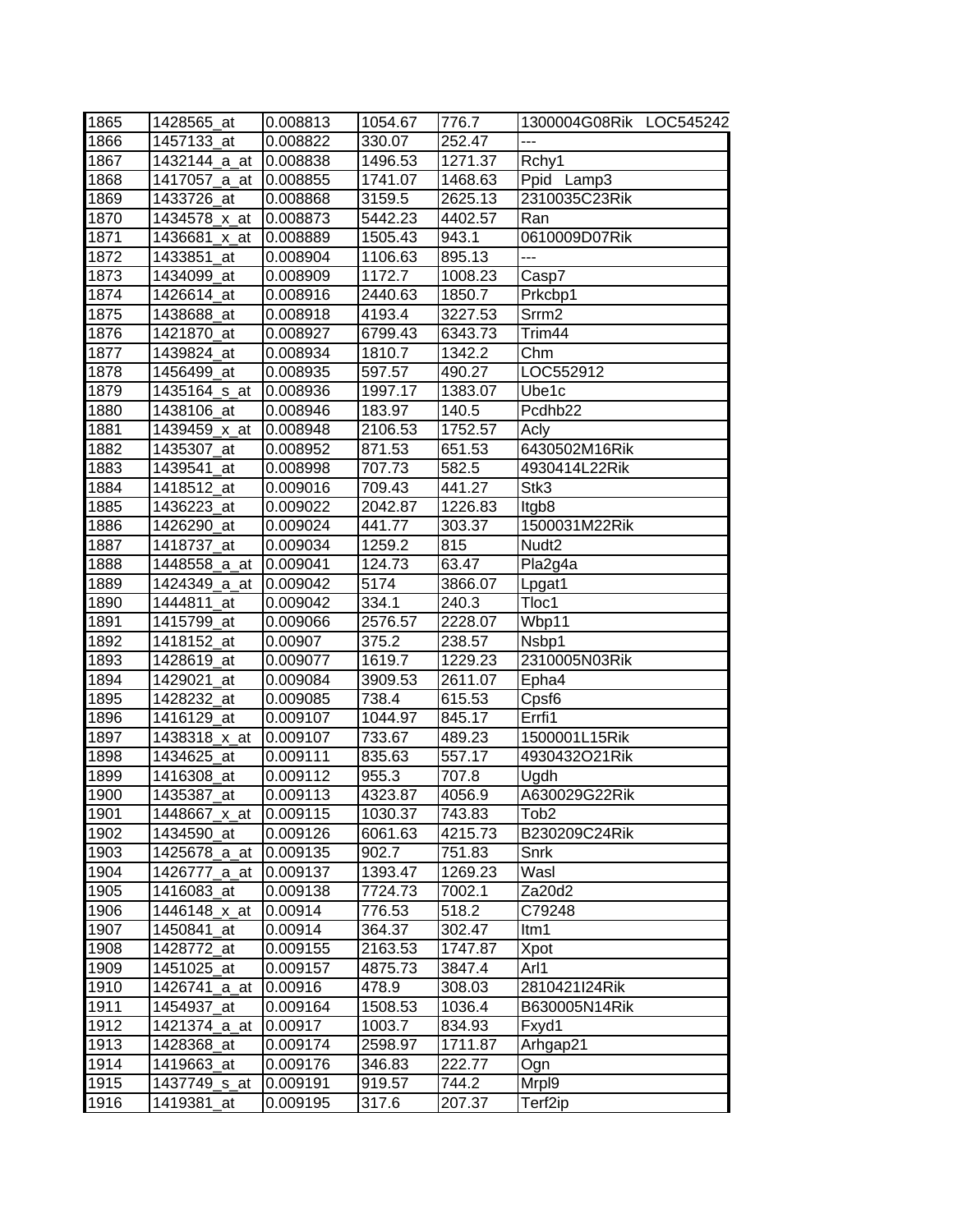| 1917 | 1418025_at   | 0.009197 | 2023.23 | 1151.63 | Bhlhb <sub>2</sub> |
|------|--------------|----------|---------|---------|--------------------|
| 1918 | 1428119 a at | 0.009206 | 461     | 301.47  | Rap2c              |
| 1919 | 1452281 at   | 0.009206 | 1009.57 | 583.17  | Sos2               |
| 1920 | 1435714_x_at | 0.009209 | 554.57  | 400.23  | II17d              |
| 1921 | 1437735_at   | 0.009211 | 3128.17 | 2597.63 | Ppp1r12a           |
| 1922 | 1416181 at   | 0.009215 | 2028.2  | 1662.17 | Mesdc2             |
| 1923 | 1439117_at   | 0.009222 | 576.43  | 406.1   | Clmn               |
| 1924 | 1429222_at   | 0.009225 | 165.67  | 96.5    | ---                |
| 1925 | 1453077_a_at | 0.009252 | 632.3   | 539.5   | Snapc3             |
| 1926 | 1441973_at   | 0.009272 | 312.83  | 173.7   | Zfp295             |
| 1927 | 1422649_at   | 0.009279 | 621.57  | 504.1   | Cntn <sub>6</sub>  |
| 1928 | 1437172_x_at | 0.009292 | 1852.3  | 1373.27 | Hadhb              |
| 1929 | 1430561_at   | 0.0093   | 1968.63 | 1141.57 | Dnajb14            |
| 1930 | 1427915_s_at | 0.009346 | 2360.7  | 1914.73 | Tceb1              |
| 1931 | 1457285_at   | 0.009346 | 806.27  | 626.3   | Zfp187             |
| 1932 | 1424598_at   | 0.00936  | 1262.53 | 1003.03 | Ddx6               |
| 1933 | 1421907_at   | 0.009378 | 720.53  | 460.13  | Pparbp             |
| 1934 | 1436737_a_at | 0.00938  | 1966.03 | 1144.83 | Sorbs1             |
| 1935 | 1436552_at   | 0.009386 | 968     | 739.23  | 6430702L21Rik      |
| 1936 | 1454988_s_at | 0.009411 | 894.6   | 748.33  | Rab22a             |
| 1937 | 1455951_at   | 0.009415 | 1056.77 | 861.4   | Mars               |
| 1938 | 1435173 at   | 0.009416 | 1007.8  | 626.2   | Ate1               |
| 1939 | 1416095_x_at | 0.009422 | 1914.8  | 1557.83 | 1110005A23Rik      |
| 1940 | 1437303_at   | 0.009427 | 654.83  | 406.27  | II6st              |
| 1941 | 1434676 at   | 0.009444 | 2119.8  | 1794.63 | Mtmr9              |
| 1942 | 1437377_a_at | 0.009449 | 808.1   | 582.67  | Polrmt             |
| 1943 | 1455447_at   | 0.009465 | 3133.23 | 2586.73 | D430019H16Rik      |
| 1944 | 1447936_at   | 0.009472 | 1134.8  | 814.93  | 2410006H16Rik      |
| 1945 | 1441598_at   | 0.009474 | 351.27  | 255.67  | Tmeff <sub>2</sub> |
| 1946 | 1420486_at   | 0.009476 | 2046.77 | 1532.07 | Nol7               |
| 1947 | 1455925_at   | 0.009481 | 1059.23 | 627.07  | Prdm <sub>8</sub>  |
| 1948 | 1420626_at   | 0.009489 | 689.93  | 554.9   | 2410016F19Rik      |
| 1949 | 1426361_at   | 0.009494 | 469.1   | 420.53  | Zc3h11a            |
| 1950 | 1437284 at   | 0.009496 | 792.43  | 539.03  | Fzd1               |
| 1951 | 1456699_s_at | 0.009506 | 2499.23 | 1834.03 | A730098D12Rik      |
| 1952 | 1453791 at   | 0.009519 | 1171.93 | 704.1   | 2810449C10Rik      |
| 1953 | 1450760_a_at | 0.009521 | 303.97  | 243.43  | Ing3               |
| 1954 | 1437830_x_at | 0.009525 | 152.83  | 95.3    | Zbed3              |
| 1955 | 1450773_at   | 0.009528 | 2233.27 | 1716.7  | Kcnd <sub>2</sub>  |
| 1956 | 1426269_at   | 0.009536 | 2137.8  | 1662.7  | Sybl1              |
| 1957 | 1435187_at   | 0.009537 | 3829.4  | 2918.3  | Tomm20             |
| 1958 | 1435461_at   | 0.009545 | 1601.93 | 1326.8  | Magi3              |
| 1959 | 1419108 at   | 0.009581 | 584.23  | 496.23  | Ophn1              |
| 1960 | 1417434_at   | 0.009583 | 3799.63 | 3158.7  | Gpd2               |
| 1961 | 1428529_at   | 0.009583 | 394.17  | 298.9   | 2810026P18Rik      |
| 1962 | 1429106 at   | 0.009584 | 1864.2  | 1320.53 | 4921509J17Rik      |
| 1963 | 1445549_at   | 0.009601 | 247.4   | 162.2   |                    |
| 1964 | 1429137_at   | 0.009611 | 201.2   | 131.07  | 2810422O20Rik      |
| 1965 | 1452328_s_at | 0.009633 | 3628.7  | 2480.33 | Pja2               |
| 1966 | 1429411_a_at | 0.009635 | 610.63  | 451.6   | Eny <sub>2</sub>   |
| 1967 | 1437433_at   | 0.00965  | 288.3   | 182.73  | B3galt2            |
| 1968 | 1422474_at   | 0.00966  | 3027.63 | 2541.07 | Pde4b              |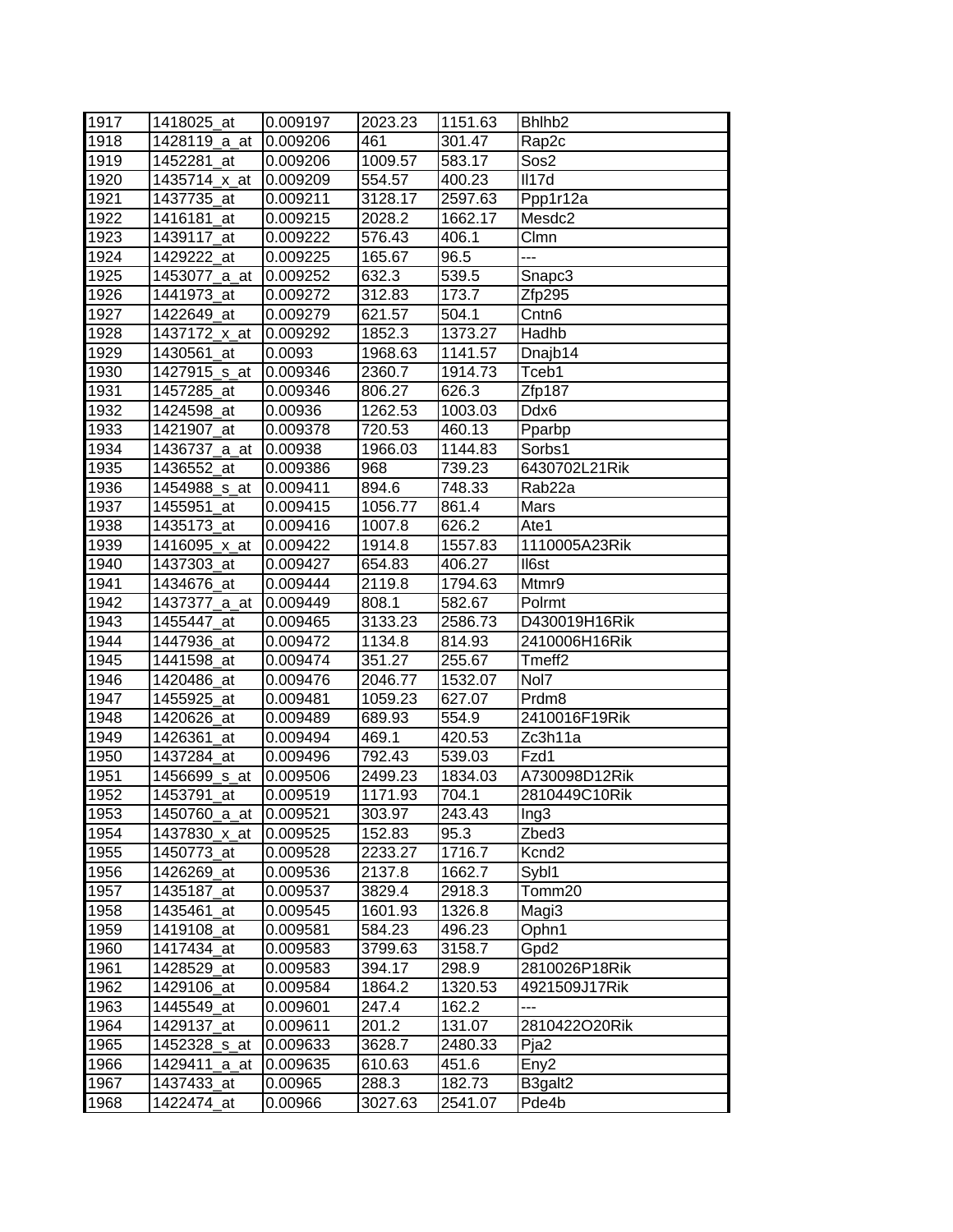| 1969 | 1452989_at   | 0.009661 | 2198.37 | 1586    | 2900009J20Rik             |
|------|--------------|----------|---------|---------|---------------------------|
| 1970 | 1416926 at   | 0.009665 | 592.73  | 400.73  | Trp53inp1                 |
| 1971 | 1439748 at   | 0.009676 | 932.77  | 715.93  | Dpp6                      |
| 1972 | 1422505_at   | 0.009694 | 631.9   | 523.23  | Chrac1                    |
| 1973 | 1448333 at   | 0.009695 | 3020.6  | 2601.67 | Adprh                     |
| 1974 | 1428682 at   | 0.009714 | 864.97  | 538.53  | Zc3h6                     |
| 1975 | 1455468_at   | 0.009724 | 719.53  | 502.33  | 9330164H19Rik             |
| 1976 | 1456376_at   | 0.009729 | 195.87  | 116.47  | ---                       |
| 1977 | 1434052 at   | 0.009735 | 5462    | 4547.6  | AI593442                  |
| 1978 | 1436900_x_at | 0.009747 | 715.83  | 521.47  | Leprot                    |
| 1979 | 1450287 at   | 0.009755 | 365.5   | 246.2   | Npas3 LOC544865 LOC546536 |
| 1980 | 1437329_at   | 0.009758 | 510.4   | 459.1   | Ptplb                     |
| 1981 | 1459854_s_at | 0.009774 | 5202.37 | 3830.8  | Tcte1I                    |
| 1982 | 1426546 at   | 0.009775 | 214.13  | 133.23  | Tesk2                     |
| 1983 | 1428914 at   | 0.009784 | 895.5   | 744.67  | 2310014D11Rik             |
| 1984 | 1455240_x_at | 0.009788 | 55.97   | 49.1    | ---                       |
| 1985 | 1428512 at   | 0.009791 | 3105.9  | 2479.87 | Bhlhb9                    |
| 1986 | 1434310 at   | 0.009794 | 6427.83 | 5700.8  | Bmpr2                     |
| 1987 | 1426578_s_at | 0.009796 | 558.23  | 357.83  | Snapap                    |
| 1988 | 1437400_at   | 0.009797 | 909.9   | 741.27  | Nedd4l                    |
| 1989 | 1451494 at   | 0.009804 | 3133.7  | 2345.03 | Wac                       |
| 1990 | 1448125 at   | 0.009813 | 2888.27 | 2323.6  | $\overline{Rit2}$         |
| 1991 | 1434628_a_at | 0.009817 | 113.57  | 60.23   | Rhpn2                     |
| 1992 | 1416958_at   | 0.009838 | 7617.93 | 5252.17 | Nr1d2                     |
| 1993 | 1423050 s at | 0.009838 | 6165.33 | 5356.53 | Hnrpu                     |
| 1994 | 1425846 a at | 0.00984  | 1306.9  | 1028.93 | Caln1                     |
| 1995 | 1437350 at   | 0.009843 | 226.73  | 167.03  | MGI:2179725               |
| 1996 | 1434556 at   | 0.009871 | 1935.03 | 1753.17 | ---                       |
| 1997 | 1417252 at   | 0.00988  | 795.5   | 552.4   | Nt <sub>5c</sub>          |
| 1998 | 1419662_at   | 0.009894 | 340.9   | 206     | Ogn                       |
| 1999 | 1417372 a at | 0.009907 | 927.63  | 755.97  | Peli1                     |
| 2000 | 1450941 at   | 0.009907 | 606.87  | 467.67  | Sdcbp                     |
| 2001 | 1434219 at   | 0.009935 | 1505.63 | 1258.27 | Stim <sub>2</sub>         |
| 2002 | 1420127 s at | 0.009938 | 1105.7  | 946.27  | Ccpg1                     |
| 2003 | 1434207 at   | 0.009942 | 637.67  | 466.07  | 2900057K09Rik             |
| 2004 | 1429193_at   | 0.009953 | 1526.77 | 1290.8  | Ankib1                    |
| 2005 | 1437087 at   | 0.009955 | 3295.63 | 2964.6  | $\overline{a}$            |
| 2006 | 1428854 at   | 0.009956 | 1698.27 | 1361.53 | Tmed8                     |
| 2007 | 1416633 a at | 0.009985 | 1634.7  | 1082    | 5730536A07Rik             |
| 2008 | 1448635 at   | 0.009992 | 313.13  | 242.77  | Smc2l1                    |